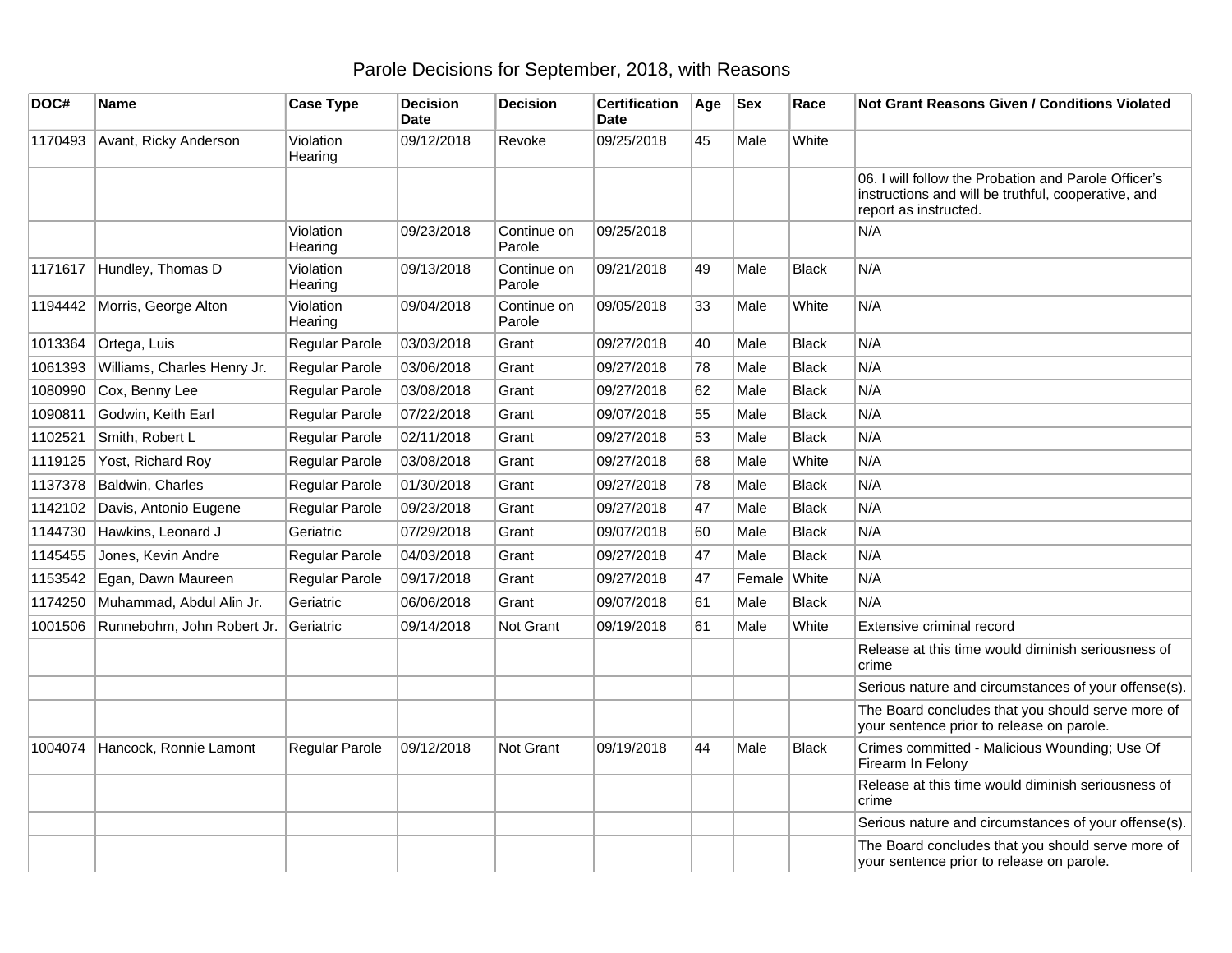| DOC#    | <b>Name</b>                | <b>Case Type</b>      | <b>Decision</b><br><b>Date</b> | <b>Decision</b>  | <b>Certification</b><br>Date | Age | <b>Sex</b>   | Race         | <b>Not Grant Reasons Given / Conditions Violated</b>                                                                                                        |
|---------|----------------------------|-----------------------|--------------------------------|------------------|------------------------------|-----|--------------|--------------|-------------------------------------------------------------------------------------------------------------------------------------------------------------|
| 1004074 | Hancock, Ronnie Lamont     | Regular Parole        | 09/12/2018                     | <b>Not Grant</b> | 09/19/2018                   | 44  | Male         | Black        | You need further participation in institutional work<br>and/or educational programs to indicate your positive<br>progression towards re-entry into society. |
|         |                            |                       |                                |                  |                              |     |              |              | You need to show a longer period of stable<br>adjustment.                                                                                                   |
| 1005291 | Stanley, John Plummer      | Regular Parole        | 09/21/2018                     | <b>Not Grant</b> | 09/21/2018                   | 71  | Male         | <b>Black</b> | Extensive criminal record                                                                                                                                   |
|         |                            |                       |                                |                  |                              |     |              |              | History of violence.                                                                                                                                        |
|         |                            |                       |                                |                  |                              |     |              |              | Release at this time would diminish seriousness of<br>crime                                                                                                 |
|         |                            |                       |                                |                  |                              |     |              |              | Serious nature and circumstances of your offense(s).                                                                                                        |
| 1006608 | Muhammad, Raheem Abdul     | <b>Regular Parole</b> | 09/23/2018                     | <b>Not Grant</b> | 09/24/2018                   | 66  | Male         | <b>Black</b> | Crimes committed - Homicide/Murder; Disord<br>Conduct; Trespassing                                                                                          |
|         |                            |                       |                                |                  |                              |     |              |              | Serious nature and circumstances of your offense(s).                                                                                                        |
|         |                            |                       |                                |                  |                              |     |              |              | Your prior failure(s) and/or convictions while under<br>community supervision indicate that you are unlikely<br>to comply with conditions of release.       |
| 1006978 | Offutt, William Lee        | Regular Parole        | 09/11/2018                     | <b>Not Grant</b> | 09/19/2018                   | 62  | Male         | White        | No Interest in Parole                                                                                                                                       |
| 1007197 | Johnson, Jack Wilson       | Geriatric             | 09/04/2018                     | <b>Not Grant</b> | 09/05/2018                   | 63  | Male         | <b>Black</b> | Crimes committed - Sex Assault, Rape; Sex Assault,<br>Rape; Sex Asslt-Sodomy-Girl                                                                           |
|         |                            |                       |                                |                  |                              |     |              |              | Serious nature and circumstances of your offense(s).                                                                                                        |
|         |                            |                       |                                |                  |                              |     |              |              | The Board considers you to be a risk to the<br>community.                                                                                                   |
| 1008673 | Jordan, Lucy Ann           | Geriatric             | 09/16/2018                     | <b>Not Grant</b> | 09/19/2018                   | 75  | Female White |              | Crimes committed - Sex Assault, Rape; Sex Assault,<br>Rape; Aggravated Sexual Battery                                                                       |
|         |                            |                       |                                |                  |                              |     |              |              | Release at this time would diminish seriousness of<br>crime                                                                                                 |
|         |                            |                       |                                |                  |                              |     |              |              | Serious nature and circumstances of your offense(s).                                                                                                        |
|         |                            |                       |                                |                  |                              |     |              |              | The Board concludes that you should serve more of<br>your sentence prior to release on parole.                                                              |
| 1009876 | Fitzgerald, James Benjamin | Regular Parole        | 09/10/2018                     | <b>Not Grant</b> | 09/11/2018                   | 71  | Male         | White        | Release at this time would diminish seriousness of<br>crime                                                                                                 |
|         |                            |                       |                                |                  |                              |     |              |              | Serious nature and circumstances of your offense(s).                                                                                                        |
|         |                            |                       |                                |                  |                              |     |              |              | The Board concludes that you should serve more of<br>your sentence prior to release on parole.                                                              |
| 1012091 | Roman, Moises              | Regular Parole        | 09/15/2018                     | Not Grant        | 09/19/2018                   | 42  | Male         | White        | Crimes committed - Kidnap Minor For Ransom;<br>Kidnap Minor For Ransom; Kidnap Minor For<br>Ransom                                                          |
|         |                            |                       |                                |                  |                              |     |              |              | Extensive criminal record                                                                                                                                   |
|         |                            |                       |                                |                  |                              |     |              |              | Release at this time would diminish seriousness of<br>crime                                                                                                 |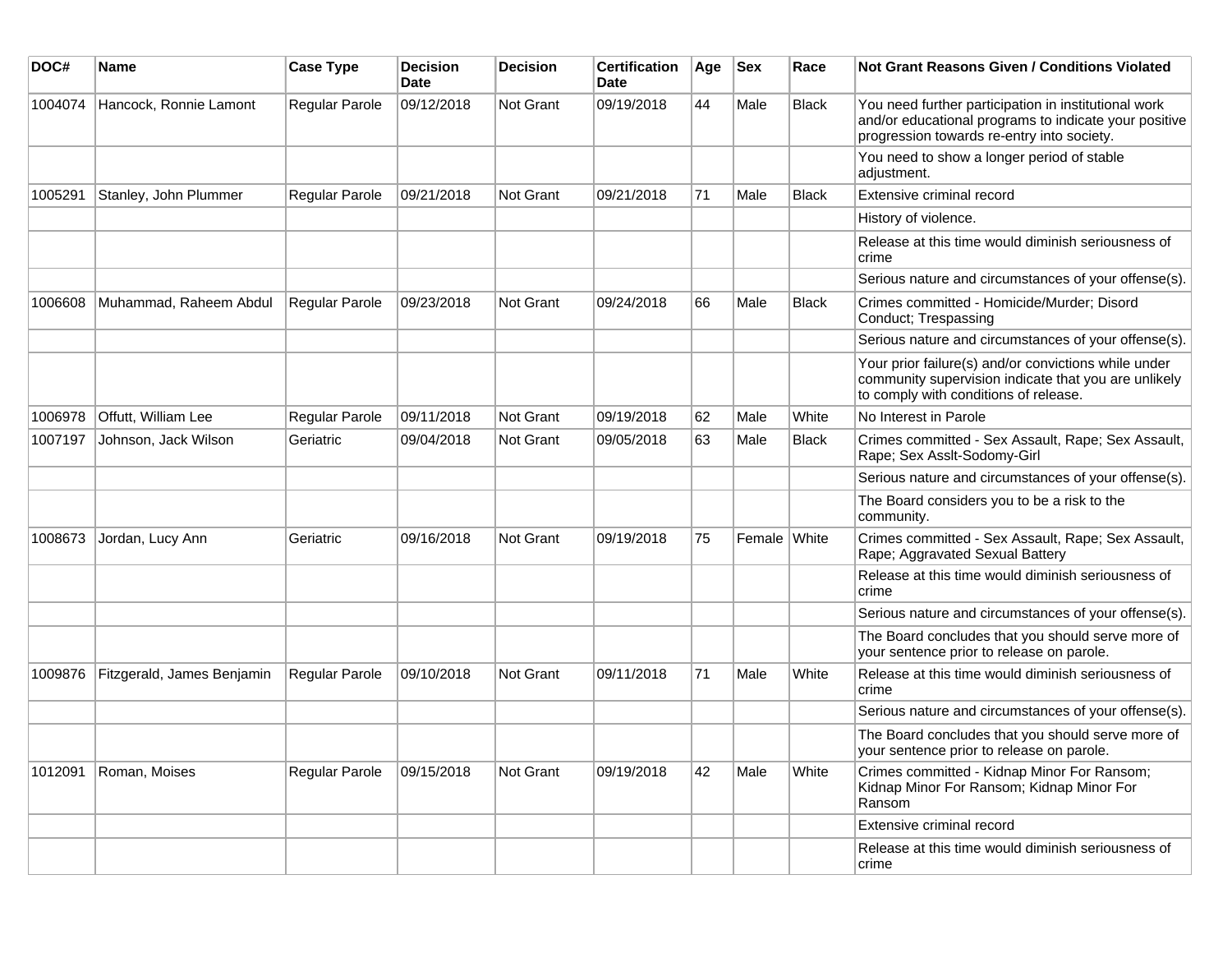| DOC#    | <b>Name</b>              | <b>Case Type</b> | <b>Decision</b><br><b>Date</b> | <b>Decision</b>  | <b>Certification</b><br><b>Date</b> | Age | <b>Sex</b> | Race         | Not Grant Reasons Given / Conditions Violated                                                                                                         |
|---------|--------------------------|------------------|--------------------------------|------------------|-------------------------------------|-----|------------|--------------|-------------------------------------------------------------------------------------------------------------------------------------------------------|
| 1012091 | Roman, Moises            | Regular Parole   | 09/15/2018                     | Not Grant        | 09/19/2018                          | 42  | Male       | White        | Serious nature and circumstances of your offense(s).                                                                                                  |
|         |                          |                  |                                |                  |                                     |     |            |              | Your prior failure(s) and/or convictions while under<br>community supervision indicate that you are unlikely<br>to comply with conditions of release. |
| 1012424 | Newsome, Kevin Alonzo    | Regular Parole   | 09/14/2018                     | <b>Not Grant</b> | 09/19/2018                          | 49  | Male       | <b>Black</b> | Considering your offense and your institutional<br>records, the Board concludes that you should serve<br>more of your sentence before being paroled.  |
|         |                          |                  |                                |                  |                                     |     |            |              | Extensive criminal record                                                                                                                             |
|         |                          |                  |                                |                  |                                     |     |            |              | History of violence.                                                                                                                                  |
|         |                          |                  |                                |                  |                                     |     |            |              | Release at this time would diminish seriousness of<br>crime                                                                                           |
|         |                          |                  |                                |                  |                                     |     |            |              | Serious nature and circumstances of your offense(s).                                                                                                  |
|         |                          |                  |                                |                  |                                     |     |            |              | The Board concludes that you should serve more of<br>your sentence prior to release on parole.                                                        |
|         |                          |                  |                                |                  |                                     |     |            |              | You need to show a longer period of stable<br>adjustment.                                                                                             |
|         |                          |                  |                                |                  |                                     |     |            |              | Your record of institutional infractions indicates a<br>disregard for rules and that you are not ready to<br>conform to society.                      |
| 1015897 | Mourton, William Richard | Regular Parole   | 09/04/2018                     | <b>Not Grant</b> | 09/05/2018                          | 65  | Male       | White        | Extensive criminal record                                                                                                                             |
|         |                          |                  |                                |                  |                                     |     |            |              | History of violence.                                                                                                                                  |
|         |                          |                  |                                |                  |                                     |     |            |              | Release at this time would diminish seriousness of<br>crime                                                                                           |
|         |                          |                  |                                |                  |                                     |     |            |              | Serious nature and circumstances of your offense(s).                                                                                                  |
|         |                          |                  |                                |                  |                                     |     |            |              | The Board considers you to be a risk to the<br>community.                                                                                             |
| 1017051 | Robertson, Marlon E      | Regular Parole   | 09/24/2018                     | <b>Not Grant</b> | 09/24/2018                          | 44  | Male       | <b>Black</b> | No Interest in Parole                                                                                                                                 |
| 1018913 | McCain, Dennis Delgado   | Regular Parole   | 09/17/2018                     | <b>Not Grant</b> | 09/20/2018                          | 56  | Male       | <b>Black</b> | Release at this time would diminish seriousness of<br>crime                                                                                           |
|         |                          |                  |                                |                  |                                     |     |            |              | Serious nature and circumstances of your offense(s).                                                                                                  |
|         |                          |                  |                                |                  |                                     |     |            |              | The Board concludes that you should serve more of<br>your sentence prior to release on parole.                                                        |
| 1020513 | Fender, John Robert      | Geriatric        | 09/14/2018                     | <b>Not Grant</b> | 09/19/2018                          | 65  | Male       | White        | Crimes committed - Forcible Sodomy; Forcible<br>Sodomy                                                                                                |
|         |                          |                  |                                |                  |                                     |     |            |              | Release at this time would diminish seriousness of<br>crime                                                                                           |
|         |                          |                  |                                |                  |                                     |     |            |              | Serious nature and circumstances of your offense(s).                                                                                                  |
|         |                          |                  |                                |                  |                                     |     |            |              | The Board concludes that you should serve more of<br>your sentence prior to release on parole.                                                        |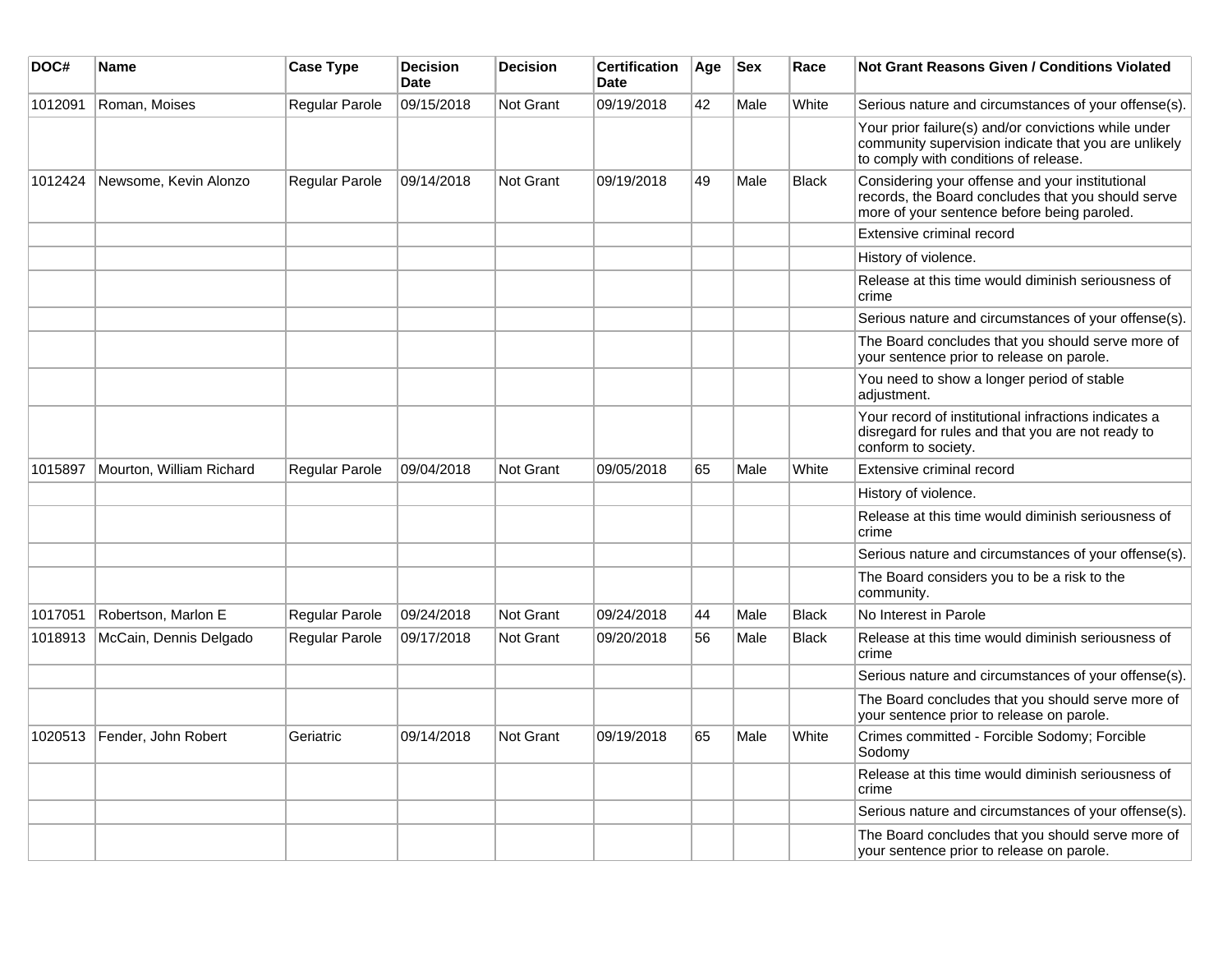| DOC#    | <b>Name</b>             | <b>Case Type</b>      | <b>Decision</b><br>Date | <b>Decision</b>  | <b>Certification</b><br><b>Date</b> | Age | <b>Sex</b> | Race         | Not Grant Reasons Given / Conditions Violated                                                                                                         |
|---------|-------------------------|-----------------------|-------------------------|------------------|-------------------------------------|-----|------------|--------------|-------------------------------------------------------------------------------------------------------------------------------------------------------|
| 1020513 | Fender, John Robert     | Geriatric             | 09/14/2018              | Not Grant        | 09/19/2018                          | 65  | Male       | White        | The Board considers you to be a risk to the<br>community.                                                                                             |
| 1020547 | Dailey, Joseph Alvin    | Regular Parole        | 09/12/2018              | Not Grant        | 09/19/2018                          | 61  | Male       | <b>Black</b> | Crimes committed - Kidnap/Abduct; Sex Assault,<br>Rape; Sex Assault, Rape                                                                             |
|         |                         |                       |                         |                  |                                     |     |            |              | History of violence.                                                                                                                                  |
|         |                         |                       |                         |                  |                                     |     |            |              | Release at this time would diminish seriousness of<br>crime                                                                                           |
|         |                         |                       |                         |                  |                                     |     |            |              | Serious nature and circumstances of your offense(s).                                                                                                  |
| 1020579 | Dunn, Timothy Paul      | <b>Regular Parole</b> | 09/08/2018              | <b>Not Grant</b> | 09/11/2018                          | 57  | Male       | White        | No Interest in Parole                                                                                                                                 |
| 1020937 | Holden, Michael Richard | <b>Regular Parole</b> | 09/19/2018              | <b>Not Grant</b> | 09/21/2018                          | 60  | Male       | White        | Crimes committed - Aggravated Sexual Battery;<br>Aggravated Sexual Battery; Aggravated Sexual<br><b>Battery</b>                                       |
|         |                         |                       |                         |                  |                                     |     |            |              | Extensive criminal record                                                                                                                             |
|         |                         |                       |                         |                  |                                     |     |            |              | Release at this time would diminish seriousness of<br>crime                                                                                           |
|         |                         |                       |                         |                  |                                     |     |            |              | Serious nature and circumstances of your offense(s).                                                                                                  |
|         |                         |                       |                         |                  |                                     |     |            |              | The Board considers you to be a risk to the<br>community.                                                                                             |
| 1022934 | Unroe, Calvin Wayne     | <b>Regular Parole</b> | 09/10/2018              | <b>Not Grant</b> | 09/11/2018                          | 55  | Male       | White        | Crimes committed - Forcible Sodomy; Cocaine-<br>Possess; Trespassing                                                                                  |
|         |                         |                       |                         |                  |                                     |     |            |              | History of substance abuse.                                                                                                                           |
|         |                         |                       |                         |                  |                                     |     |            |              | Release at this time would diminish seriousness of<br>crime                                                                                           |
|         |                         |                       |                         |                  |                                     |     |            |              | Serious nature and circumstances of your offense(s).                                                                                                  |
|         |                         |                       |                         |                  |                                     |     |            |              | Your prior failure(s) and/or convictions while under<br>community supervision indicate that you are unlikely<br>to comply with conditions of release. |
| 1023442 | Jenkins, Keith Antonio  | <b>Regular Parole</b> | 09/10/2018              | <b>Not Grant</b> | 09/11/2018                          | 43  | Male       | Black        | Release at this time would diminish seriousness of<br>crime                                                                                           |
|         |                         |                       |                         |                  |                                     |     |            |              | Serious nature and circumstances of your offense(s).                                                                                                  |
|         |                         |                       |                         |                  |                                     |     |            |              | The Board concludes that you should serve more of<br>your sentence prior to release on parole.                                                        |
|         |                         |                       |                         |                  |                                     |     |            |              | You need to show a longer period of stable<br>adjustment.                                                                                             |
|         | 1027393 Brown, William  | Regular Parole        | 09/04/2018              | Not Grant        | 09/05/2018                          | 62  | Male       | <b>Black</b> | Extensive criminal record                                                                                                                             |
|         |                         |                       |                         |                  |                                     |     |            |              | History of violence.                                                                                                                                  |
|         |                         |                       |                         |                  |                                     |     |            |              | Release at this time would diminish seriousness of<br>crime                                                                                           |
|         |                         |                       |                         |                  |                                     |     |            |              | The Board considers you to be a risk to the<br>community.                                                                                             |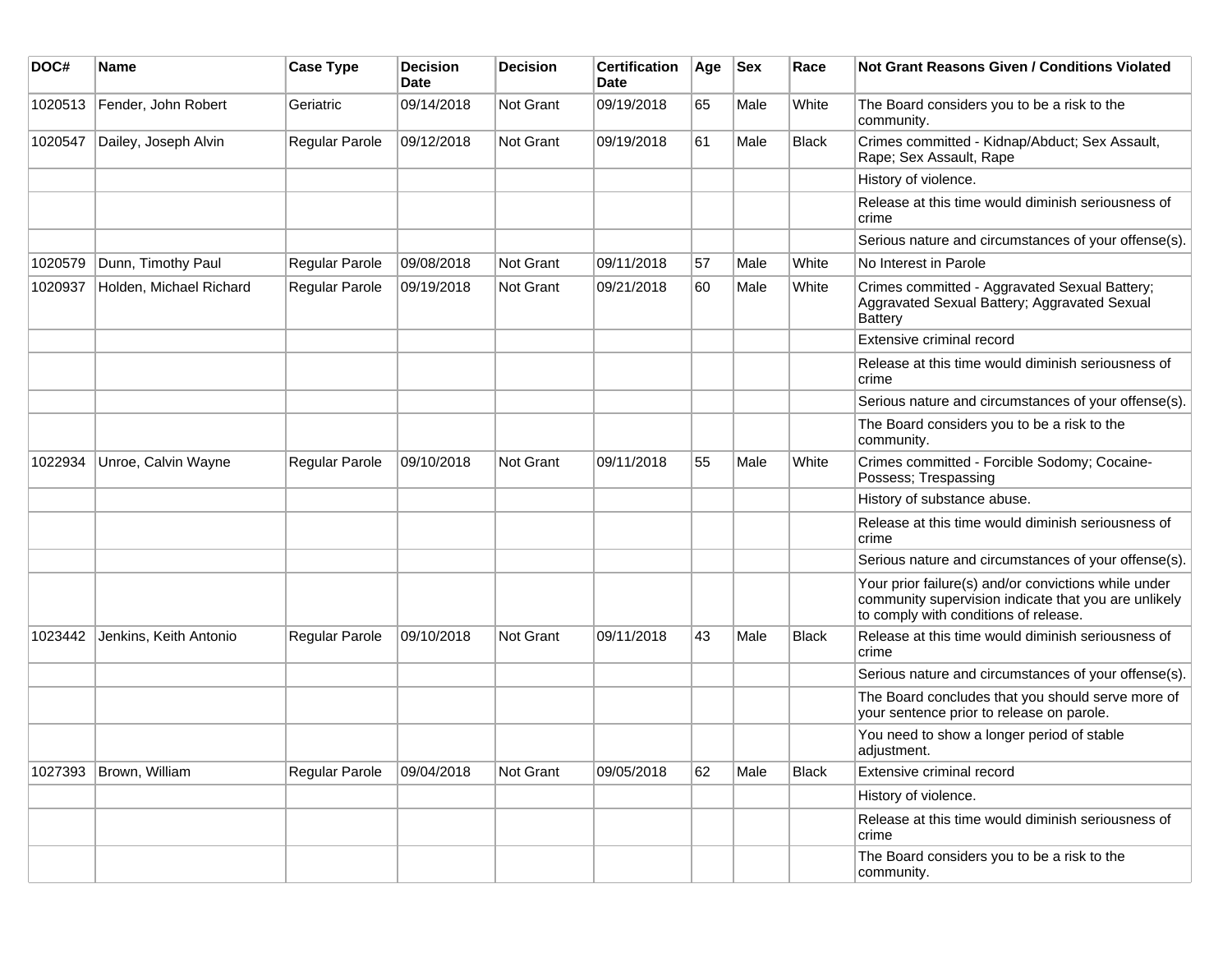| DOC#    | Name                   | <b>Case Type</b> | <b>Decision</b><br><b>Date</b> | <b>Decision</b>  | <b>Certification</b><br>Date | Age | <b>Sex</b> | Race         | <b>Not Grant Reasons Given / Conditions Violated</b>                                                                                                        |
|---------|------------------------|------------------|--------------------------------|------------------|------------------------------|-----|------------|--------------|-------------------------------------------------------------------------------------------------------------------------------------------------------------|
| 1027393 | Brown, William         | Regular Parole   | 09/04/2018                     | Not Grant        | 09/05/2018                   | 62  | Male       | Black        | Your prior failure(s) and/or convictions while under<br>community supervision indicate that you are unlikely<br>to comply with conditions of release.       |
| 1029367 | Faison, David Fleetwoo | Geriatric        | 09/10/2018                     | <b>Not Grant</b> | 09/11/2018                   | 66  | Male       | <b>Black</b> | Extensive criminal record                                                                                                                                   |
|         |                        |                  |                                |                  |                              |     |            |              | History of violence.                                                                                                                                        |
|         |                        |                  |                                |                  |                              |     |            |              | Serious nature and circumstances of your offense(s).                                                                                                        |
|         |                        |                  |                                |                  |                              |     |            |              | The Board concludes that you should serve more of<br>your sentence prior to release on parole.                                                              |
| 1031817 | Catron, James Eugene   | Regular Parole   | 09/05/2018                     | Not Grant        | 09/07/2018                   | 60  | Male       | <b>Black</b> | Crimes committed - Abduct-No Ransom Or Asslt;<br>Abduct-No Ransom Or Asslt; Sex Assault, Rape                                                               |
|         |                        |                  |                                |                  |                              |     |            |              | Release at this time would diminish seriousness of<br>crime                                                                                                 |
|         |                        |                  |                                |                  |                              |     |            |              | Serious nature and circumstances of your offense(s).                                                                                                        |
| 1032032 | Worrell, Donald Edward | Regular Parole   | 09/04/2018                     | Not Grant        | 09/05/2018                   | 75  | Male       | White        | Crimes committed - Homicide-1st Degree; Homicide-<br>1st Degree; Homicide-1st Degree                                                                        |
|         |                        |                  |                                |                  |                              |     |            |              | Extensive criminal record                                                                                                                                   |
|         |                        |                  |                                |                  |                              |     |            |              | Release at this time would diminish seriousness of<br>crime                                                                                                 |
|         |                        |                  |                                |                  |                              |     |            |              | Serious nature and circumstances of your offense(s).                                                                                                        |
|         |                        |                  |                                |                  |                              |     |            |              | The Board concludes that you should serve more of<br>your sentence prior to release on parole.                                                              |
| 1033075 | Isenberg, Ward Earl    | Regular Parole   | 09/17/2018                     | Not Grant        | 09/19/2018                   | 58  | Male       | White        | Extensive criminal record                                                                                                                                   |
|         |                        |                  |                                |                  |                              |     |            |              | History of violence.                                                                                                                                        |
|         |                        |                  |                                |                  |                              |     |            |              | Serious nature and circumstances of your offense(s).                                                                                                        |
| 1033445 | Green, Danny           | Regular Parole   | 09/25/2018                     | <b>Not Grant</b> | 09/27/2018                   | 52  | Male       | Black        | Considering your offense and your institutional<br>records, the Board concludes that you should serve<br>more of your sentence before being paroled.        |
|         |                        |                  |                                |                  |                              |     |            |              | Conviction of a new crime while incarcerated                                                                                                                |
|         |                        |                  |                                |                  |                              |     |            |              | History of substance abuse.                                                                                                                                 |
|         |                        |                  |                                |                  |                              |     |            |              | Poor institutional adjustment (for example,<br>motivation/attitude, unfavorable reports, lack of<br>program involvement, etc.)                              |
|         |                        |                  |                                |                  |                              |     |            |              | Serious nature and circumstances of your offense(s).                                                                                                        |
|         |                        |                  |                                |                  |                              |     |            |              | The Board concludes that you should serve more of<br>your sentence prior to release on parole.                                                              |
|         |                        |                  |                                |                  |                              |     |            |              | You need further participation in institutional work<br>and/or educational programs to indicate your positive<br>progression towards re-entry into society. |
|         |                        |                  |                                |                  |                              |     |            |              | You need to show a longer period of stable<br>adjustment.                                                                                                   |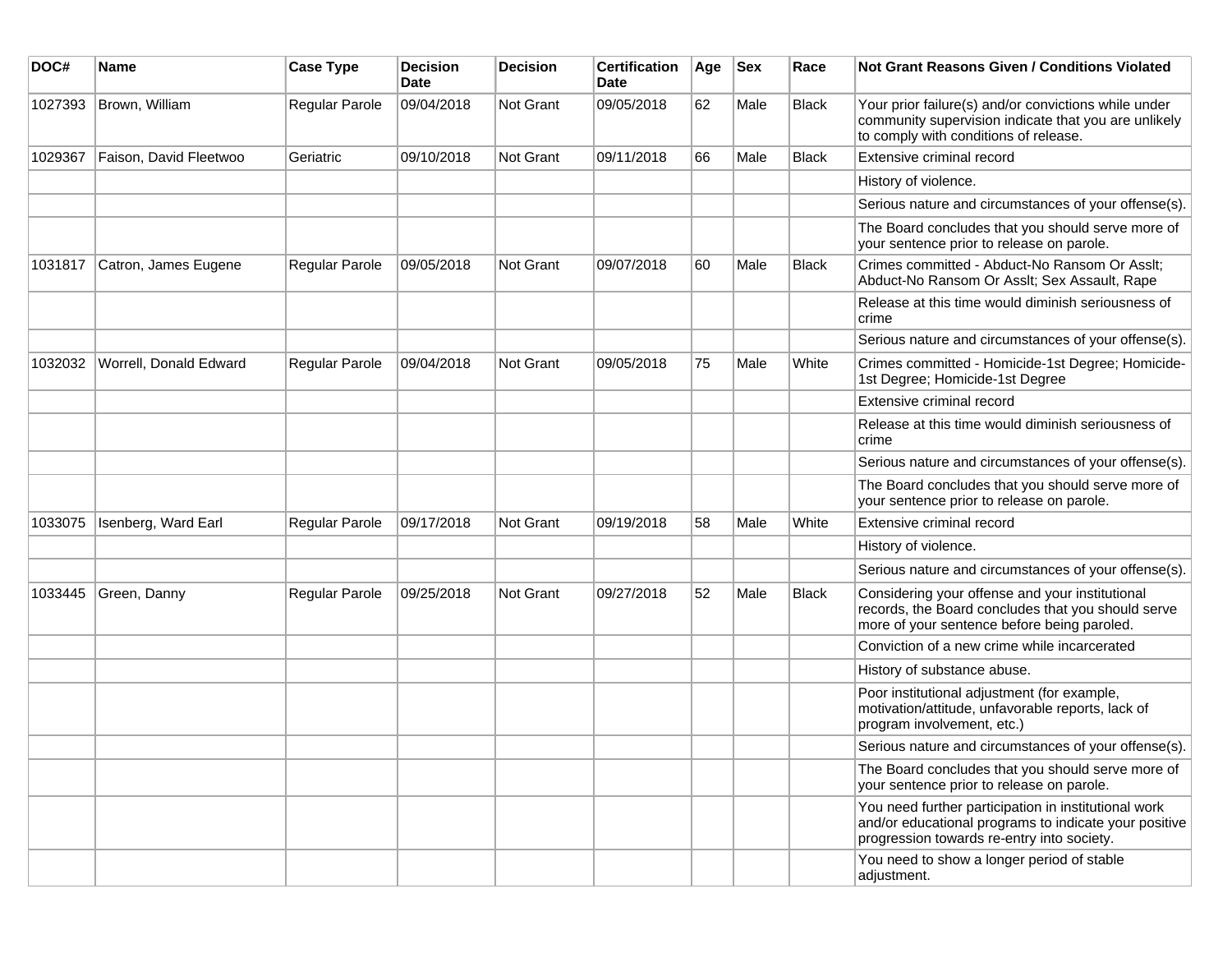| DOC#    | <b>Name</b>              | <b>Case Type</b>      | <b>Decision</b><br><b>Date</b> | <b>Decision</b> | <b>Certification</b><br>Date | Age | <b>Sex</b> | Race         | Not Grant Reasons Given / Conditions Violated                                                                                                         |
|---------|--------------------------|-----------------------|--------------------------------|-----------------|------------------------------|-----|------------|--------------|-------------------------------------------------------------------------------------------------------------------------------------------------------|
| 1033445 | Green, Danny             | Regular Parole        | 09/25/2018                     | Not Grant       | 09/27/2018                   | 52  | Male       | <b>Black</b> | Your record of institutional infractions indicates a<br>disregard for rules and that you are not ready to<br>conform to society.                      |
| 1036098 | Daniels, Richard Paul    | Geriatric             | 09/10/2018                     | Not Grant       | 09/11/2018                   | 68  | Male       | White        | Crimes committed - Kidnap/Abduct; Kidnap/Abduct;<br>Sex Assault, Rape                                                                                 |
|         |                          |                       |                                |                 |                              |     |            |              | Extensive criminal record                                                                                                                             |
|         |                          |                       |                                |                 |                              |     |            |              | History of substance abuse.                                                                                                                           |
|         |                          |                       |                                |                 |                              |     |            |              | History of violence.                                                                                                                                  |
|         |                          |                       |                                |                 |                              |     |            |              | Release at this time would diminish seriousness of<br>crime                                                                                           |
|         |                          |                       |                                |                 |                              |     |            |              | Serious nature and circumstances of your offense(s).                                                                                                  |
|         |                          |                       |                                |                 |                              |     |            |              | The Board concludes that you should serve more of<br>your sentence prior to release on parole.                                                        |
|         |                          |                       |                                |                 |                              |     |            |              | The Board considers you to be a risk to the<br>community.                                                                                             |
| 1036968 | Fox, Winston             | Regular Parole        | 09/05/2018                     | Not Grant       | 09/07/2018                   | 50  | Male       | White        | Crimes committed - Homicide/Murder; Robbery;<br>Indecent Exposure                                                                                     |
|         |                          |                       |                                |                 |                              |     |            |              | The Board concludes that you should serve more of<br>your sentence prior to release on parole.                                                        |
|         |                          |                       |                                |                 |                              |     |            |              | The Board considers you to be a risk to the<br>community.                                                                                             |
| 1036969 | Jennings, Daniel Lorenzo | Regular Parole        | 09/16/2018                     | Not Grant       | 09/20/2018                   | 59  | Male       | <b>Black</b> | History of violence.                                                                                                                                  |
|         |                          |                       |                                |                 |                              |     |            |              | Release at this time would diminish seriousness of<br>crime                                                                                           |
|         |                          |                       |                                |                 |                              |     |            |              | Serious nature and circumstances of your offense(s).                                                                                                  |
|         |                          |                       |                                |                 |                              |     |            |              | The Board considers you to be a risk to the<br>community.                                                                                             |
| 1037736 | Delotch, Neville Lerenzo | <b>Regular Parole</b> | 09/12/2018                     | Not Grant       | 09/19/2018                   | 45  | Male       | Black        | Release at this time would diminish seriousness of<br>crime                                                                                           |
|         |                          |                       |                                |                 |                              |     |            |              | Serious nature and circumstances of your offense(s).                                                                                                  |
|         |                          |                       |                                |                 |                              |     |            |              | The Board concludes that you should serve more of<br>your sentence prior to release on parole.                                                        |
|         |                          |                       |                                |                 |                              |     |            |              | The Board considers you to be a risk to the<br>community.                                                                                             |
|         |                          |                       |                                |                 |                              |     |            |              | Your prior failure(s) and/or convictions while under<br>community supervision indicate that you are unlikely<br>to comply with conditions of release. |
| 1038321 | Swain, Clarence Joseph   | Regular Parole        | 09/17/2018                     | Not Grant       | 09/20/2018                   | 45  | Male       | <b>Black</b> | Crimes committed - Kidnap/Abduct; Robbery;<br>Robbery                                                                                                 |
|         |                          |                       |                                |                 |                              |     |            |              | Extensive criminal record                                                                                                                             |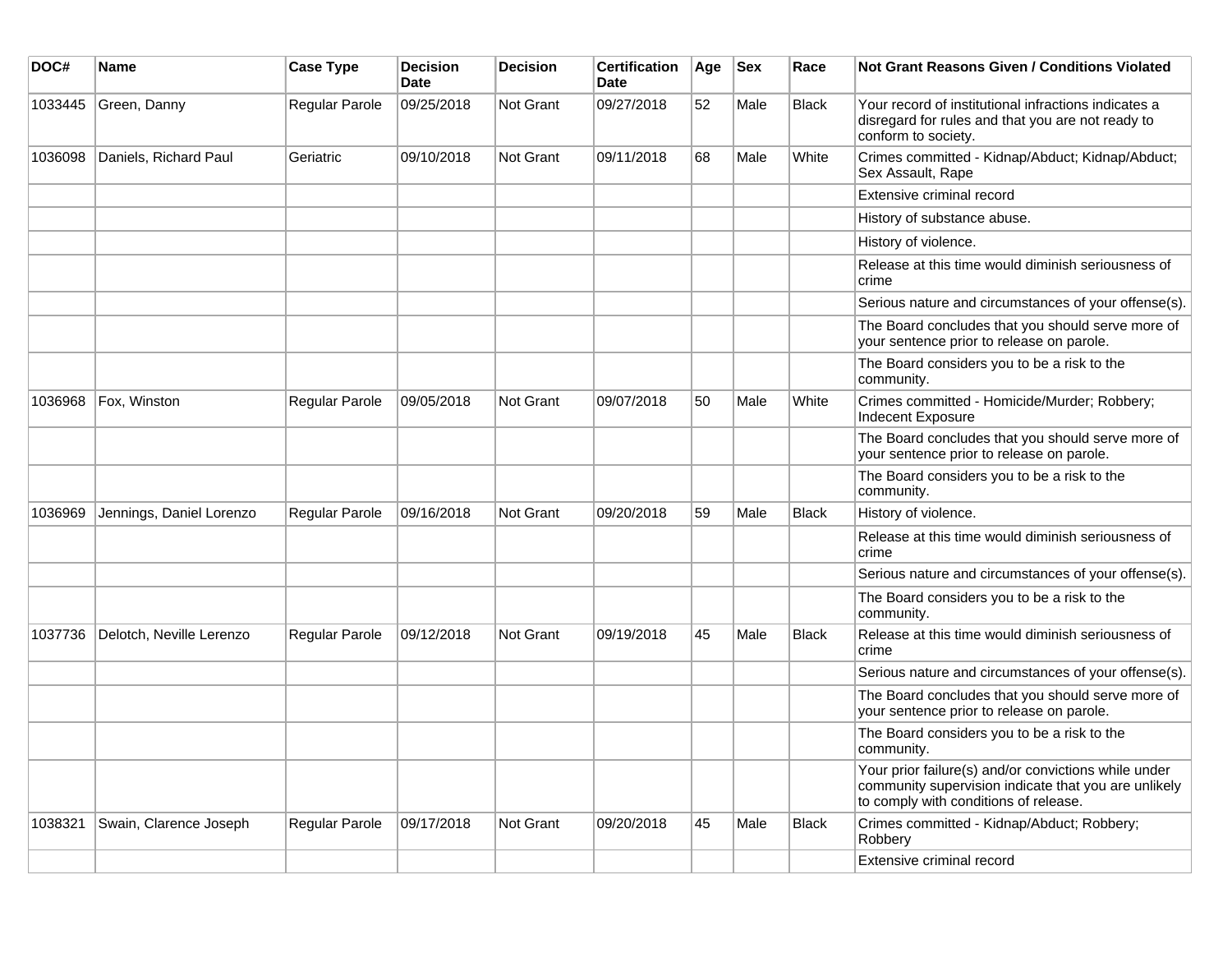| DOC#    | Name                       | <b>Case Type</b> | <b>Decision</b><br><b>Date</b> | <b>Decision</b> | <b>Certification</b><br>Date | Age | <b>Sex</b> | Race         | <b>Not Grant Reasons Given / Conditions Violated</b>                                                                                                  |
|---------|----------------------------|------------------|--------------------------------|-----------------|------------------------------|-----|------------|--------------|-------------------------------------------------------------------------------------------------------------------------------------------------------|
| 1038321 | Swain, Clarence Joseph     | Regular Parole   | 09/17/2018                     | Not Grant       | 09/20/2018                   | 45  | Male       | <b>Black</b> | History of substance abuse.                                                                                                                           |
|         |                            |                  |                                |                 |                              |     |            |              | History of violence.                                                                                                                                  |
|         |                            |                  |                                |                 |                              |     |            |              | Poor institutional adjustment (for example,<br>motivation/attitude, unfavorable reports, lack of<br>program involvement, etc.)                        |
|         |                            |                  |                                |                 |                              |     |            |              | The Board concludes that you should serve more of<br>your sentence prior to release on parole.                                                        |
|         |                            |                  |                                |                 |                              |     |            |              | You need to show a longer period of stable<br>adjustment.                                                                                             |
|         |                            |                  |                                |                 |                              |     |            |              | Your prior failure(s) and/or convictions while under<br>community supervision indicate that you are unlikely<br>to comply with conditions of release. |
| 1041504 | Sullivan, Theodore Diondre | Regular Parole   | 09/08/2018                     | Not Grant       | 09/11/2018                   | 52  | Male       | Black        | Crimes committed - Homicide-1st Degree; Contempt<br>Of Court; Failure To Appear                                                                       |
|         |                            |                  |                                |                 |                              |     |            |              | Extensive criminal record                                                                                                                             |
|         |                            |                  |                                |                 |                              |     |            |              | History of violence.                                                                                                                                  |
|         |                            |                  |                                |                 |                              |     |            |              | Serious nature and circumstances of your offense(s).                                                                                                  |
|         |                            |                  |                                |                 |                              |     |            |              | The Board concludes that you should serve more of<br>your sentence prior to release on parole.                                                        |
|         |                            |                  |                                |                 |                              |     |            |              | You need to show a longer period of stable<br>adjustment.                                                                                             |
| 1042021 | Sykes, Kevin G             | Regular Parole   | 09/20/2018                     | Not Grant       | 09/24/2018                   | 53  | Male       | Black        | Crimes committed - Sex Assault, Rape; Forcible<br>Sodomy; Sexual Assault/Battery-Misd                                                                 |
|         |                            |                  |                                |                 |                              |     |            |              | Release at this time would diminish seriousness of<br>crime                                                                                           |
|         |                            |                  |                                |                 |                              |     |            |              | The Board concludes that you should serve more of<br>your sentence prior to release on parole.                                                        |
| 1042099 | Queen, Eugene Donnell      | Regular Parole   | 09/12/2018                     | Not Grant       | 09/19/2018                   | 43  | Male       | Black        | Considering your offense and your institutional<br>records, the Board concludes that you should serve<br>more of your sentence before being paroled.  |
|         |                            |                  |                                |                 |                              |     |            |              | History of violence.                                                                                                                                  |
|         |                            |                  |                                |                 |                              |     |            |              | Release at this time would diminish seriousness of<br>crime                                                                                           |
|         |                            |                  |                                |                 |                              |     |            |              | The Board concludes that you should serve more of<br>your sentence prior to release on parole.                                                        |
|         |                            |                  |                                |                 |                              |     |            |              | You need to show a longer period of stable<br>adjustment.                                                                                             |
| 1042978 | Boone, Henry Thomas        | Regular Parole   | 09/17/2018                     | Not Grant       | 09/20/2018                   | 52  | Male       | Black        | Considering your offense and your institutional<br>records, the Board concludes that you should serve<br>more of your sentence before being paroled.  |
|         |                            |                  |                                |                 |                              |     |            |              | Release at this time would diminish seriousness of<br>crime                                                                                           |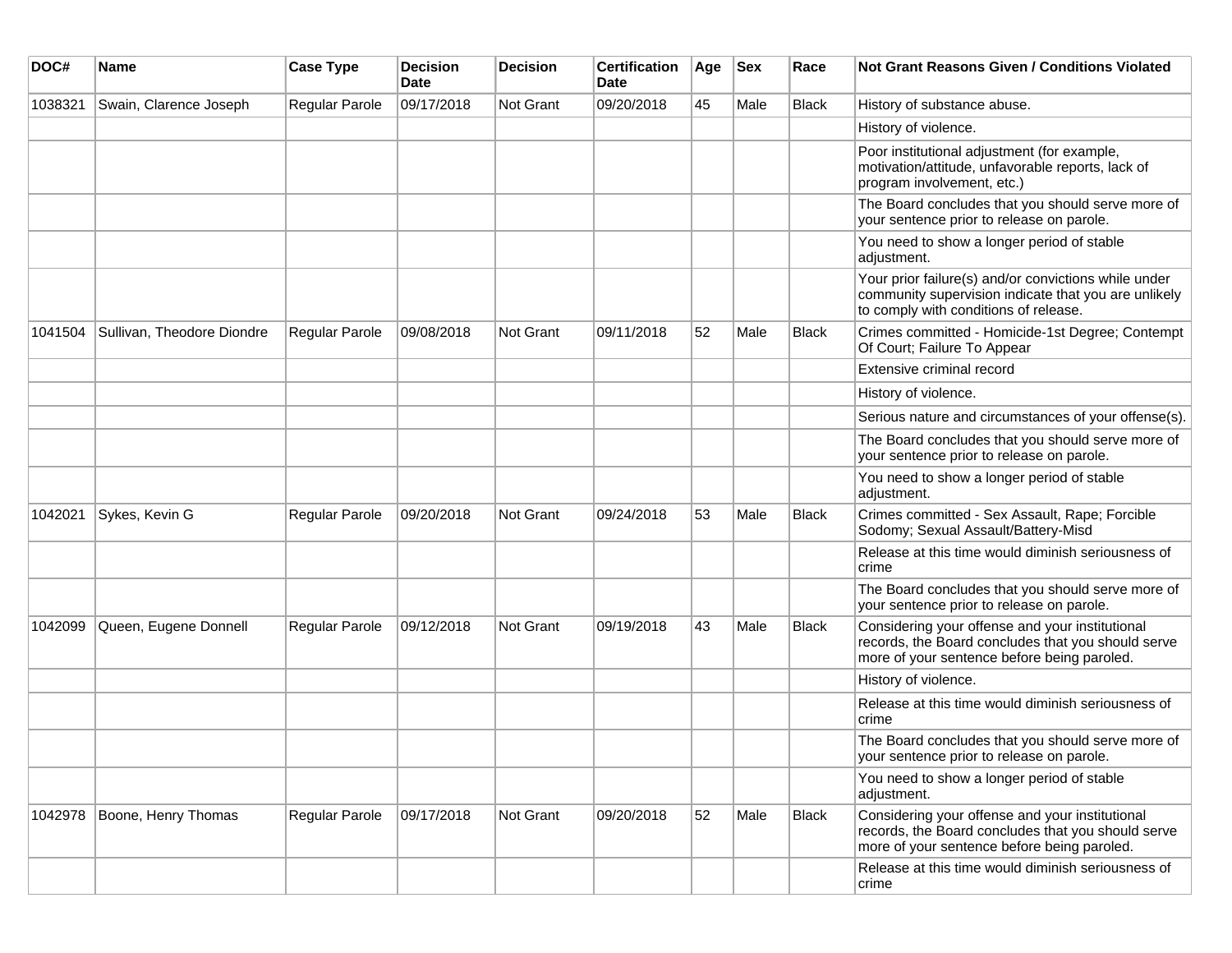| DOC#    | Name                     | <b>Case Type</b>      | <b>Decision</b><br><b>Date</b> | <b>Decision</b>  | <b>Certification</b><br>Date | Age | <b>Sex</b> | Race         | <b>Not Grant Reasons Given / Conditions Violated</b>                                                                                                        |
|---------|--------------------------|-----------------------|--------------------------------|------------------|------------------------------|-----|------------|--------------|-------------------------------------------------------------------------------------------------------------------------------------------------------------|
| 1042978 | Boone, Henry Thomas      | Regular Parole        | 09/17/2018                     | Not Grant        | 09/20/2018                   | 52  | Male       | <b>Black</b> | Serious nature and circumstances of your offense(s).                                                                                                        |
|         |                          |                       |                                |                  |                              |     |            |              | The Board concludes that you should serve more of<br>your sentence prior to release on parole.                                                              |
| 1043010 | Gomez, Eugene            | Regular Parole        | 09/04/2018                     | <b>Not Grant</b> | 09/05/2018                   | 48  | Male       | <b>Black</b> | History of violence.                                                                                                                                        |
|         |                          |                       |                                |                  |                              |     |            |              | Release at this time would diminish seriousness of<br>crime                                                                                                 |
|         |                          |                       |                                |                  |                              |     |            |              | Serious nature and circumstances of your offense(s).                                                                                                        |
|         |                          |                       |                                |                  |                              |     |            |              | The Board concludes that you should serve more of<br>your sentence prior to release on parole.                                                              |
| 1043022 | Delahanty, Michael J Jr. | <b>Board Review</b>   | 09/13/2018                     | <b>Not Grant</b> | 09/19/2018                   | 55  | Male       | White        | Extensive criminal record                                                                                                                                   |
|         |                          |                       |                                |                  |                              |     |            |              | History of substance abuse.                                                                                                                                 |
|         |                          |                       |                                |                  |                              |     |            |              | Serious nature and circumstances of your offense(s).                                                                                                        |
|         |                          |                       |                                |                  |                              |     |            |              | You need to show a longer period of stable<br>adjustment.                                                                                                   |
| 1043406 | Benyo, Michael Edward    | <b>Regular Parole</b> | 09/09/2018                     | Not Grant        | 09/11/2018                   | 65  | Male       | White        | Release at this time would diminish seriousness of<br>crime                                                                                                 |
|         |                          |                       |                                |                  |                              |     |            |              | Serious nature and circumstances of your offense(s).                                                                                                        |
|         |                          |                       |                                |                  |                              |     |            |              | The Board concludes that you should serve more of<br>your sentence prior to release on parole.                                                              |
|         |                          |                       |                                |                  |                              |     |            |              | The Board considers you to be a risk to the<br>community.                                                                                                   |
|         |                          |                       |                                |                  |                              |     |            |              | You need further participation in institutional work<br>and/or educational programs to indicate your positive<br>progression towards re-entry into society. |
| 1047173 | Cross, Michael Irven     | <b>Regular Parole</b> | 09/24/2018                     | Not Grant        | 09/26/2018                   | 65  | Male       | <b>Black</b> | Crimes committed - Homicide/Murder; Robbery;<br>Robbery                                                                                                     |
|         |                          |                       |                                |                  |                              |     |            |              | History of violence.                                                                                                                                        |
|         |                          |                       |                                |                  |                              |     |            |              | Release at this time would diminish seriousness of<br>crime                                                                                                 |
| 1047371 | Hill, Randy F            | <b>Regular Parole</b> | 09/17/2018                     | Not Grant        | 09/20/2018                   | 51  | Male       | White        | Considering your offense and your institutional<br>records, the Board concludes that you should serve<br>more of your sentence before being paroled.        |
|         |                          |                       |                                |                  |                              |     |            |              | Crimes committed - Homicide-1st Degree; Larc-<br>Petty; Firing Into Dwelling Or Buildi                                                                      |
|         |                          |                       |                                |                  |                              |     |            |              | History of substance abuse.                                                                                                                                 |
|         |                          |                       |                                |                  |                              |     |            |              | History of violence.                                                                                                                                        |
|         |                          |                       |                                |                  |                              |     |            |              | Serious nature and circumstances of your offense(s).                                                                                                        |
|         |                          |                       |                                |                  |                              |     |            |              | The Board concludes that you should serve more of<br>your sentence prior to release on parole.                                                              |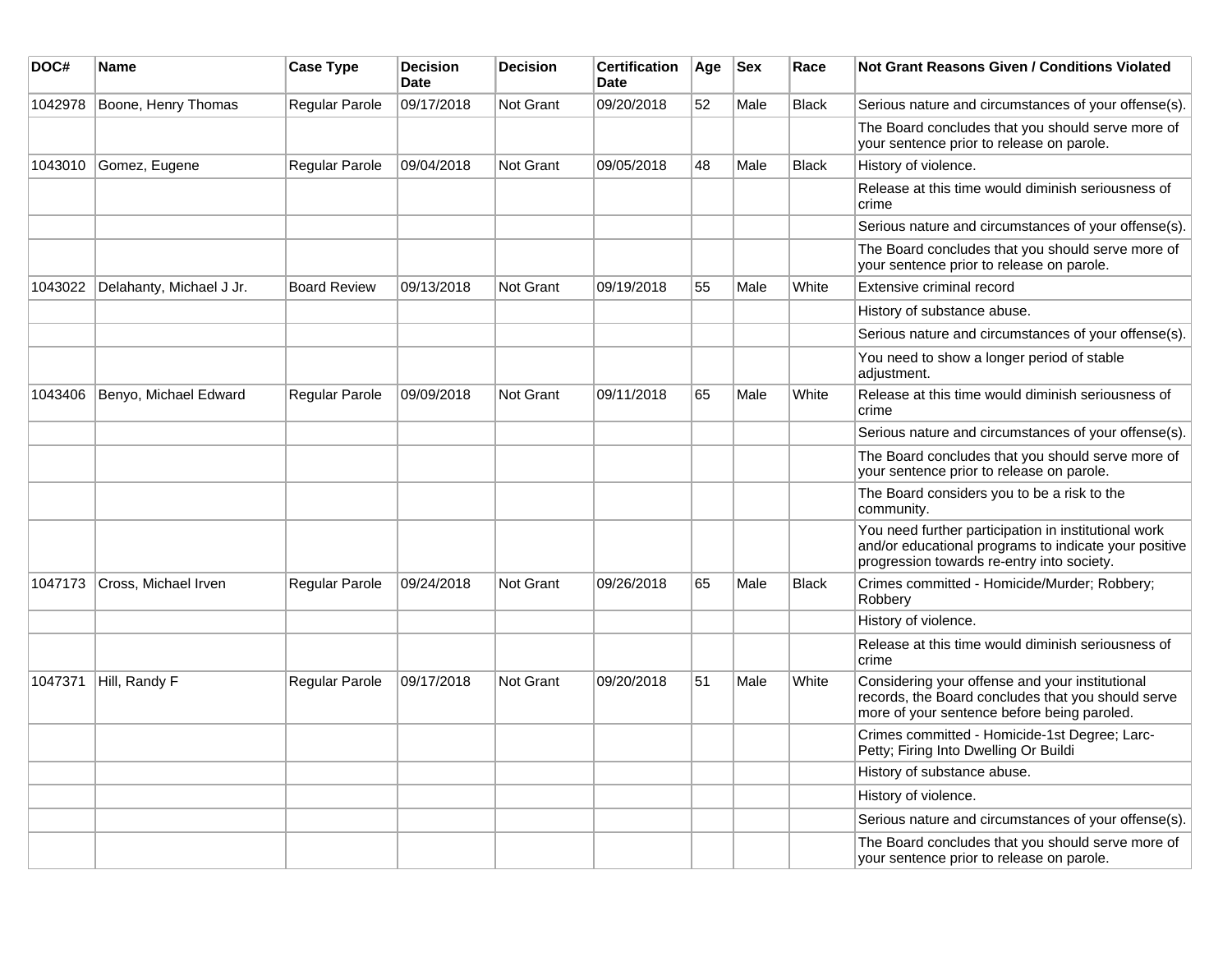| DOC#    | <b>Name</b>             | <b>Case Type</b> | <b>Decision</b><br>Date | <b>Decision</b> | <b>Certification</b><br>Date | Age | <b>Sex</b> | Race         | <b>Not Grant Reasons Given / Conditions Violated</b>                                                                                                  |
|---------|-------------------------|------------------|-------------------------|-----------------|------------------------------|-----|------------|--------------|-------------------------------------------------------------------------------------------------------------------------------------------------------|
| 1047371 | Hill, Randy F           | Regular Parole   | 09/17/2018              | Not Grant       | 09/20/2018                   | 51  | Male       | White        | You need to show a longer period of stable<br>adjustment.                                                                                             |
|         |                         |                  |                         |                 |                              |     |            |              | Your record of institutional infractions indicates a<br>disregard for rules and that you are not ready to<br>conform to society.                      |
| 1049047 | Phillips, Ronnie L      | Regular Parole   | 09/04/2018              | Not Grant       | 09/05/2018                   | 44  | Male       | <b>Black</b> | Crimes committed - Homicide-1st Degree; Larc-<br>Grand; Use Of Firearm In Felony                                                                      |
|         |                         |                  |                         |                 |                              |     |            |              | Extensive criminal record                                                                                                                             |
|         |                         |                  |                         |                 |                              |     |            |              | Release at this time would diminish seriousness of<br>crime                                                                                           |
|         |                         |                  |                         |                 |                              |     |            |              | Serious nature and circumstances of your offense(s).                                                                                                  |
|         |                         |                  |                         |                 |                              |     |            |              | The Board concludes that you should serve more of<br>your sentence prior to release on parole.                                                        |
| 1050445 | Blanco, Benito          | Regular Parole   | 09/13/2018              | Not Grant       | 09/19/2018                   | 56  | Male       | White        | Considering your offense and your institutional<br>records, the Board concludes that you should serve<br>more of your sentence before being paroled.  |
|         |                         |                  |                         |                 |                              |     |            |              | Crimes committed - Homicide-1st Degree; Use Of<br>Firearm In Felony                                                                                   |
|         |                         |                  |                         |                 |                              |     |            |              | Serious nature and circumstances of your offense(s).                                                                                                  |
|         |                         |                  |                         |                 |                              |     |            |              | The Board concludes that you should serve more of<br>your sentence prior to release on parole.                                                        |
| 1051098 | Robbs, Layvonne         | Geriatric        | 09/20/2018              | Not Grant       | 09/24/2018                   | 71  | Male       | Black        | Conviction of a new crime while incarcerated                                                                                                          |
|         |                         |                  |                         |                 |                              |     |            |              | Crimes committed - Kidnap/Abduct; Kidnap/Abduct;<br>Sex Assault, Rape                                                                                 |
|         |                         |                  |                         |                 |                              |     |            |              | Extensive criminal record                                                                                                                             |
|         |                         |                  |                         |                 |                              |     |            |              | Serious nature and circumstances of your offense(s).                                                                                                  |
|         |                         |                  |                         |                 |                              |     |            |              | Your prior failure(s) and/or convictions while under<br>community supervision indicate that you are unlikely<br>to comply with conditions of release. |
| 1053066 | England, Phillip Lee    | Regular Parole   | 09/17/2018              | Not Grant       | 09/19/2018                   | 71  | Male       | White        | Extensive criminal record                                                                                                                             |
|         |                         |                  |                         |                 |                              |     |            |              | Release at this time would diminish seriousness of<br>crime                                                                                           |
|         |                         |                  |                         |                 |                              |     |            |              | The Board concludes that you should serve more of<br>your sentence prior to release on parole.                                                        |
|         |                         |                  |                         |                 |                              |     |            |              | The Board considers you to be a risk to the<br>community.                                                                                             |
|         |                         |                  |                         |                 |                              |     |            |              | Your prior failure(s) and/or convictions while under<br>community supervision indicate that you are unlikely<br>to comply with conditions of release. |
| 1053072 | Underwood, Jeffrey Lynn | Regular Parole   | 09/04/2018              | Not Grant       | 09/05/2018                   | 51  | Male       | White        | Release at this time would diminish seriousness of<br>crime                                                                                           |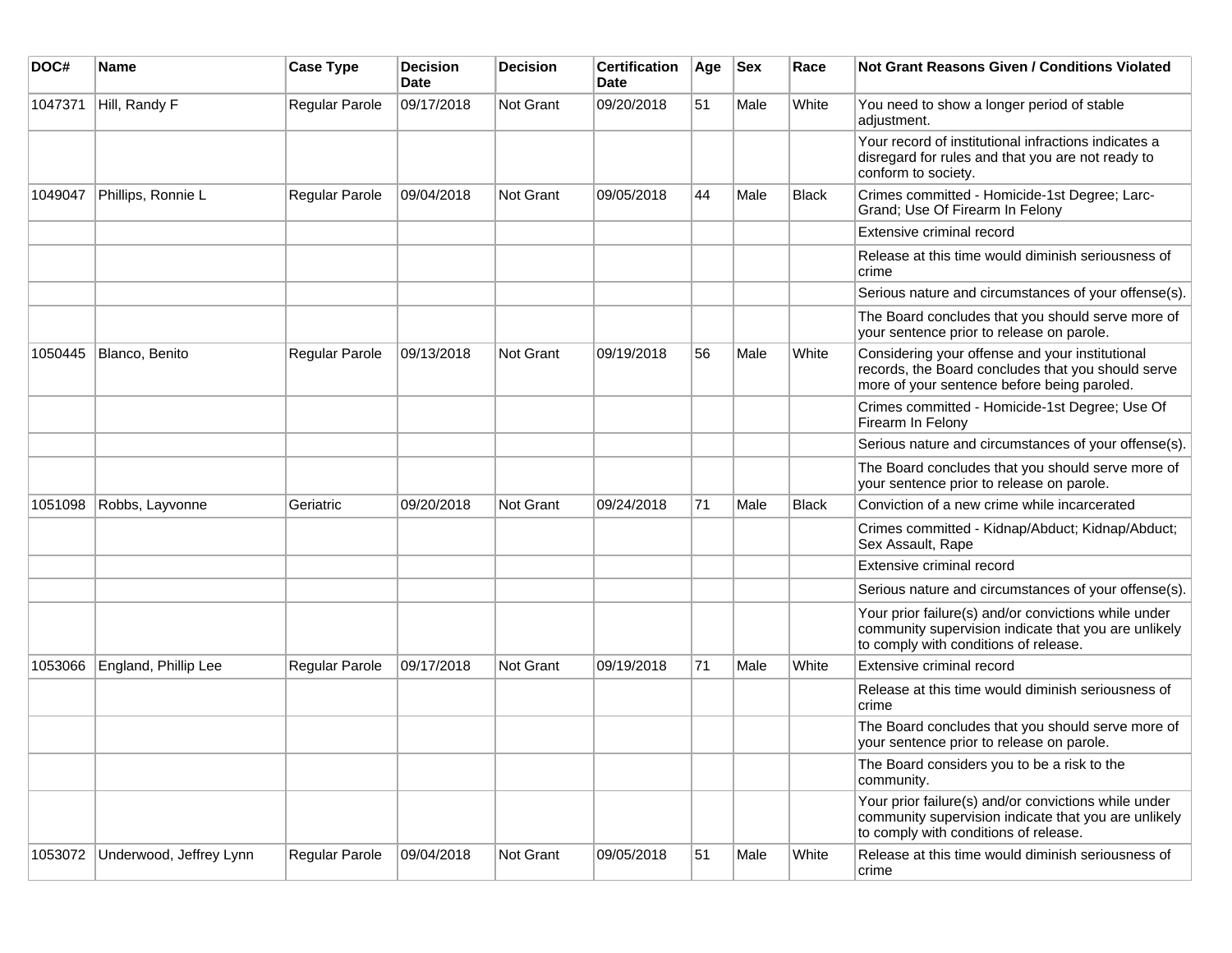| DOC#    | <b>Name</b>             | <b>Case Type</b>      | <b>Decision</b><br><b>Date</b> | <b>Decision</b> | <b>Certification</b><br>Date | Age | <b>Sex</b> | Race         | <b>Not Grant Reasons Given / Conditions Violated</b>                                                                                                        |
|---------|-------------------------|-----------------------|--------------------------------|-----------------|------------------------------|-----|------------|--------------|-------------------------------------------------------------------------------------------------------------------------------------------------------------|
| 1053072 | Underwood, Jeffrey Lynn | Regular Parole        | 09/04/2018                     | Not Grant       | 09/05/2018                   | 51  | Male       | White        | Serious nature and circumstances of your offense(s).                                                                                                        |
|         |                         |                       |                                |                 |                              |     |            |              | The Board concludes that you should serve more of<br>your sentence prior to release on parole.                                                              |
|         |                         |                       |                                |                 |                              |     |            |              | The Board considers you to be a risk to the<br>community.                                                                                                   |
|         |                         |                       |                                |                 |                              |     |            |              | You need further participation in institutional work<br>and/or educational programs to indicate your positive<br>progression towards re-entry into society. |
|         |                         |                       |                                |                 |                              |     |            |              | Your record of institutional infractions indicates a<br>disregard for rules and that you are not ready to<br>conform to society.                            |
| 1053113 | Whetzel, Lloyd Raymond  | Geriatric             | 09/18/2018                     | Not Grant       | 09/21/2018                   | 65  | Male       | White        | Crimes committed - Homicide-1st Degree                                                                                                                      |
|         |                         |                       |                                |                 |                              |     |            |              | History of violence.                                                                                                                                        |
|         |                         |                       |                                |                 |                              |     |            |              | Release at this time would diminish seriousness of<br>crime                                                                                                 |
|         |                         |                       |                                |                 |                              |     |            |              | Serious nature and circumstances of your offense(s).                                                                                                        |
|         |                         |                       |                                |                 |                              |     |            |              | The Board concludes that you should serve more of<br>your sentence prior to release on parole.                                                              |
| 1054157 | Ferrell, Cecial         | Geriatric             | 09/10/2018                     | Not Grant       | 09/11/2018                   | 60  | Male       | <b>Black</b> | Crimes committed - Homicide-2Nd-Degree;<br>Homicide-2Nd-Degree; Malicious Wounding                                                                          |
|         |                         |                       |                                |                 |                              |     |            |              | Release at this time would diminish seriousness of<br>crime                                                                                                 |
|         |                         |                       |                                |                 |                              |     |            |              | Serious nature and circumstances of your offense(s).                                                                                                        |
|         |                         |                       |                                |                 |                              |     |            |              | The Board concludes that you should serve more of<br>your sentence prior to release on parole.                                                              |
| 1055905 | Speakes, Douglas Eugene | Regular Parole        | 09/04/2018                     | Not Grant       | 09/05/2018                   | 57  | Male       | White        | Crimes committed - Forcible Sodomy; Indecent<br>Liberties; Obscene Material-Mfr                                                                             |
|         |                         |                       |                                |                 |                              |     |            |              | Release at this time would diminish seriousness of<br>crime                                                                                                 |
|         |                         |                       |                                |                 |                              |     |            |              | Serious nature and circumstances of your offense(s).                                                                                                        |
| 1056682 | Baldwin, William Lacy   | <b>Regular Parole</b> | 09/16/2018                     | Not Grant       | 09/20/2018                   | 48  | Male       | White        | Conviction of a new crime while incarcerated                                                                                                                |
|         |                         |                       |                                |                 |                              |     |            |              | Crimes committed - Robbery; Accessory After The<br>Fact; Possession Of Weapon                                                                               |
|         |                         |                       |                                |                 |                              |     |            |              | Serious nature and circumstances of your offense(s).                                                                                                        |
|         |                         |                       |                                |                 |                              |     |            |              | You need to show a longer period of stable<br>adjustment.                                                                                                   |
| 1056761 | Church, Gregory         | Geriatric             | 09/20/2018                     | Not Grant       | 09/24/2018                   | 62  | Male       | <b>Black</b> | Crimes committed - Kidnap/Abduct; Robbery;<br><b>Burglary</b>                                                                                               |
|         |                         |                       |                                |                 |                              |     |            |              | Extensive criminal record                                                                                                                                   |
|         |                         |                       |                                |                 |                              |     |            |              | History of substance abuse.                                                                                                                                 |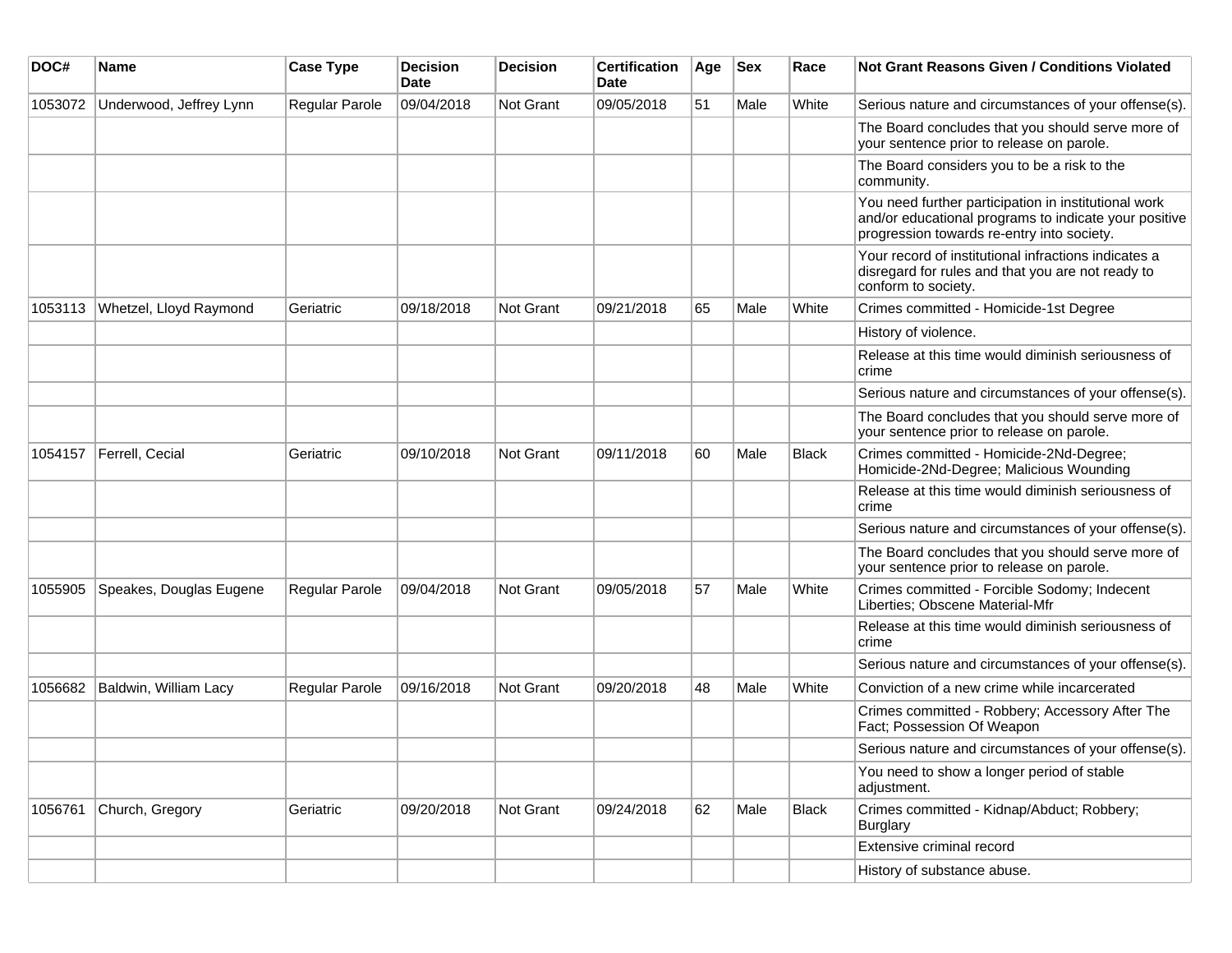| DOC#    | Name                     | <b>Case Type</b>      | <b>Decision</b><br><b>Date</b> | <b>Decision</b>  | <b>Certification</b><br><b>Date</b> | Age | <b>Sex</b> | Race         | <b>Not Grant Reasons Given / Conditions Violated</b>                                                                                                        |
|---------|--------------------------|-----------------------|--------------------------------|------------------|-------------------------------------|-----|------------|--------------|-------------------------------------------------------------------------------------------------------------------------------------------------------------|
| 1056761 | Church, Gregory          | Geriatric             | 09/20/2018                     | Not Grant        | 09/24/2018                          | 62  | Male       | Black        | Release at this time would diminish seriousness of<br>crime                                                                                                 |
|         |                          |                       |                                |                  |                                     |     |            |              | Serious nature and circumstances of your offense(s).                                                                                                        |
|         |                          |                       |                                |                  |                                     |     |            |              | The Board concludes that you should serve more of<br>your sentence prior to release on parole.                                                              |
|         |                          |                       |                                |                  |                                     |     |            |              | The Board considers you to be a risk to the<br>community.                                                                                                   |
|         |                          |                       |                                |                  |                                     |     |            |              | Your prior failure(s) and/or convictions while under<br>community supervision indicate that you are unlikely<br>to comply with conditions of release.       |
|         |                          |                       |                                |                  |                                     |     |            |              | Your record indicates a serious disregard for the<br>property rights of others.                                                                             |
| 1061308 | Stokes, Richard M        | Regular Parole        | 09/21/2018                     | Not Grant        | 09/24/2018                          | 42  | Male       | White        | No Interest in Parole                                                                                                                                       |
| 1061482 | Petruska, David E        | Regular Parole        | 09/05/2018                     | <b>Not Grant</b> | 09/05/2018                          | 53  | Male       | White        | Extensive criminal record                                                                                                                                   |
|         |                          |                       |                                |                  |                                     |     |            |              | Serious nature and circumstances of your offense(s).                                                                                                        |
|         |                          |                       |                                |                  |                                     |     |            |              | Your prior failure(s) and/or convictions while under<br>community supervision indicate that you are unlikely<br>to comply with conditions of release.       |
| 1061900 | Reed, Maurice Daniel     | <b>Regular Parole</b> | 09/07/2018                     | Not Grant        | 09/07/2018                          | 43  | Male       | Black        | Release at this time would diminish seriousness of<br>crime                                                                                                 |
|         |                          |                       |                                |                  |                                     |     |            |              | Serious nature and circumstances of your offense(s).                                                                                                        |
|         |                          |                       |                                |                  |                                     |     |            |              | The Board concludes that you should serve more of<br>your sentence prior to release on parole.                                                              |
| 1062505 | Honeyman, Jerome Michael | Regular Parole        | 09/18/2018                     | Not Grant        | 09/21/2018                          | 58  | Male       | White        | Crimes committed - Forcible Sodomy; Forcible<br>Sodomy; Indecent Liberties                                                                                  |
|         |                          |                       |                                |                  |                                     |     |            |              | History of violence.                                                                                                                                        |
|         |                          |                       |                                |                  |                                     |     |            |              | Release at this time would diminish seriousness of<br>crime                                                                                                 |
|         |                          |                       |                                |                  |                                     |     |            |              | Serious nature and circumstances of your offense(s).                                                                                                        |
|         |                          |                       |                                |                  |                                     |     |            |              | The Board concludes that you should serve more of<br>your sentence prior to release on parole.                                                              |
|         |                          |                       |                                |                  |                                     |     |            |              | The Board considers you to be a risk to the<br>community.                                                                                                   |
| 1063638 | Jordan, Jesse Lee        | Regular Parole        | 09/17/2018                     | Not Grant        | 09/20/2018                          | 59  | Male       | <b>Black</b> | Considering your offense and your institutional<br>records, the Board concludes that you should serve<br>more of your sentence before being paroled.        |
|         |                          |                       |                                |                  |                                     |     |            |              | The Board concludes that you should serve more of<br>your sentence prior to release on parole.                                                              |
|         |                          |                       |                                |                  |                                     |     |            |              | You need further participation in institutional work<br>and/or educational programs to indicate your positive<br>progression towards re-entry into society. |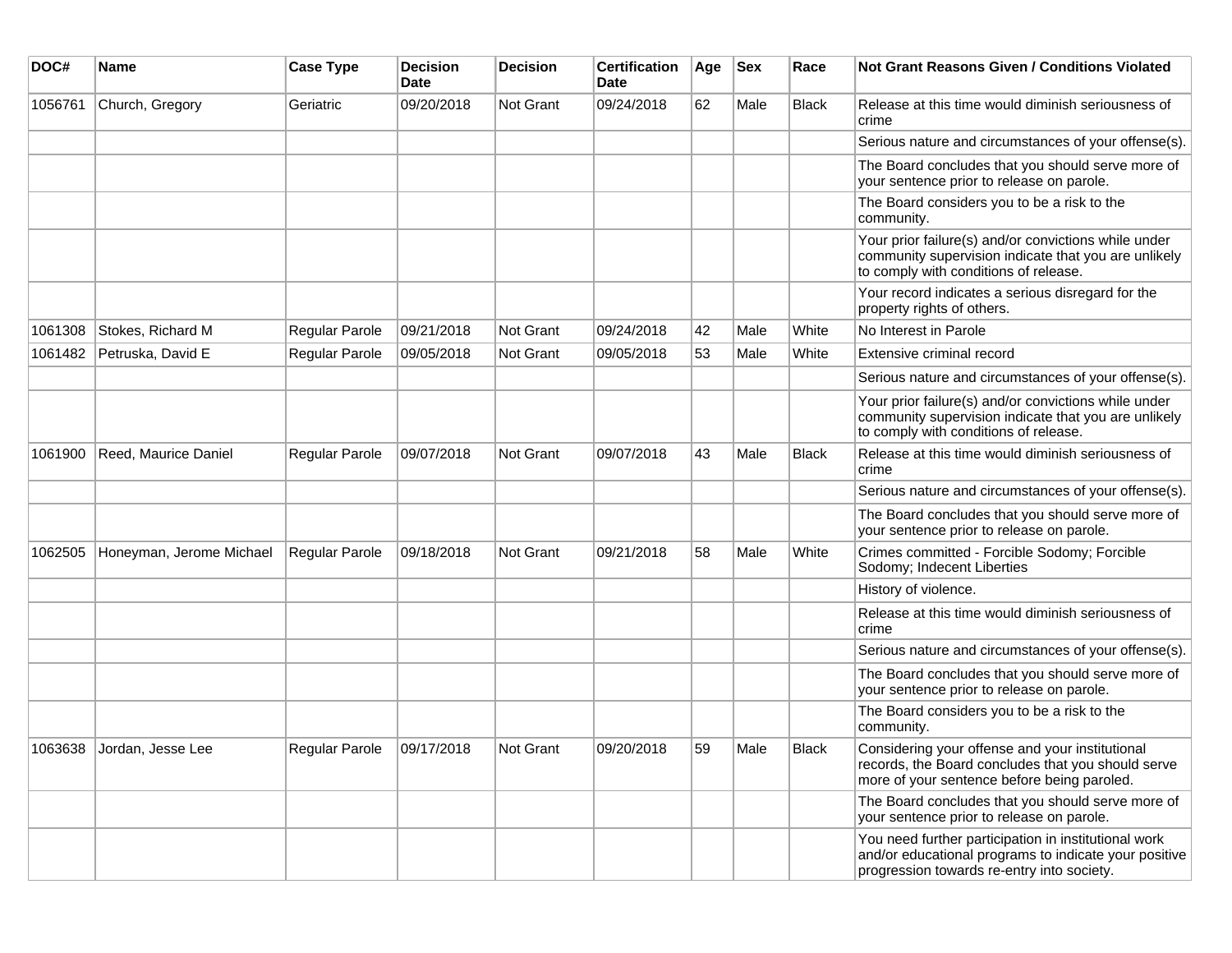| DOC#    | <b>Name</b>                     | <b>Case Type</b>      | <b>Decision</b><br><b>Date</b> | <b>Decision</b> | <b>Certification</b><br>Date | Age | <b>Sex</b> | Race         | <b>Not Grant Reasons Given / Conditions Violated</b>                                                                                                  |
|---------|---------------------------------|-----------------------|--------------------------------|-----------------|------------------------------|-----|------------|--------------|-------------------------------------------------------------------------------------------------------------------------------------------------------|
| 1063638 | Jordan, Jesse Lee               | Regular Parole        | 09/17/2018                     | Not Grant       | 09/20/2018                   | 59  | Male       | Black        | You need to show a longer period of stable<br>adjustment.                                                                                             |
|         |                                 |                       |                                |                 |                              |     |            |              | Your prior failure(s) and/or convictions while under<br>community supervision indicate that you are unlikely<br>to comply with conditions of release. |
| 1063808 | Pack, Kenneth Ray               | Geriatric             | 09/12/2018                     | Not Grant       | 09/12/2018                   | 68  | Male       | White        | Crimes committed - Sex Assault, Rape; Sex Assault,<br>Rape; Robbery                                                                                   |
|         |                                 |                       |                                |                 |                              |     |            |              | Extensive criminal record                                                                                                                             |
|         |                                 |                       |                                |                 |                              |     |            |              | Serious nature and circumstances of your offense(s).                                                                                                  |
|         |                                 |                       |                                |                 |                              |     |            |              | Your prior failure(s) and/or convictions while under<br>community supervision indicate that you are unlikely<br>to comply with conditions of release. |
| 1066789 | Williams, Lewis                 | Regular Parole        | 09/08/2018                     | Not Grant       | 09/11/2018                   | 70  | Male       | <b>Black</b> | Considering your offense and your institutional<br>records, the Board concludes that you should serve<br>more of your sentence before being paroled.  |
|         |                                 |                       |                                |                 |                              |     |            |              | History of substance abuse.                                                                                                                           |
|         |                                 |                       |                                |                 |                              |     |            |              | Serious nature and circumstances of your offense(s).                                                                                                  |
|         |                                 |                       |                                |                 |                              |     |            |              | The Board considers you to be a risk to the<br>community.                                                                                             |
|         |                                 |                       |                                |                 |                              |     |            |              | Your prior failure(s) and/or convictions while under<br>community supervision indicate that you are unlikely<br>to comply with conditions of release. |
| 1069010 | Szafranski, Theodore<br>Leonard | Regular Parole        | 09/12/2018                     | Not Grant       | 09/19/2018                   | 70  | Male       | White        | Conviction of a new crime while incarcerated                                                                                                          |
|         |                                 |                       |                                |                 |                              |     |            |              | Crimes committed - Homicide/Murder; Homicide-<br>Attempted; Abduct-No Ransom Or Asslt                                                                 |
|         |                                 |                       |                                |                 |                              |     |            |              | Extensive criminal record                                                                                                                             |
|         |                                 |                       |                                |                 |                              |     |            |              | History of violence.                                                                                                                                  |
|         |                                 |                       |                                |                 |                              |     |            |              | Serious nature and circumstances of your offense(s).                                                                                                  |
|         |                                 |                       |                                |                 |                              |     |            |              | The Board concludes that you should serve more of<br>your sentence prior to release on parole.                                                        |
| 1069539 | Williams, Derrick J             | <b>Regular Parole</b> | 09/16/2018                     | Not Grant       | 09/20/2018                   | 47  | Male       | <b>Black</b> | History of violence.                                                                                                                                  |
|         |                                 |                       |                                |                 |                              |     |            |              | Release at this time would diminish seriousness of<br>crime                                                                                           |
|         |                                 |                       |                                |                 |                              |     |            |              | Serious nature and circumstances of your offense(s).                                                                                                  |
|         |                                 |                       |                                |                 |                              |     |            |              | The Board concludes that you should serve more of<br>your sentence prior to release on parole.                                                        |
|         |                                 |                       |                                |                 |                              |     |            |              | The Board considers you to be a risk to the<br>community.                                                                                             |
| 1069756 | Gorham, Kenneth Lee             | Regular Parole        | 09/14/2018                     | Not Grant       | 09/19/2018                   | 56  | Male       | Black        | Crimes committed - Sex Assault, Rape; Sex Assault,<br>Rape; Sex Assault, Rape                                                                         |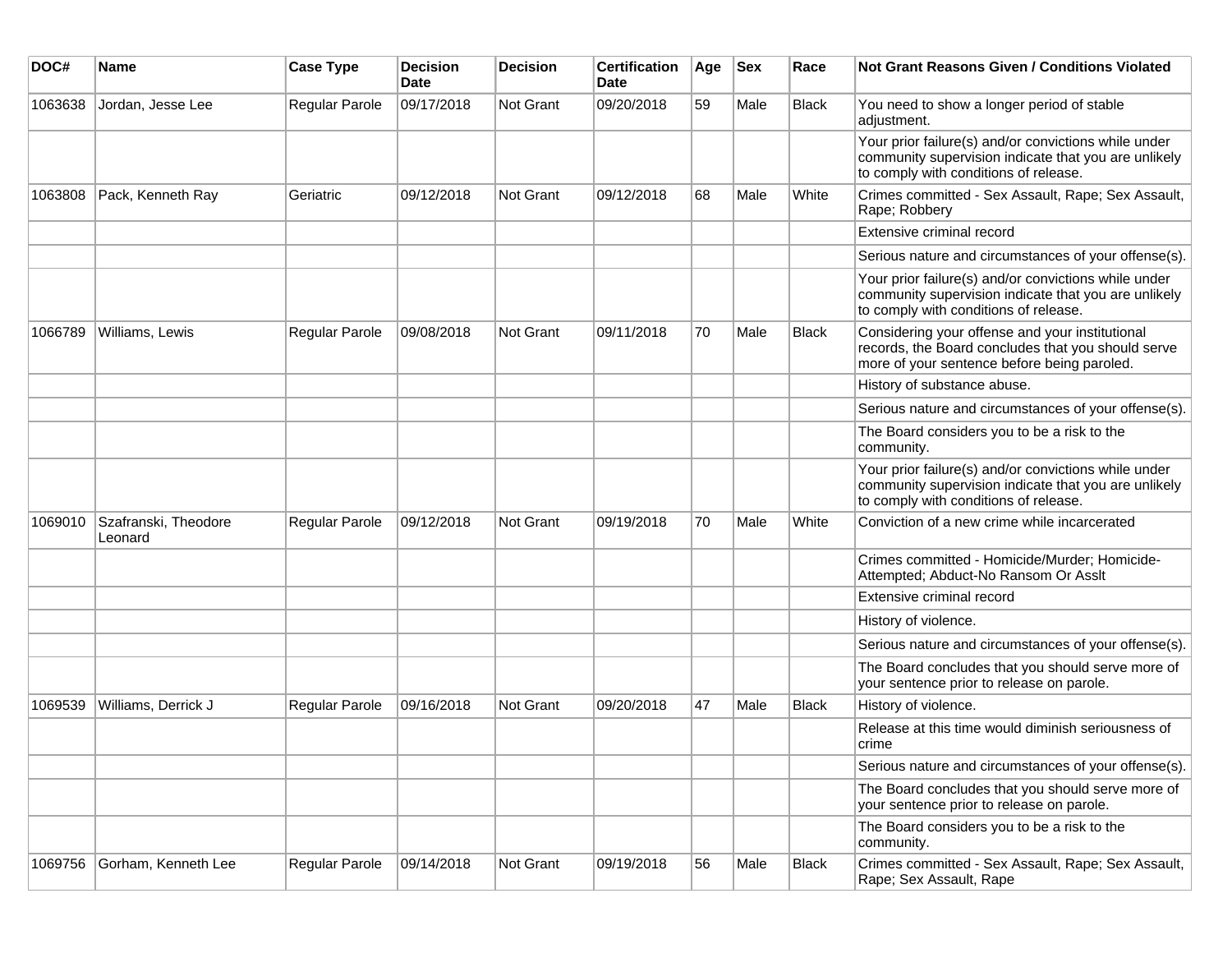| DOC#    | <b>Name</b>              | <b>Case Type</b>      | <b>Decision</b><br><b>Date</b> | <b>Decision</b> | <b>Certification</b><br>Date | Age | <b>Sex</b> | Race         | Not Grant Reasons Given / Conditions Violated                                                                                                         |
|---------|--------------------------|-----------------------|--------------------------------|-----------------|------------------------------|-----|------------|--------------|-------------------------------------------------------------------------------------------------------------------------------------------------------|
| 1069756 | Gorham, Kenneth Lee      | Regular Parole        | 09/14/2018                     | Not Grant       | 09/19/2018                   | 56  | Male       | Black        | Extensive criminal record                                                                                                                             |
|         |                          |                       |                                |                 |                              |     |            |              | Release at this time would diminish seriousness of<br>crime                                                                                           |
|         |                          |                       |                                |                 |                              |     |            |              | Serious nature and circumstances of your offense(s).                                                                                                  |
|         |                          |                       |                                |                 |                              |     |            |              | The Board concludes that you should serve more of<br>your sentence prior to release on parole.                                                        |
|         |                          |                       |                                |                 |                              |     |            |              | The Board considers you to be a risk to the<br>community.                                                                                             |
| 1070441 | Gary, Sylvester          | Geriatric             | 09/04/2018                     | Not Grant       | 09/05/2018                   | 70  | Male       | <b>Black</b> | Release at this time would diminish seriousness of<br>crime                                                                                           |
|         |                          |                       |                                |                 |                              |     |            |              | Serious nature and circumstances of your offense(s).                                                                                                  |
|         |                          |                       |                                |                 |                              |     |            |              | The Board concludes that you should serve more of<br>your sentence prior to release on parole.                                                        |
| 1071692 | Richardson, Larry Thomas | Geriatric             | 09/04/2018                     | Not Grant       | 09/05/2018                   | 69  | Male       | White        | Crimes committed - Forcible Sodomy; Forcible<br>Sodomy; Forcible Sodomy                                                                               |
|         |                          |                       |                                |                 |                              |     |            |              | Release at this time would diminish seriousness of<br>crime                                                                                           |
|         |                          |                       |                                |                 |                              |     |            |              | Serious nature and circumstances of your offense(s).                                                                                                  |
|         |                          |                       |                                |                 |                              |     |            |              | The Board considers you to be a risk to the<br>community.                                                                                             |
| 1073357 | Mccarthy, Paul Patrick   | Regular Parole        | 09/14/2018                     | Not Grant       | 09/19/2018                   | 69  | Male       | White        | Crimes committed - Homicide-1st Degree; Homicide-<br>1st Degree; Burglary                                                                             |
|         |                          |                       |                                |                 |                              |     |            |              | Extensive criminal record                                                                                                                             |
|         |                          |                       |                                |                 |                              |     |            |              | History of violence.                                                                                                                                  |
|         |                          |                       |                                |                 |                              |     |            |              | Release at this time would diminish seriousness of<br>crime                                                                                           |
|         |                          |                       |                                |                 |                              |     |            |              | Serious nature and circumstances of your offense(s).                                                                                                  |
|         |                          |                       |                                |                 |                              |     |            |              | Your prior failure(s) and/or convictions while under<br>community supervision indicate that you are unlikely<br>to comply with conditions of release. |
| 1074006 | Koper, Mark Alan         | <b>Regular Parole</b> | 09/05/2018                     | Not Grant       | 09/05/2018                   | 53  | Male       | White        | Release at this time would diminish seriousness of<br>crime                                                                                           |
|         |                          |                       |                                |                 |                              |     |            |              | Serious nature and circumstances of your offense(s).                                                                                                  |
|         |                          |                       |                                |                 |                              |     |            |              | The Board concludes that you should serve more of<br>your sentence prior to release on parole.                                                        |
| 1076745 | Mundy, Marvin Maurice    | Regular Parole        | 09/04/2018                     | Not Grant       | 09/05/2018                   | 55  | Male       | Black        | Crimes committed - Homicide/Murder; Homicide-<br>Capital; Robbery                                                                                     |
|         |                          |                       |                                |                 |                              |     |            |              | Release at this time would diminish seriousness of<br>crime                                                                                           |
|         |                          |                       |                                |                 |                              |     |            |              | Serious nature and circumstances of your offense(s).                                                                                                  |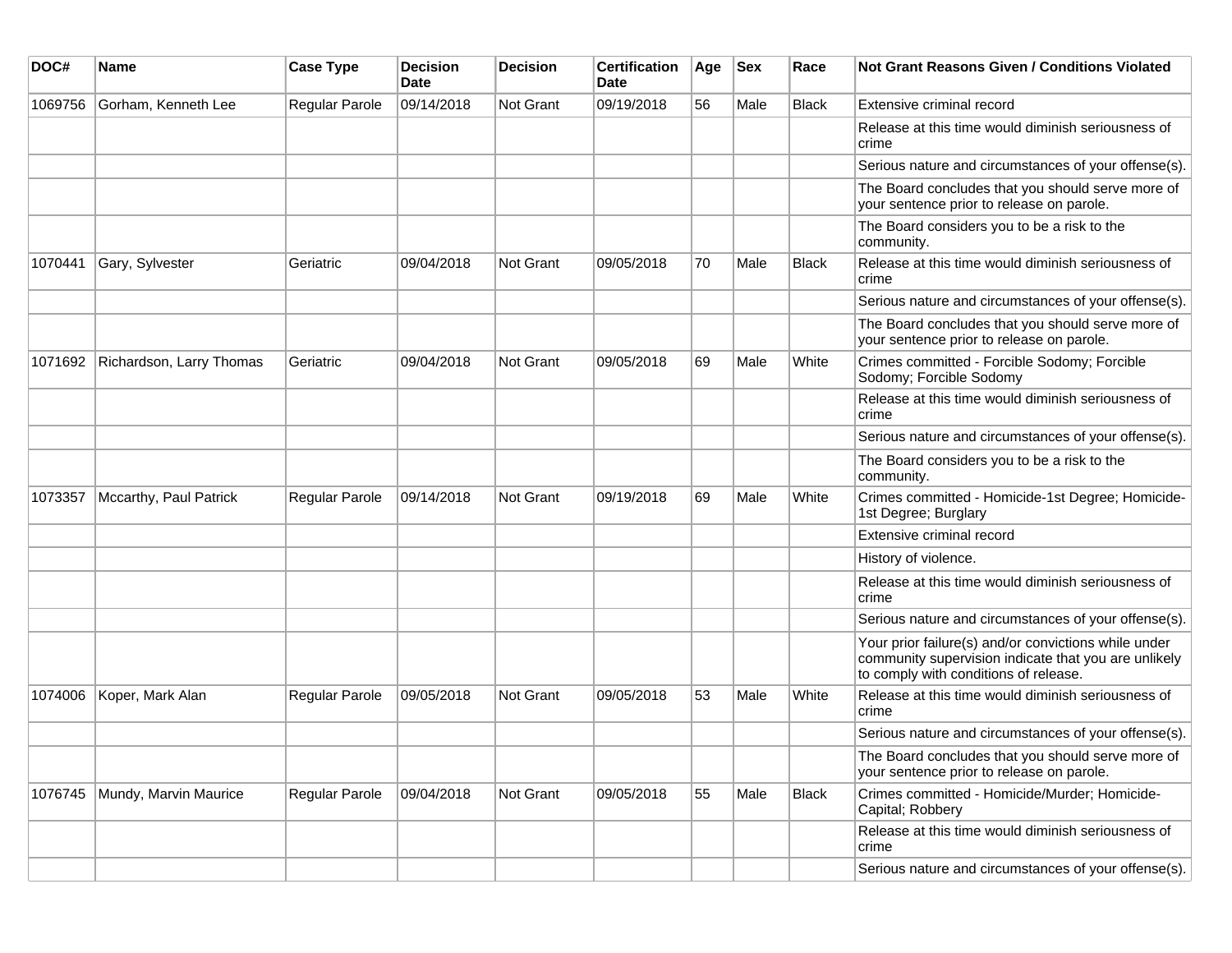| DOC#    | <b>Name</b>             | <b>Case Type</b> | <b>Decision</b><br><b>Date</b> | <b>Decision</b> | <b>Certification</b><br>Date | Age | <b>Sex</b>   | Race         | Not Grant Reasons Given / Conditions Violated                                                                                                         |
|---------|-------------------------|------------------|--------------------------------|-----------------|------------------------------|-----|--------------|--------------|-------------------------------------------------------------------------------------------------------------------------------------------------------|
| 1076745 | Mundy, Marvin Maurice   | Regular Parole   | 09/04/2018                     | Not Grant       | 09/05/2018                   | 55  | Male         | Black        | The Board concludes that you should serve more of<br>your sentence prior to release on parole.                                                        |
| 1079232 | Ford, Eugene Whit       | Regular Parole   | 08/30/2018                     | Not Grant       | 09/05/2018                   | 46  | Male         | White        | Extensive criminal record                                                                                                                             |
|         |                         |                  |                                |                 |                              |     |              |              | Poor institutional adjustment (for example,<br>motivation/attitude, unfavorable reports, lack of<br>program involvement, etc.)                        |
|         |                         |                  |                                |                 |                              |     |              |              | Release at this time would diminish seriousness of<br>crime                                                                                           |
|         |                         |                  |                                |                 |                              |     |              |              | Serious nature and circumstances of your offense(s).                                                                                                  |
|         |                         |                  |                                |                 |                              |     |              |              | Your prior failure(s) and/or convictions while under<br>community supervision indicate that you are unlikely<br>to comply with conditions of release. |
|         |                         |                  |                                |                 |                              |     |              |              | Your record of institutional infractions indicates a<br>disregard for rules and that you are not ready to<br>conform to society.                      |
| 1079580 | Curtis, Robert Lynn     | Regular Parole   | 09/12/2018                     | Not Grant       | 09/19/2018                   | 59  | Male         | White        | Crimes committed - Sex Assault, Rape; Sex Assault,<br>Rape; Sex Asslt-Attempted Rape                                                                  |
|         |                         |                  |                                |                 |                              |     |              |              | History of violence.                                                                                                                                  |
|         |                         |                  |                                |                 |                              |     |              |              | Release at this time would diminish seriousness of<br>crime                                                                                           |
|         |                         |                  |                                |                 |                              |     |              |              | Serious nature and circumstances of your offense(s).                                                                                                  |
|         |                         |                  |                                |                 |                              |     |              |              | The Board concludes that you should serve more of<br>your sentence prior to release on parole.                                                        |
|         |                         |                  |                                |                 |                              |     |              |              | The Board considers you to be a risk to the<br>community.                                                                                             |
|         |                         |                  |                                |                 |                              |     |              |              | Your prior failure(s) and/or convictions while under<br>community supervision indicate that you are unlikely<br>to comply with conditions of release. |
| 1079679 | Blankenship, Connie Lee | Regular Parole   | 09/12/2018                     | Not Grant       | 09/20/2018                   | 56  | Female White |              | Considering your offense and your institutional<br>records, the Board concludes that you should serve<br>more of your sentence before being paroled.  |
|         |                         |                  |                                |                 |                              |     |              |              | Crimes committed - Homicide-1st Degree                                                                                                                |
|         |                         |                  |                                |                 |                              |     |              |              | Release at this time would diminish seriousness of<br>crime                                                                                           |
|         |                         |                  |                                |                 |                              |     |              |              | Serious nature and circumstances of your offense(s).                                                                                                  |
|         |                         |                  |                                |                 |                              |     |              |              | The Board concludes that you should serve more of<br>your sentence prior to release on parole.                                                        |
|         |                         |                  |                                |                 |                              |     |              |              | The Board considers you to be a risk to the<br>community.                                                                                             |
| 1081290 | Tunis, Mark Patrick     | Regular Parole   | 09/19/2018                     | Not Grant       | 09/21/2018                   | 48  | Male         | <b>Black</b> | Crimes committed - Homicide-1st Degree; Robbery;<br>Robbery                                                                                           |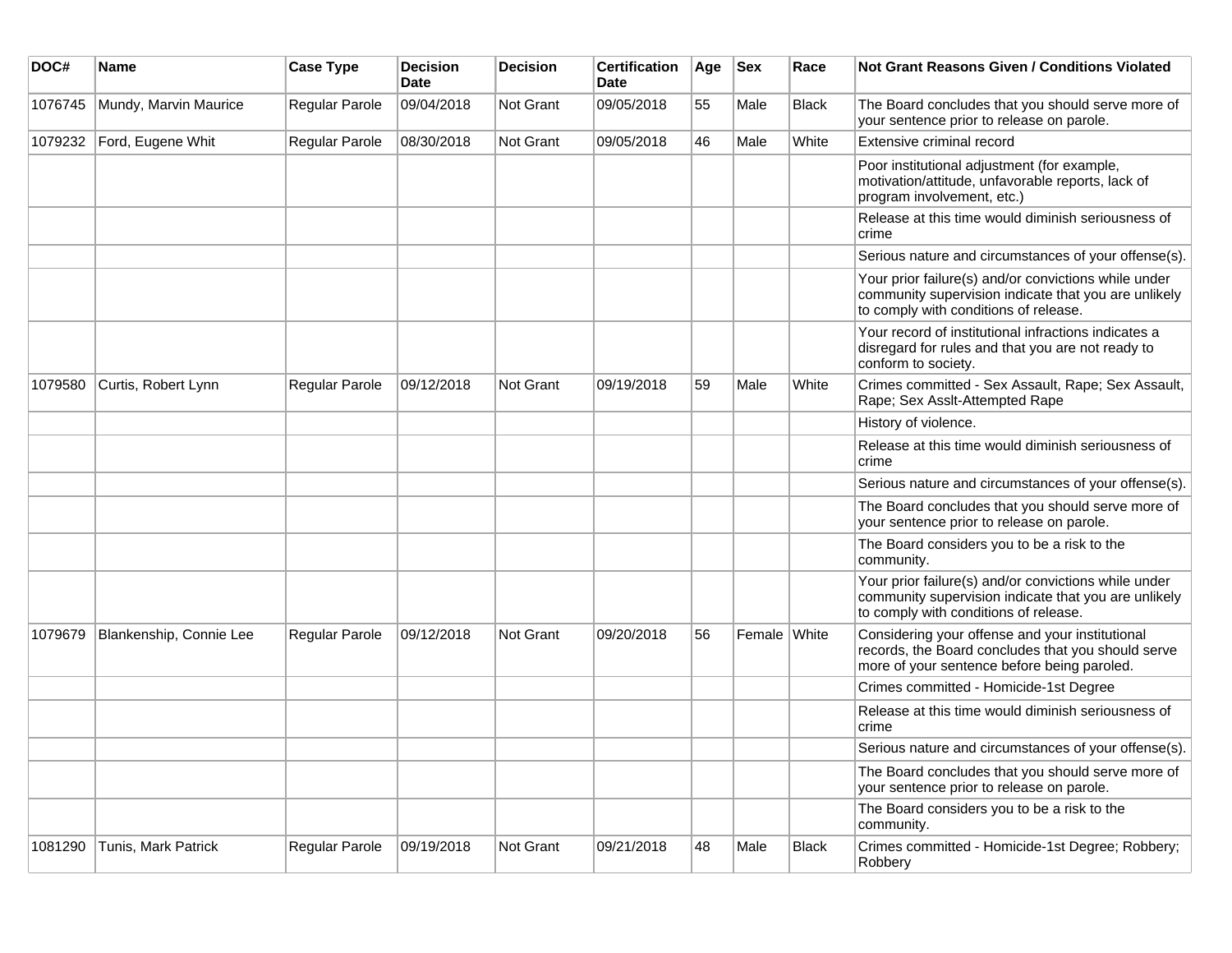| DOC#    | <b>Name</b>                                   | <b>Case Type</b>      | <b>Decision</b><br><b>Date</b> | <b>Decision</b>  | <b>Certification</b><br><b>Date</b> | Age | <b>Sex</b> | Race         | Not Grant Reasons Given / Conditions Violated                                                                                                                 |
|---------|-----------------------------------------------|-----------------------|--------------------------------|------------------|-------------------------------------|-----|------------|--------------|---------------------------------------------------------------------------------------------------------------------------------------------------------------|
| 1081290 | Tunis, Mark Patrick                           | Regular Parole        | 09/19/2018                     | <b>Not Grant</b> | 09/21/2018                          | 48  | Male       | Black        | Release at this time would diminish seriousness of<br>crime                                                                                                   |
|         |                                               |                       |                                |                  |                                     |     |            |              | Serious nature and circumstances of your offense(s).                                                                                                          |
| 1081633 | Hendricks, Desi Reynard                       | Geriatric             | 09/13/2018                     | <b>Not Grant</b> | 09/19/2018                          | 62  | Male       | <b>Black</b> | Crimes committed - Abduction: Of Person W/ Intent<br>To Defile; Rape: Intercourse By<br>Force/Threat/Intimidation; Sodomy: By Force Or<br>Victim Helplessness |
|         |                                               |                       |                                |                  |                                     |     |            |              | Extensive criminal record                                                                                                                                     |
|         |                                               |                       |                                |                  |                                     |     |            |              | Serious nature and circumstances of your offense(s).                                                                                                          |
| 1082018 | Fortune, William Nathaniel Jr. Regular Parole |                       | 09/15/2018                     | <b>Not Grant</b> | 09/20/2018                          | 56  | Male       | <b>Black</b> | Crimes committed - Sex Assault, Rape; Burglary;<br>Larc-Grand                                                                                                 |
|         |                                               |                       |                                |                  |                                     |     |            |              | Extensive criminal record                                                                                                                                     |
|         |                                               |                       |                                |                  |                                     |     |            |              | Your prior failure(s) and/or convictions while under<br>community supervision indicate that you are unlikely<br>to comply with conditions of release.         |
| 1083061 | Henderson, John Joseph                        | <b>Regular Parole</b> | 09/04/2018                     | Not Grant        | 09/05/2018                          | 63  | Male       | White        | Extensive criminal record                                                                                                                                     |
|         |                                               |                       |                                |                  |                                     |     |            |              | History of substance abuse.                                                                                                                                   |
|         |                                               |                       |                                |                  |                                     |     |            |              | History of violence.                                                                                                                                          |
|         |                                               |                       |                                |                  |                                     |     |            |              | Release at this time would diminish seriousness of<br>crime                                                                                                   |
|         |                                               |                       |                                |                  |                                     |     |            |              | Serious nature and circumstances of your offense(s).                                                                                                          |
|         |                                               |                       |                                |                  |                                     |     |            |              | The Board considers you to be a risk to the<br>community.                                                                                                     |
| 1086124 | Calloway, Sam Junius                          | <b>Regular Parole</b> | 09/04/2018                     | <b>Not Grant</b> | 09/07/2018                          | 52  | Male       | <b>Black</b> | Crimes committed - Kidnap/Abduct; Sex Assault,<br>Rape; Sex Assault, Rape                                                                                     |
|         |                                               |                       |                                |                  |                                     |     |            |              | Release at this time would diminish seriousness of<br>crime                                                                                                   |
|         |                                               |                       |                                |                  |                                     |     |            |              | Serious nature and circumstances of your offense(s).                                                                                                          |
| 1089259 | Ross, Bryant Richard                          | Geriatric             | 09/17/2018                     | <b>Not Grant</b> | 09/20/2018                          | 64  | Male       | <b>Black</b> | Crimes committed - Homicide-1st Degree; Use Of<br>Firearm In Felony; Drive On Susp/Rev License                                                                |
|         |                                               |                       |                                |                  |                                     |     |            |              | History of violence.                                                                                                                                          |
|         |                                               |                       |                                |                  |                                     |     |            |              | Release at this time would diminish seriousness of<br>crime                                                                                                   |
|         |                                               |                       |                                |                  |                                     |     |            |              | Serious nature and circumstances of your offense(s).                                                                                                          |
|         |                                               |                       |                                |                  |                                     |     |            |              | The Board concludes that you should serve more of<br>your sentence prior to release on parole.                                                                |
| 1089542 | Wimbush, Paul Michael                         | Geriatric             | 09/04/2018                     | Not Grant        | 09/05/2018                          | 62  | Male       | Black        | Crimes committed - Homicide/Murder; Use Of<br>Firearm In Felony                                                                                               |
|         |                                               |                       |                                |                  |                                     |     |            |              | Release at this time would diminish seriousness of<br>crime                                                                                                   |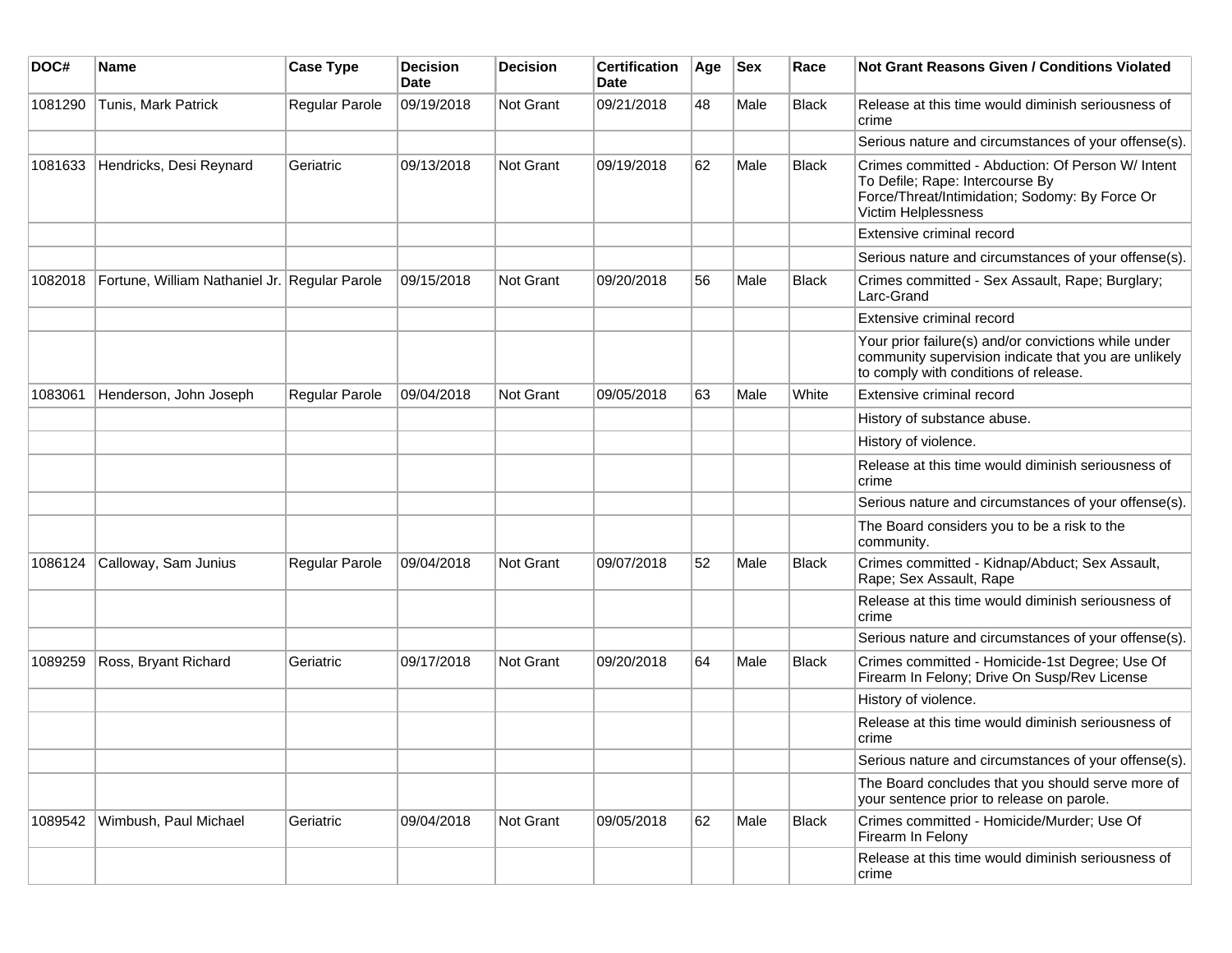| DOC#    | Name                     | <b>Case Type</b>      | <b>Decision</b><br><b>Date</b> | <b>Decision</b>  | <b>Certification</b><br>Date | Age | <b>Sex</b> | Race         | Not Grant Reasons Given / Conditions Violated                                                                                                        |
|---------|--------------------------|-----------------------|--------------------------------|------------------|------------------------------|-----|------------|--------------|------------------------------------------------------------------------------------------------------------------------------------------------------|
| 1089542 | Wimbush, Paul Michael    | Geriatric             | 09/04/2018                     | Not Grant        | 09/05/2018                   | 62  | Male       | <b>Black</b> | Serious nature and circumstances of your offense(s).                                                                                                 |
|         |                          |                       |                                |                  |                              |     |            |              | The Board concludes that you should serve more of<br>your sentence prior to release on parole.                                                       |
| 1090287 | Carmichael, David Leslie | <b>Regular Parole</b> | 09/20/2018                     | Not Grant        | 09/25/2018                   | 53  | Male       | White        | Crimes committed - Homicide/Murder; Weapon<br>Offense                                                                                                |
|         |                          |                       |                                |                  |                              |     |            |              | Release at this time would diminish seriousness of<br>crime                                                                                          |
|         |                          |                       |                                |                  |                              |     |            |              | Serious nature and circumstances of your offense(s).                                                                                                 |
| 1090545 | Burnopp, Timothy Joseph  | <b>Regular Parole</b> | 09/23/2018                     | <b>Not Grant</b> | 09/26/2018                   | 54  | Male       | White        | Crimes committed - Kidnap/Abduct; Sex Assault,<br>Rape; Sex Asslt-Attempted Rape                                                                     |
|         |                          |                       |                                |                  |                              |     |            |              | Extensive criminal record                                                                                                                            |
|         |                          |                       |                                |                  |                              |     |            |              | Release at this time would diminish seriousness of<br>crime                                                                                          |
|         |                          |                       |                                |                  |                              |     |            |              | Serious nature and circumstances of your offense(s).                                                                                                 |
|         |                          |                       |                                |                  |                              |     |            |              | The Board concludes that you should serve more of<br>your sentence prior to release on parole.                                                       |
|         |                          |                       |                                |                  |                              |     |            |              | The Board considers you to be a risk to the<br>community.                                                                                            |
| 1094569 | Richardson, Clarence     | Geriatric             | 09/04/2018                     | <b>Not Grant</b> | 09/05/2018                   | 64  | Male       | <b>Black</b> | Crimes committed - Aggravated Sexual Battery;<br><b>Aggravated Sexual Battery</b>                                                                    |
|         |                          |                       |                                |                  |                              |     |            |              | The Board considers you to be a risk to the<br>community.                                                                                            |
| 1094847 | Butler, Jimmy Dale       | Geriatric             | 09/19/2018                     | <b>Not Grant</b> | 09/21/2018                   | 65  | Male       | White        | Crimes committed - Kidnap/Abduct; Forcible<br>Sodomy; Breaking And Entering                                                                          |
|         |                          |                       |                                |                  |                              |     |            |              | Release at this time would diminish seriousness of<br>crime                                                                                          |
|         |                          |                       |                                |                  |                              |     |            |              | Serious nature and circumstances of your offense(s).                                                                                                 |
| 1095184 | Skates, James Alfred     | Regular Parole        | 09/22/2018                     | <b>Not Grant</b> | 09/24/2018                   | 70  | Male       | White        | Crimes committed - Sex Assault, Rape; Sex Assault,<br>Rape; Sex Assault, Rape                                                                        |
|         |                          |                       |                                |                  |                              |     |            |              | Release at this time would diminish seriousness of<br>crime                                                                                          |
|         |                          |                       |                                |                  |                              |     |            |              | Serious nature and circumstances of your offense(s).                                                                                                 |
|         |                          |                       |                                |                  |                              |     |            |              | The Board concludes that you should serve more of<br>your sentence prior to release on parole.                                                       |
|         |                          |                       |                                |                  |                              |     |            |              | The Board considers you to be a risk to the<br>community.                                                                                            |
| 1096470 | Crockett, Michael Thomas | Regular Parole        | 09/17/2018                     | <b>Not Grant</b> | 09/20/2018                   | 49  | Male       | White        | Considering your offense and your institutional<br>records, the Board concludes that you should serve<br>more of your sentence before being paroled. |
|         |                          |                       |                                |                  |                              |     |            |              | Conviction of a new crime while incarcerated                                                                                                         |
|         |                          |                       |                                |                  |                              |     |            |              | History of violence.                                                                                                                                 |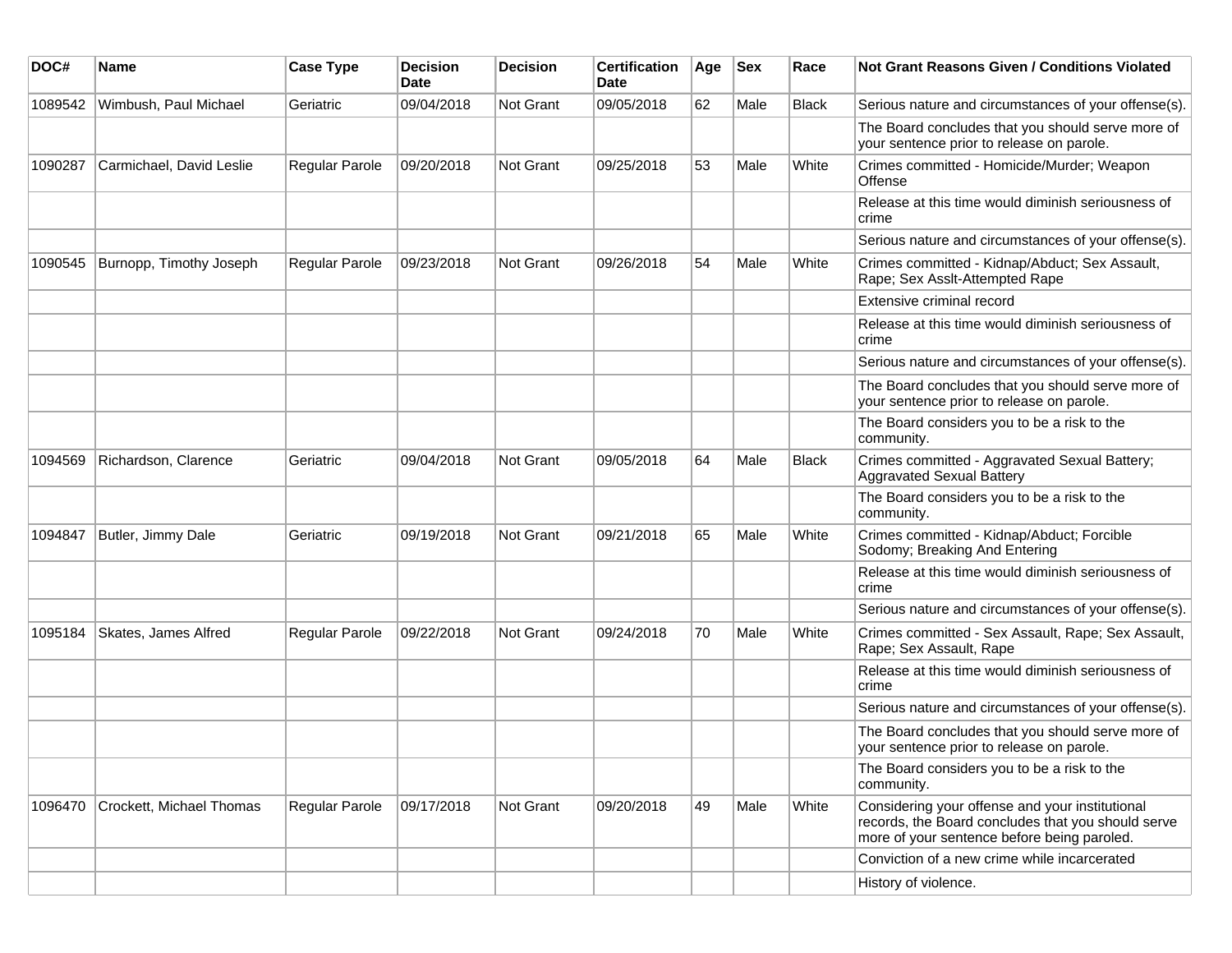| DOC#    | <b>Name</b>              | <b>Case Type</b>      | <b>Decision</b><br><b>Date</b> | <b>Decision</b> | <b>Certification</b><br>Date | Age | <b>Sex</b> | Race         | Not Grant Reasons Given / Conditions Violated                                                                                                         |
|---------|--------------------------|-----------------------|--------------------------------|-----------------|------------------------------|-----|------------|--------------|-------------------------------------------------------------------------------------------------------------------------------------------------------|
| 1096470 | Crockett, Michael Thomas | Regular Parole        | 09/17/2018                     | Not Grant       | 09/20/2018                   | 49  | Male       | White        | Serious nature and circumstances of your offense(s).                                                                                                  |
|         |                          |                       |                                |                 |                              |     |            |              | The Board concludes that you should serve more of<br>your sentence prior to release on parole.                                                        |
|         |                          |                       |                                |                 |                              |     |            |              | You need to show a longer period of stable<br>adjustment.                                                                                             |
|         |                          |                       |                                |                 |                              |     |            |              | Your record of institutional infractions indicates a<br>disregard for rules and that you are not ready to<br>conform to society.                      |
| 1097239 | Eakin, Blair W Jr.       | <b>Regular Parole</b> | 09/05/2018                     | Not Grant       | 09/07/2018                   | 55  | Male       | White        | Crimes committed - Homicide-1st Degree; Use Of<br>Firearm In Felony                                                                                   |
|         |                          |                       |                                |                 |                              |     |            |              | Extensive criminal record                                                                                                                             |
|         |                          |                       |                                |                 |                              |     |            |              | History of violence.                                                                                                                                  |
|         |                          |                       |                                |                 |                              |     |            |              | Release at this time would diminish seriousness of<br>crime                                                                                           |
|         |                          |                       |                                |                 |                              |     |            |              | Serious nature and circumstances of your offense(s).                                                                                                  |
|         |                          |                       |                                |                 |                              |     |            |              | Your prior failure(s) and/or convictions while under<br>community supervision indicate that you are unlikely<br>to comply with conditions of release. |
| 1097569 | Murray, Michael Anthony  | <b>Regular Parole</b> | 09/22/2018                     | Not Grant       | 09/24/2018                   | 57  | Male       | <b>Black</b> | Crimes committed - Robbery: On Or Near Street;<br>Malicious Wounding; Grand Larceny: Auto Theft                                                       |
|         |                          |                       |                                |                 |                              |     |            |              | Extensive criminal record                                                                                                                             |
|         |                          |                       |                                |                 |                              |     |            |              | History of substance abuse.                                                                                                                           |
|         |                          |                       |                                |                 |                              |     |            |              | History of violence.                                                                                                                                  |
|         |                          |                       |                                |                 |                              |     |            |              | Release at this time would diminish seriousness of<br>crime                                                                                           |
|         |                          |                       |                                |                 |                              |     |            |              | The Board concludes that you should serve more of<br>your sentence prior to release on parole.                                                        |
|         |                          |                       |                                |                 |                              |     |            |              | Your prior failure(s) and/or convictions while under<br>community supervision indicate that you are unlikely<br>to comply with conditions of release. |
| 1097626 | Mills, Bernard           | Regular Parole        | 09/04/2018                     | Not Grant       | 09/05/2018                   | 59  | Male       | Black        | Extensive criminal record                                                                                                                             |
|         |                          |                       |                                |                 |                              |     |            |              | Release at this time would diminish seriousness of<br>crime                                                                                           |
|         |                          |                       |                                |                 |                              |     |            |              | Serious nature and circumstances of your offense(s).                                                                                                  |
|         |                          |                       |                                |                 |                              |     |            |              | The Board concludes that you should serve more of<br>your sentence prior to release on parole.                                                        |
| 1097820 | Thivierge, Michael       | Regular Parole        | 09/04/2018                     | Not Grant       | 09/05/2018                   | 48  | Male       | White        | Conviction of a new crime while incarcerated                                                                                                          |
|         |                          |                       |                                |                 |                              |     |            |              | Crimes committed - Homicide-Capital; Robbery;<br>Felonious Injury Corr Employee                                                                       |
|         |                          |                       |                                |                 |                              |     |            |              | History of violence.                                                                                                                                  |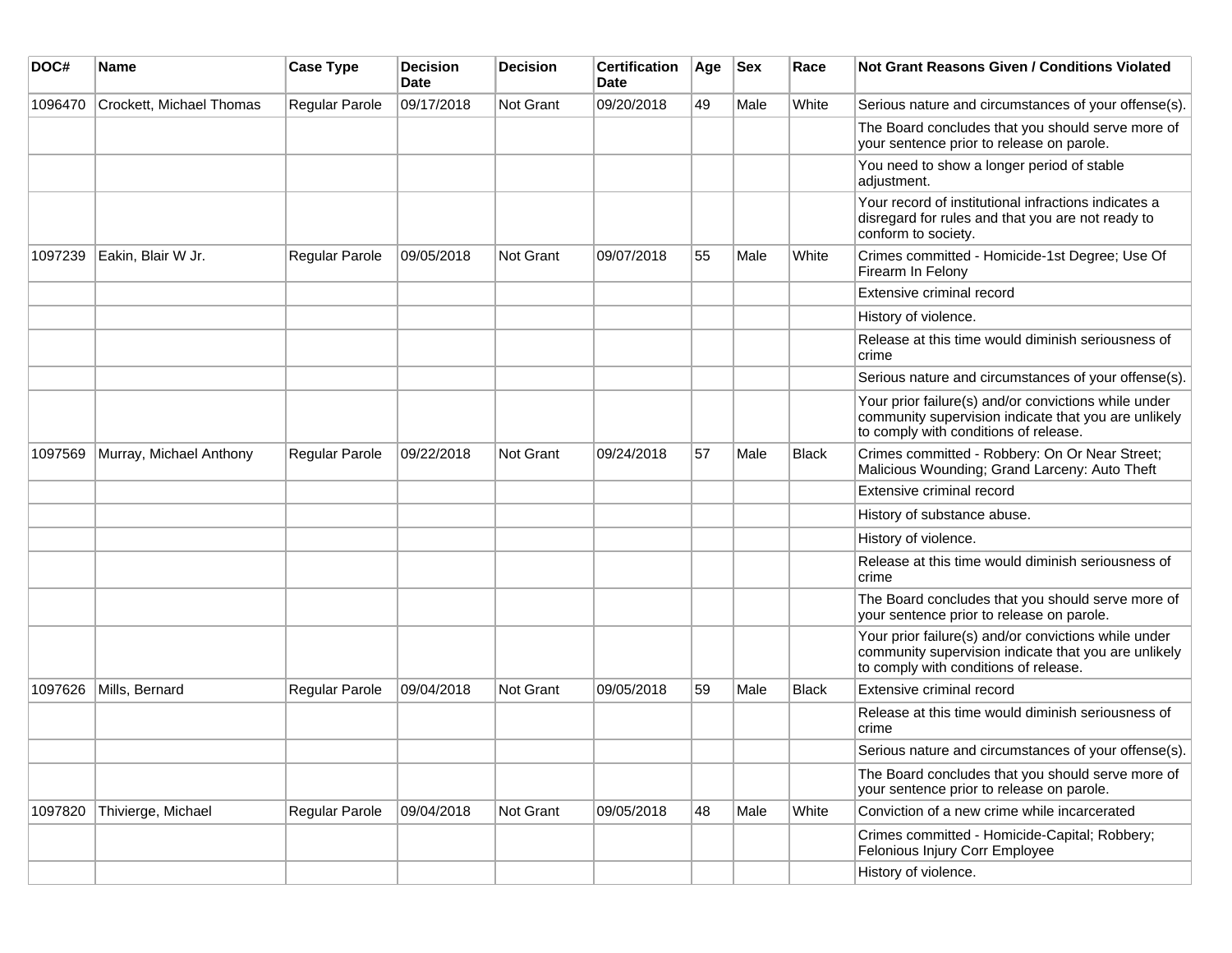| DOC#    | <b>Name</b>              | <b>Case Type</b> | <b>Decision</b><br><b>Date</b> | <b>Decision</b> | <b>Certification</b><br>Date | Age | <b>Sex</b> | Race                            | <b>Not Grant Reasons Given / Conditions Violated</b>                                                                                                  |
|---------|--------------------------|------------------|--------------------------------|-----------------|------------------------------|-----|------------|---------------------------------|-------------------------------------------------------------------------------------------------------------------------------------------------------|
| 1097820 | Thivierge, Michael       | Regular Parole   | 09/04/2018                     | Not Grant       | 09/05/2018                   | 48  | Male       | White                           | Release at this time would diminish seriousness of<br>crime                                                                                           |
|         |                          |                  |                                |                 |                              |     |            |                                 | Serious nature and circumstances of your offense(s).                                                                                                  |
|         |                          |                  |                                |                 |                              |     |            |                                 | The Board concludes that you should serve more of<br>your sentence prior to release on parole.                                                        |
|         |                          |                  |                                |                 |                              |     |            |                                 | The Board considers you to be a risk to the<br>community.                                                                                             |
| 1097975 | Haring, Matthew Perry    | Regular Parole   | 09/25/2018                     | Not Grant       | 09/25/2018                   | 55  | Male       | Asian or<br>Pacific<br>Islander | Crimes committed - Sex Assault, Rape; Sex Assault,<br>Rape; Statutory Burglary                                                                        |
|         |                          |                  |                                |                 |                              |     |            |                                 | Extensive criminal record                                                                                                                             |
|         |                          |                  |                                |                 |                              |     |            |                                 | History of violence.                                                                                                                                  |
|         |                          |                  |                                |                 |                              |     |            |                                 | Release at this time would diminish seriousness of<br>crime                                                                                           |
|         |                          |                  |                                |                 |                              |     |            |                                 | Serious nature and circumstances of your offense(s).                                                                                                  |
|         |                          |                  |                                |                 |                              |     |            |                                 | The Board concludes that you should serve more of<br>your sentence prior to release on parole.                                                        |
|         |                          |                  |                                |                 |                              |     |            |                                 | The Board considers you to be a risk to the<br>community.                                                                                             |
| 1097997 | Lear, Bryant Lee         | Regular Parole   | 09/11/2018                     | Not Grant       | 09/19/2018                   | 46  | Male       | White                           | Crimes committed - Homicide-1st Degree                                                                                                                |
|         |                          |                  |                                |                 |                              |     |            |                                 | Serious nature and circumstances of your offense(s).                                                                                                  |
|         |                          |                  |                                |                 |                              |     |            |                                 | The Board concludes that you should serve more of<br>your sentence prior to release on parole.                                                        |
|         |                          |                  |                                |                 |                              |     |            |                                 | You need to show a longer period of stable<br>adjustment.                                                                                             |
| 1098628 | Bailey, Mills Thomas Jr. | Regular Parole   | 09/05/2018                     | Not Grant       | 09/07/2018                   | 58  | Male       | Black                           | Extensive criminal record                                                                                                                             |
|         |                          |                  |                                |                 |                              |     |            |                                 | History of substance abuse.                                                                                                                           |
|         |                          |                  |                                |                 |                              |     |            |                                 | History of violence.                                                                                                                                  |
|         |                          |                  |                                |                 |                              |     |            |                                 | Release at this time would diminish seriousness of<br>crime                                                                                           |
|         |                          |                  |                                |                 |                              |     |            |                                 | Serious nature and circumstances of your offense(s).                                                                                                  |
|         |                          |                  |                                |                 |                              |     |            |                                 | The Board considers you to be a risk to the<br>community.                                                                                             |
|         |                          |                  |                                |                 |                              |     |            |                                 | Your prior failure(s) and/or convictions while under<br>community supervision indicate that you are unlikely<br>to comply with conditions of release. |
| 1101169 | Smith, Tyrone Alexande   | Regular Parole   | 09/14/2018                     | Not Grant       | 09/19/2018                   | 66  | Male       | Black                           | Extensive criminal record                                                                                                                             |
|         |                          |                  |                                |                 |                              |     |            |                                 | Release at this time would diminish seriousness of<br>crime                                                                                           |
|         |                          |                  |                                |                 |                              |     |            |                                 | Serious nature and circumstances of your offense(s).                                                                                                  |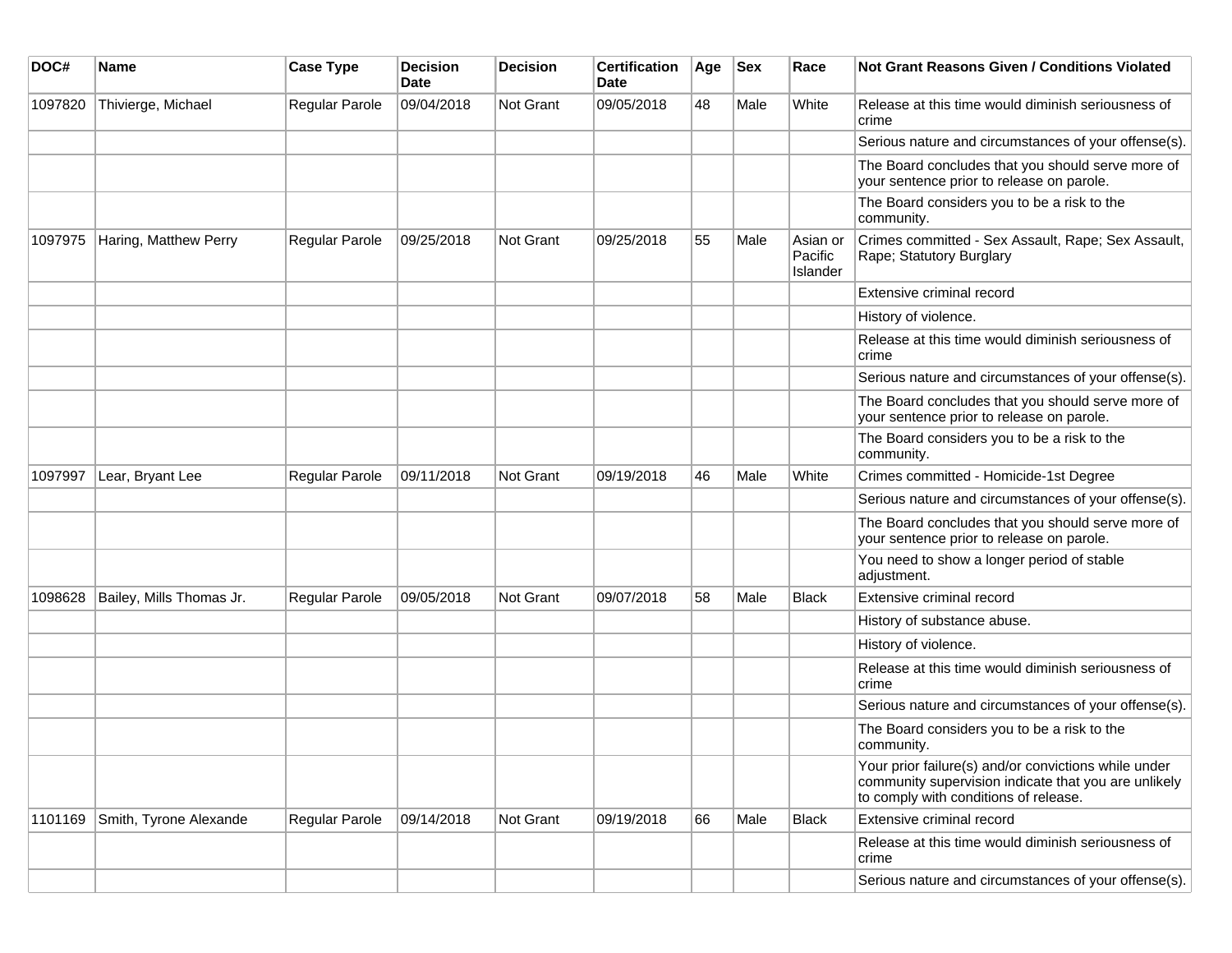| DOC#    | Name                            | <b>Case Type</b> | <b>Decision</b><br>Date | <b>Decision</b>  | <b>Certification</b><br>Date | Age | <b>Sex</b> | Race         | Not Grant Reasons Given / Conditions Violated                                                                                                         |
|---------|---------------------------------|------------------|-------------------------|------------------|------------------------------|-----|------------|--------------|-------------------------------------------------------------------------------------------------------------------------------------------------------|
| 1101169 | Smith, Tyrone Alexande          | Regular Parole   | 09/14/2018              | Not Grant        | 09/19/2018                   | 66  | Male       | <b>Black</b> | Your prior failure(s) and/or convictions while under<br>community supervision indicate that you are unlikely<br>to comply with conditions of release. |
| 1102204 | Braxton, Christopher D          | Regular Parole   | 09/10/2018              | Not Grant        | 09/11/2018                   | 48  | Male       | Black        | Release at this time would diminish seriousness of<br>crime                                                                                           |
|         |                                 |                  |                         |                  |                              |     |            |              | Serious nature and circumstances of your offense(s).                                                                                                  |
|         |                                 |                  |                         |                  |                              |     |            |              | The Board concludes that you should serve more of<br>your sentence prior to release on parole.                                                        |
|         |                                 |                  |                         |                  |                              |     |            |              | The Board considers you to be a risk to the<br>community.                                                                                             |
| 1110975 | Abdulkareem, Jamiel<br>Muhammad | Geriatric        | 09/12/2018              | <b>Not Grant</b> | 09/20/2018                   | 65  | Male       | Black        | Crimes committed - Homicide/Murder; Homicide-<br>Attempted; Assault                                                                                   |
|         |                                 |                  |                         |                  |                              |     |            |              | Release at this time would diminish seriousness of<br>crime                                                                                           |
|         |                                 |                  |                         |                  |                              |     |            |              | Serious nature and circumstances of your offense(s).                                                                                                  |
|         |                                 |                  |                         |                  |                              |     |            |              | The Board concludes that you should serve more of<br>your sentence prior to release on parole.                                                        |
| 1111636 | Thornton, William J             | Regular Parole   | 09/20/2018              | Not Grant        | 09/24/2018                   | 70  | Male       | White        | Release at this time would diminish seriousness of<br>crime                                                                                           |
|         |                                 |                  |                         |                  |                              |     |            |              | Serious nature and circumstances of your offense(s).                                                                                                  |
|         |                                 |                  |                         |                  |                              |     |            |              | Your record of institutional infractions indicates a<br>disregard for rules and that you are not ready to<br>conform to society.                      |
| 1113794 | Rissell, Montie Ralph           | Regular Parole   | 08/31/2018              | Not Grant        | 09/05/2018                   | 59  | Male       | White        | Crimes committed - Homicide-1st Degree; Homicide-<br>1st Degree; Homicide-1st Degree                                                                  |
|         |                                 |                  |                         |                  |                              |     |            |              | Extensive criminal record                                                                                                                             |
|         |                                 |                  |                         |                  |                              |     |            |              | History of violence.                                                                                                                                  |
|         |                                 |                  |                         |                  |                              |     |            |              | Release at this time would diminish seriousness of<br>crime                                                                                           |
|         |                                 |                  |                         |                  |                              |     |            |              | Serious nature and circumstances of your offense(s).                                                                                                  |
|         |                                 |                  |                         |                  |                              |     |            |              | The Board considers you to be a risk to the<br>community.                                                                                             |
| 1115031 | Sessoms, Alonzo Shawntel        | Regular Parole   | 08/31/2018              | <b>Not Grant</b> | 09/05/2018                   | 45  | Male       | <b>Black</b> | Considering your offense and your institutional<br>records, the Board concludes that you should serve<br>more of your sentence before being paroled.  |
|         |                                 |                  |                         |                  |                              |     |            |              | Crimes committed - Robbery - Attempted; Malicious<br><b>Wounding</b> ; Statutory Burglary                                                             |
|         |                                 |                  |                         |                  |                              |     |            |              | Extensive criminal record                                                                                                                             |
|         |                                 |                  |                         |                  |                              |     |            |              | History of substance abuse.                                                                                                                           |
|         |                                 |                  |                         |                  |                              |     |            |              | The Board concludes that you should serve more of<br>your sentence prior to release on parole.                                                        |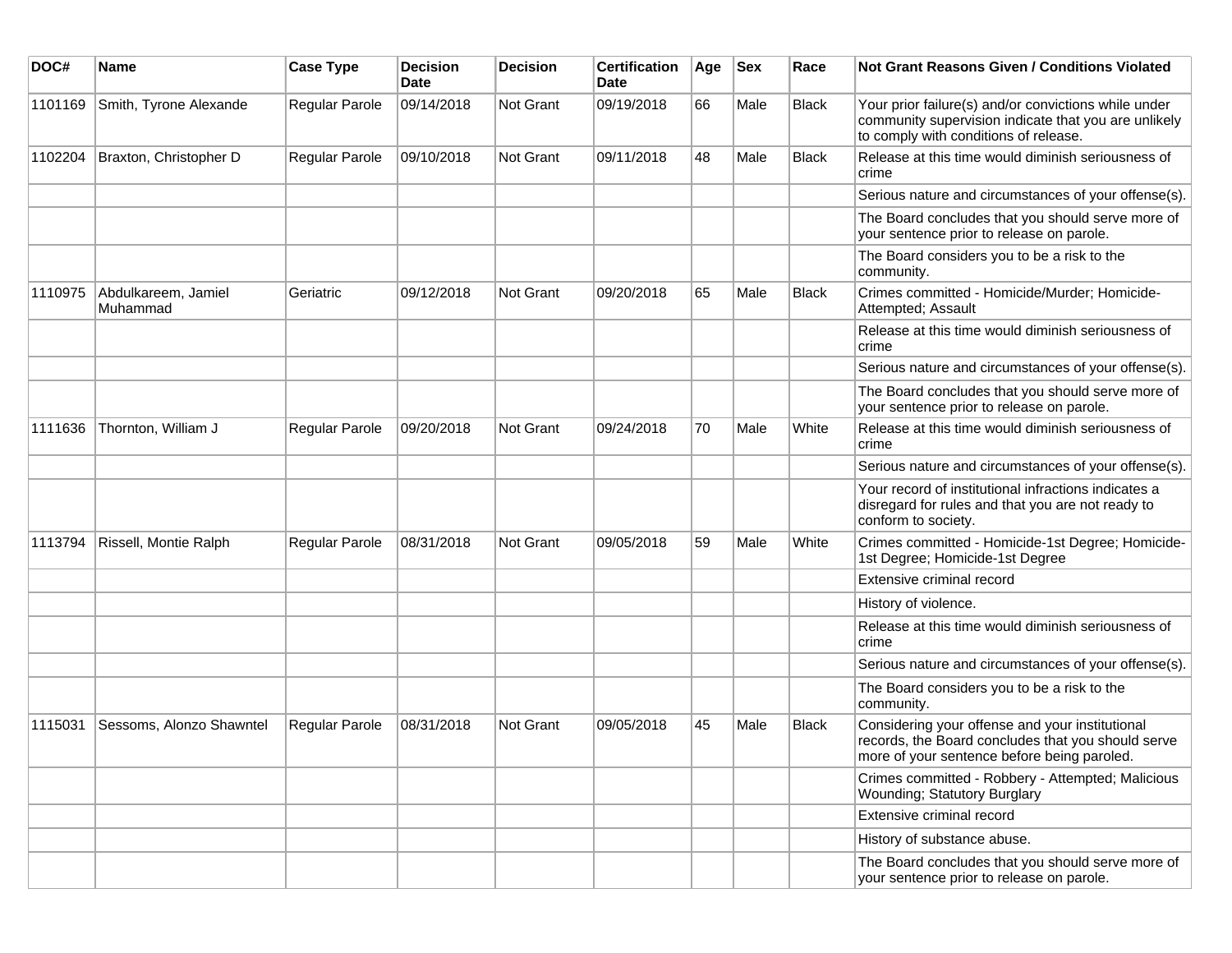| DOC#    | Name                       | <b>Case Type</b> | <b>Decision</b><br>Date | <b>Decision</b> | <b>Certification</b><br>Date | Age | <b>Sex</b> | Race         | <b>Not Grant Reasons Given / Conditions Violated</b>                                                                                                        |
|---------|----------------------------|------------------|-------------------------|-----------------|------------------------------|-----|------------|--------------|-------------------------------------------------------------------------------------------------------------------------------------------------------------|
| 1115031 | Sessoms, Alonzo Shawntel   | Regular Parole   | 08/31/2018              | Not Grant       | 09/05/2018                   | 45  | Male       | <b>Black</b> | You need further participation in institutional work<br>and/or educational programs to indicate your positive<br>progression towards re-entry into society. |
|         |                            |                  |                         |                 |                              |     |            |              | Your prior failure(s) and/or convictions while under<br>community supervision indicate that you are unlikely<br>to comply with conditions of release.       |
| 1116463 | Vier, William Bramwell Jr. | Regular Parole   | 09/04/2018              | Not Grant       | 09/07/2018                   | 56  | Male       | White        | History of substance abuse.                                                                                                                                 |
|         |                            |                  |                         |                 |                              |     |            |              | History of violence.                                                                                                                                        |
|         |                            |                  |                         |                 |                              |     |            |              | Release at this time would diminish seriousness of<br>crime                                                                                                 |
|         |                            |                  |                         |                 |                              |     |            |              | Serious nature and circumstances of your offense(s).                                                                                                        |
|         |                            |                  |                         |                 |                              |     |            |              | The Board concludes that you should serve more of<br>your sentence prior to release on parole.                                                              |
|         |                            |                  |                         |                 |                              |     |            |              | The Board considers you to be a risk to the<br>community.                                                                                                   |
| 1117523 | Leclaire, Scott Wesley     | Geriatric        | 09/13/2018              | Not Grant       | 09/19/2018                   | 64  | Male       | White        | Crimes committed - Homicide-2Nd-Degree; Use Of<br>Firearm In Felony                                                                                         |
|         |                            |                  |                         |                 |                              |     |            |              | History of substance abuse.                                                                                                                                 |
|         |                            |                  |                         |                 |                              |     |            |              | Release at this time would diminish seriousness of<br>crime                                                                                                 |
|         |                            |                  |                         |                 |                              |     |            |              | The Board concludes that you should serve more of<br>your sentence prior to release on parole.                                                              |
|         |                            |                  |                         |                 |                              |     |            |              | You need further participation in institutional work<br>and/or educational programs to indicate your positive<br>progression towards re-entry into society. |
| 1117867 | Moats, Leif Eric           | Regular Parole   | 09/26/2018              | Not Grant       | 09/28/2018                   | 46  | Male       | <b>Black</b> | Considering your offense and your institutional<br>records, the Board concludes that you should serve<br>more of your sentence before being paroled.        |
|         |                            |                  |                         |                 |                              |     |            |              | Crimes committed - Homicide-1st Degree; Robbery;<br>Use Of Firearm In Felony                                                                                |
|         |                            |                  |                         |                 |                              |     |            |              | Your record of institutional infractions indicates a<br>disregard for rules and that you are not ready to<br>conform to society.                            |
| 1117956 | Shifflett, Melvin Irving   | Regular Parole   | 09/24/2018              | Not Grant       | 09/24/2018                   | 66  | Male       | White        | Crimes committed - Homicide-1st Degree; Homicide-<br>1st Degree; Kidnap/Abduct                                                                              |
|         |                            |                  |                         |                 |                              |     |            |              | History of violence.                                                                                                                                        |
|         |                            |                  |                         |                 |                              |     |            |              | Serious nature and circumstances of your offense(s).                                                                                                        |
|         |                            |                  |                         |                 |                              |     |            |              | The Board considers you to be a risk to the<br>community.                                                                                                   |
| 1118392 | Pugh, James Stuart         | Geriatric        | 09/04/2018              | Not Grant       | 09/05/2018                   | 61  | Male       | White        | Extensive criminal record                                                                                                                                   |
|         |                            |                  |                         |                 |                              |     |            |              | History of violence.                                                                                                                                        |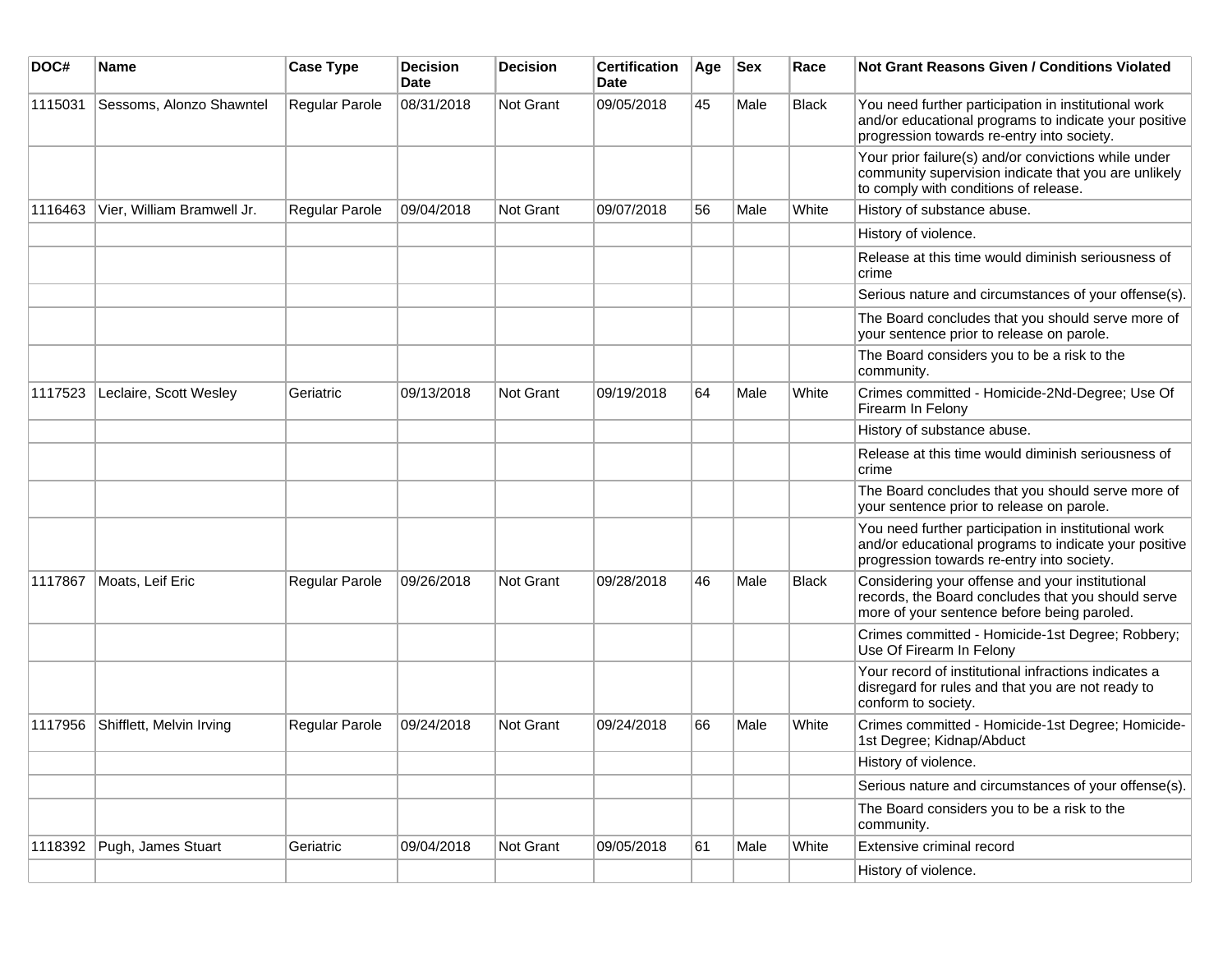| DOC#    | <b>Name</b>               | <b>Case Type</b>      | <b>Decision</b><br><b>Date</b> | <b>Decision</b>  | <b>Certification</b><br>Date | Age | <b>Sex</b> | Race         | <b>Not Grant Reasons Given / Conditions Violated</b>                                                                                                 |
|---------|---------------------------|-----------------------|--------------------------------|------------------|------------------------------|-----|------------|--------------|------------------------------------------------------------------------------------------------------------------------------------------------------|
| 1118392 | Pugh, James Stuart        | Geriatric             | 09/04/2018                     | <b>Not Grant</b> | 09/05/2018                   | 61  | Male       | White        | Release at this time would diminish seriousness of<br>crime                                                                                          |
|         |                           |                       |                                |                  |                              |     |            |              | Serious nature and circumstances of your offense(s).                                                                                                 |
| 1119799 | Mccall, Ronald E          | Regular Parole        | 09/23/2018                     | <b>Not Grant</b> | 09/24/2018                   | 44  | Male       | <b>Black</b> | Considering your offense and your institutional<br>records, the Board concludes that you should serve<br>more of your sentence before being paroled. |
|         |                           |                       |                                |                  |                              |     |            |              | Crimes committed - Homicide-1st Degree; Arson;<br>Use Of Firearm In Felony                                                                           |
|         |                           |                       |                                |                  |                              |     |            |              | Serious nature and circumstances of your offense(s).                                                                                                 |
|         |                           |                       |                                |                  |                              |     |            |              | You need to show a longer period of stable<br>adjustment.                                                                                            |
|         |                           |                       |                                |                  |                              |     |            |              | Your record of institutional infractions indicates a<br>disregard for rules and that you are not ready to<br>conform to society.                     |
| 1119888 | Robbins, Oscar Lee        | Regular Parole        | 09/23/2018                     | <b>Not Grant</b> | 09/25/2018                   | 75  | Male       | White        | Crimes committed - Homicide-1st Degree                                                                                                               |
|         |                           |                       |                                |                  |                              |     |            |              | History of violence.                                                                                                                                 |
|         |                           |                       |                                |                  |                              |     |            |              | Release at this time would diminish seriousness of<br>crime                                                                                          |
|         |                           |                       |                                |                  |                              |     |            |              | Serious nature and circumstances of your offense(s).                                                                                                 |
|         |                           |                       |                                |                  |                              |     |            |              | The Board concludes that you should serve more of<br>your sentence prior to release on parole.                                                       |
|         |                           |                       |                                |                  |                              |     |            |              | The Board considers you to be a risk to the<br>community.                                                                                            |
| 1120195 | Horta, Rigoberto Valdivia | Regular Parole        | 09/10/2018                     | <b>Not Grant</b> | 09/11/2018                   | 69  | Male       | White        | No Interest in Parole                                                                                                                                |
| 1121398 | Walker, Michael Lomax     | <b>Regular Parole</b> | 09/14/2018                     | <b>Not Grant</b> | 09/19/2018                   | 59  | Male       | <b>Black</b> | Crimes committed - Abduct-No Ransom Or Asslt;<br>Robbery; Assault                                                                                    |
|         |                           |                       |                                |                  |                              |     |            |              | Release at this time would diminish seriousness of<br>crime                                                                                          |
|         |                           |                       |                                |                  |                              |     |            |              | Serious nature and circumstances of your offense(s).                                                                                                 |
| 1121885 | Mckinney, John Wayne      | Geriatric             | 09/25/2018                     | <b>Not Grant</b> | 09/27/2018                   | 60  | Male       | White        | Extensive criminal record                                                                                                                            |
|         |                           |                       |                                |                  |                              |     |            |              | History of substance abuse.                                                                                                                          |
|         |                           |                       |                                |                  |                              |     |            |              | History of violence.                                                                                                                                 |
|         |                           |                       |                                |                  |                              |     |            |              | Release at this time would diminish seriousness of<br>crime                                                                                          |
|         |                           |                       |                                |                  |                              |     |            |              | Serious nature and circumstances of your offense(s).                                                                                                 |
| 1123438 | Malloy, Kareem Jabar      | Regular Parole        | 09/10/2018                     | Not Grant        | 09/11/2018                   | 46  | Male       | <b>Black</b> | Considering your offense and your institutional<br>records, the Board concludes that you should serve<br>more of your sentence before being paroled. |
|         |                           |                       |                                |                  |                              |     |            |              | Conviction of a new crime while incarcerated                                                                                                         |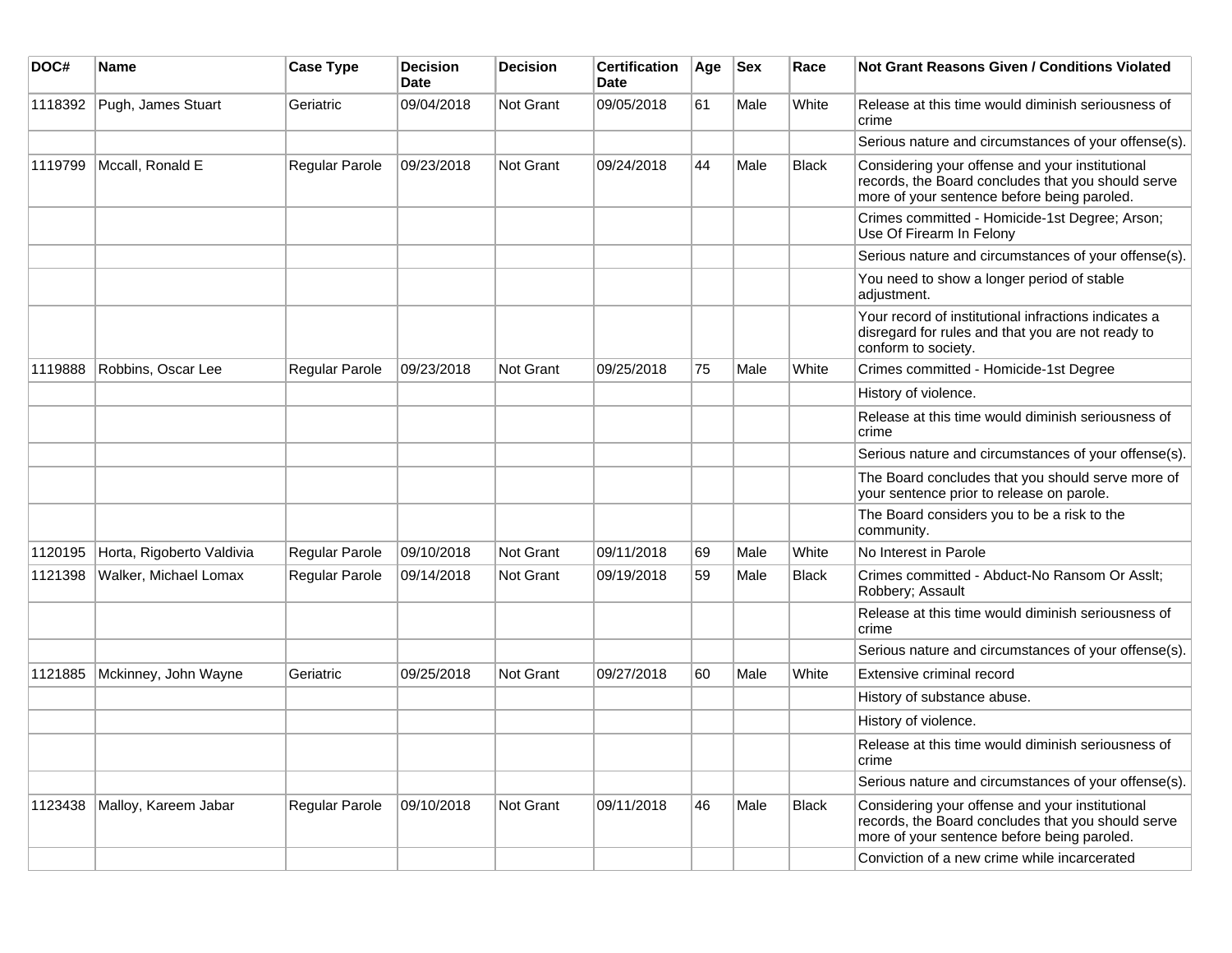| DOC#    | Name                    | <b>Case Type</b> | <b>Decision</b><br>Date | <b>Decision</b>  | <b>Certification</b><br>Date | Age | <b>Sex</b> | Race         | Not Grant Reasons Given / Conditions Violated                                                                                                         |
|---------|-------------------------|------------------|-------------------------|------------------|------------------------------|-----|------------|--------------|-------------------------------------------------------------------------------------------------------------------------------------------------------|
| 1123438 | Malloy, Kareem Jabar    | Regular Parole   | 09/10/2018              | <b>Not Grant</b> | 09/11/2018                   | 46  | Male       | Black        | Crimes committed - Homicide-1st Degree; Felonious<br>Injury Corr Employee; Grand Larceny Auto                                                         |
|         |                         |                  |                         |                  |                              |     |            |              | History of violence.                                                                                                                                  |
|         |                         |                  |                         |                  |                              |     |            |              | Serious nature and circumstances of your offense(s).                                                                                                  |
| 1126471 | Fleming, Michael Travis | Regular Parole   | 09/12/2018              | <b>Not Grant</b> | 09/19/2018                   | 52  | Male       | White        | Crimes committed - Homicide-Attempted;<br>Kidnap/Abduct; Kidnap/Abduct                                                                                |
|         |                         |                  |                         |                  |                              |     |            |              | Extensive criminal record                                                                                                                             |
|         |                         |                  |                         |                  |                              |     |            |              | Release at this time would diminish seriousness of<br>crime                                                                                           |
|         |                         |                  |                         |                  |                              |     |            |              | The Board concludes that you should serve more of<br>your sentence prior to release on parole.                                                        |
|         |                         |                  |                         |                  |                              |     |            |              | Your prior failure(s) and/or convictions while under<br>community supervision indicate that you are unlikely<br>to comply with conditions of release. |
| 1128667 | Coe, Charles Auron      | Regular Parole   | 09/07/2018              | <b>Not Grant</b> | 09/11/2018                   | 51  | Male       | White        | Extensive criminal record                                                                                                                             |
|         |                         |                  |                         |                  |                              |     |            |              | Release at this time would diminish seriousness of<br>crime                                                                                           |
|         |                         |                  |                         |                  |                              |     |            |              | Serious nature and circumstances of your offense(s).                                                                                                  |
|         |                         |                  |                         |                  |                              |     |            |              | The Board concludes that you should serve more of<br>your sentence prior to release on parole.                                                        |
|         |                         |                  |                         |                  |                              |     |            |              | Your prior failure(s) and/or convictions while under<br>community supervision indicate that you are unlikely<br>to comply with conditions of release. |
|         |                         |                  |                         |                  |                              |     |            |              | Your record indicates a serious disregard for the<br>property rights of others.                                                                       |
| 1130151 | Bagby, Randolph Jr.     | Regular Parole   | 09/10/2018              | <b>Not Grant</b> | 09/11/2018                   | 58  | Male       | Black        | Extensive criminal record                                                                                                                             |
|         |                         |                  |                         |                  |                              |     |            |              | History of violence.                                                                                                                                  |
|         |                         |                  |                         |                  |                              |     |            |              | The Board concludes that you should serve more of<br>your sentence prior to release on parole.                                                        |
|         |                         |                  |                         |                  |                              |     |            |              | Your prior failure(s) and/or convictions while under<br>community supervision indicate that you are unlikely<br>to comply with conditions of release. |
| 1130490 | Byron, Willie Jr.       | Regular Parole   | 09/05/2018              | <b>Not Grant</b> | 09/07/2018                   | 51  | Male       | <b>Black</b> | Conviction of a new crime while incarcerated                                                                                                          |
|         |                         |                  |                         |                  |                              |     |            |              | Extensive criminal record                                                                                                                             |
|         |                         |                  |                         |                  |                              |     |            |              | History of violence.                                                                                                                                  |
|         |                         |                  |                         |                  |                              |     |            |              | Release at this time would diminish seriousness of<br>crime                                                                                           |
|         |                         |                  |                         |                  |                              |     |            |              | Serious nature and circumstances of your offense(s).                                                                                                  |
|         |                         |                  |                         |                  |                              |     |            |              | The Board concludes that you should serve more of<br>your sentence prior to release on parole.                                                        |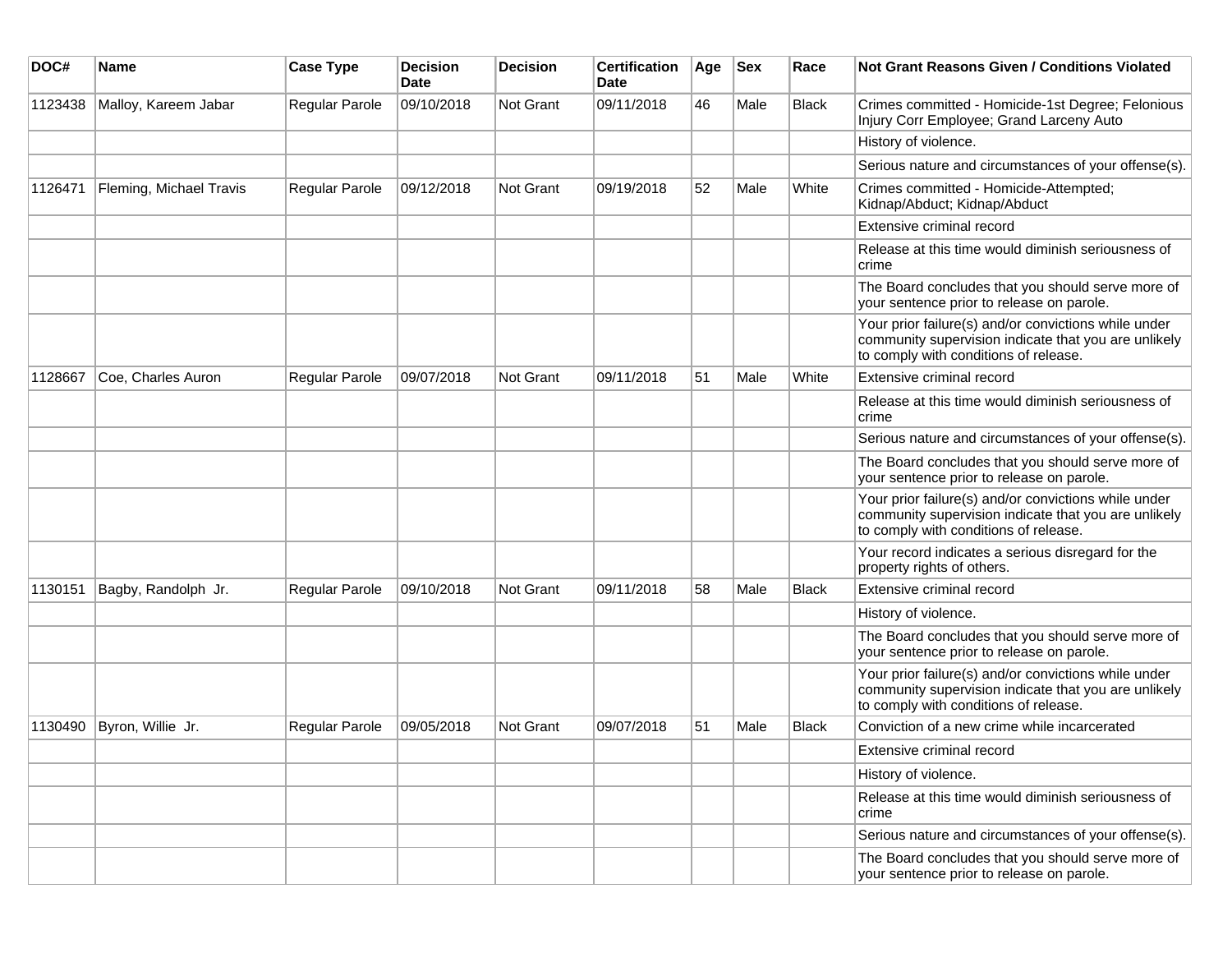| DOC#    | <b>Name</b>             | <b>Case Type</b>    | <b>Decision</b><br><b>Date</b> | <b>Decision</b>  | <b>Certification</b><br><b>Date</b> | Age | <b>Sex</b> | Race         | <b>Not Grant Reasons Given / Conditions Violated</b>                                                                                                  |
|---------|-------------------------|---------------------|--------------------------------|------------------|-------------------------------------|-----|------------|--------------|-------------------------------------------------------------------------------------------------------------------------------------------------------|
| 1130490 | Byron, Willie Jr.       | Regular Parole      | 09/05/2018                     | Not Grant        | 09/07/2018                          | 51  | Male       | <b>Black</b> | The Board considers you to be a risk to the<br>community.                                                                                             |
|         |                         |                     |                                |                  |                                     |     |            |              | Your prior failure(s) and/or convictions while under<br>community supervision indicate that you are unlikely<br>to comply with conditions of release. |
| 1131239 | Williams, Joseph Lamont | Regular Parole      | 09/10/2018                     | <b>Not Grant</b> | 09/11/2018                          | 44  | Male       | <b>Black</b> | History of violence.                                                                                                                                  |
|         |                         |                     |                                |                  |                                     |     |            |              | Release at this time would diminish seriousness of<br>crime                                                                                           |
|         |                         |                     |                                |                  |                                     |     |            |              | Serious nature and circumstances of your offense(s).                                                                                                  |
| 1133564 | Towler, John Bedford    | <b>Board Review</b> | 09/10/2018                     | <b>Not Grant</b> | 09/11/2018                          | 71  | Male       | White        | Crimes committed - Homicide-1st Degree; Use Of<br>Firearm In Felony                                                                                   |
|         |                         |                     |                                |                  |                                     |     |            |              | Release at this time would diminish seriousness of<br>crime                                                                                           |
|         |                         |                     |                                |                  |                                     |     |            |              | The Board concludes that you should serve more of<br>your sentence prior to release on parole.                                                        |
| 1133657 | Smith, Charles Frank    | Regular Parole      | 09/04/2018                     | <b>Not Grant</b> | 09/05/2018                          | 59  | Male       | <b>Black</b> | Release at this time would diminish seriousness of<br>crime                                                                                           |
|         |                         |                     |                                |                  |                                     |     |            |              | Serious nature and circumstances of your offense(s).                                                                                                  |
| 1135561 | Cooley, George Edward   | Geriatric           | 09/23/2018                     | <b>Not Grant</b> | 09/24/2018                          | 80  | Male       | <b>Black</b> | Crimes committed - Sex Assault, Rape; Sex Assault,<br>Rape; Robbery                                                                                   |
|         |                         |                     |                                |                  |                                     |     |            |              | Extensive criminal record                                                                                                                             |
|         |                         |                     |                                |                  |                                     |     |            |              | Release at this time would diminish seriousness of<br>crime                                                                                           |
|         |                         |                     |                                |                  |                                     |     |            |              | Serious nature and circumstances of your offense(s).                                                                                                  |
|         |                         |                     |                                |                  |                                     |     |            |              | The Board concludes that you should serve more of<br>your sentence prior to release on parole.                                                        |
|         |                         |                     |                                |                  |                                     |     |            |              | Your prior failure(s) and/or convictions while under<br>community supervision indicate that you are unlikely<br>to comply with conditions of release. |
| 1139132 | Payne, Thomas Irvin     | Geriatric           | 09/10/2018                     | <b>Not Grant</b> | 09/11/2018                          | 63  | Male       | <b>Black</b> | History of violence.                                                                                                                                  |
|         |                         |                     |                                |                  |                                     |     |            |              | Release at this time would diminish seriousness of<br>crime                                                                                           |
|         |                         |                     |                                |                  |                                     |     |            |              | The Board concludes that you should serve more of<br>your sentence prior to release on parole.                                                        |
|         |                         |                     |                                |                  |                                     |     |            |              | The Board considers you to be a risk to the<br>community.                                                                                             |
|         |                         |                     |                                |                  |                                     |     |            |              | Your prior failure(s) and/or convictions while under<br>community supervision indicate that you are unlikely<br>to comply with conditions of release. |
| 1140989 | Tucker, Melvin          | Regular Parole      | 09/04/2018                     | Not Grant        | 09/05/2018                          | 60  | Male       | <b>Black</b> | Conviction of a new crime while incarcerated                                                                                                          |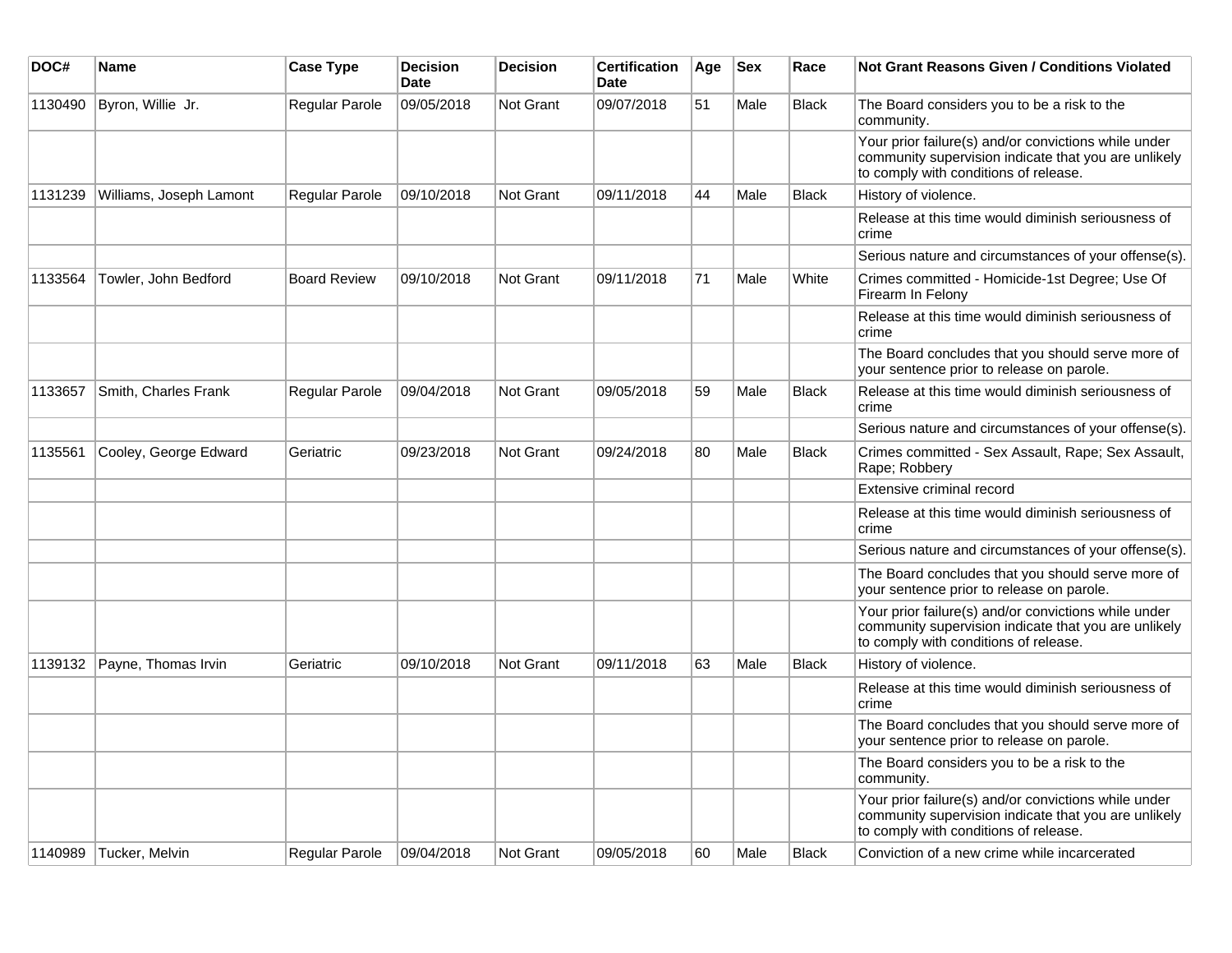| DOC#    | Name                   | <b>Case Type</b>      | <b>Decision</b><br>Date | <b>Decision</b> | <b>Certification</b><br>Date | Age | <b>Sex</b> | Race         | Not Grant Reasons Given / Conditions Violated                                                                                                         |
|---------|------------------------|-----------------------|-------------------------|-----------------|------------------------------|-----|------------|--------------|-------------------------------------------------------------------------------------------------------------------------------------------------------|
| 1140989 | Tucker, Melvin         | Regular Parole        | 09/04/2018              | Not Grant       | 09/05/2018                   | 60  | Male       | <b>Black</b> | Release at this time would diminish seriousness of<br>crime                                                                                           |
|         |                        |                       |                         |                 |                              |     |            |              | Serious nature and circumstances of your offense(s).                                                                                                  |
|         |                        |                       |                         |                 |                              |     |            |              | The Board concludes that you should serve more of<br>your sentence prior to release on parole.                                                        |
|         |                        |                       |                         |                 |                              |     |            |              | Your prior failure(s) and/or convictions while under<br>community supervision indicate that you are unlikely<br>to comply with conditions of release. |
| 1142427 | Smith, Willie Frank    | Geriatric             | 08/31/2018              | Not Grant       | 09/05/2018                   | 64  | Male       | <b>Black</b> | Crimes committed - Homicide-1st Degree                                                                                                                |
|         |                        |                       |                         |                 |                              |     |            |              | Release at this time would diminish seriousness of<br>crime                                                                                           |
|         |                        |                       |                         |                 |                              |     |            |              | Serious nature and circumstances of your offense(s).                                                                                                  |
|         |                        |                       |                         |                 |                              |     |            |              | The Board considers you to be a risk to the<br>community.                                                                                             |
| 1144064 | Gardner, Henry Edward  | <b>Regular Parole</b> | 09/19/2018              | Not Grant       | 09/21/2018                   | 61  | Male       | White        | Crimes committed - Kidnap/Abduct; Sex Assault,<br>Rape; Sex Assault, Rape                                                                             |
|         |                        |                       |                         |                 |                              |     |            |              | Release at this time would diminish seriousness of<br>crime                                                                                           |
|         |                        |                       |                         |                 |                              |     |            |              | Serious nature and circumstances of your offense(s).                                                                                                  |
|         |                        |                       |                         |                 |                              |     |            |              | The Board concludes that you should serve more of<br>your sentence prior to release on parole.                                                        |
|         |                        |                       |                         |                 |                              |     |            |              | The Board considers you to be a risk to the<br>community.                                                                                             |
| 1145981 | Harmon, Ralph          | Regular Parole        | 09/17/2018              | Not Grant       | 09/19/2018                   | 61  | Male       | Black        | Conviction of a new crime while incarcerated                                                                                                          |
|         |                        |                       |                         |                 |                              |     |            |              | Extensive criminal record                                                                                                                             |
|         |                        |                       |                         |                 |                              |     |            |              | History of violence.                                                                                                                                  |
| 1146220 | Brereton, Wesley A     | <b>Board Review</b>   | 09/20/2018              | Not Grant       | 09/21/2018                   | 53  | Male       | <b>Black</b> | Serious nature and circumstances of your offense(s).                                                                                                  |
|         |                        |                       |                         |                 |                              |     |            |              | The Board concludes that you should serve more of<br>your sentence prior to release on parole.                                                        |
|         |                        |                       |                         |                 |                              |     |            |              | You need to show a longer period of stable<br>adjustment.                                                                                             |
|         |                        |                       |                         |                 |                              |     |            |              | Your record of institutional infractions indicates a<br>disregard for rules and that you are not ready to<br>conform to society.                      |
| 1147985 | Melton, Thomas Decatur | <b>Regular Parole</b> | 09/10/2018              | Not Grant       | 09/11/2018                   | 74  | Male       | White        | Crimes committed - Homicide/Murder;<br>Homicide/Murder; Homicide/Murder                                                                               |
|         |                        |                       |                         |                 |                              |     |            |              | History of substance abuse.                                                                                                                           |
|         |                        |                       |                         |                 |                              |     |            |              | History of violence.                                                                                                                                  |
|         |                        |                       |                         |                 |                              |     |            |              | Release at this time would diminish seriousness of<br>crime                                                                                           |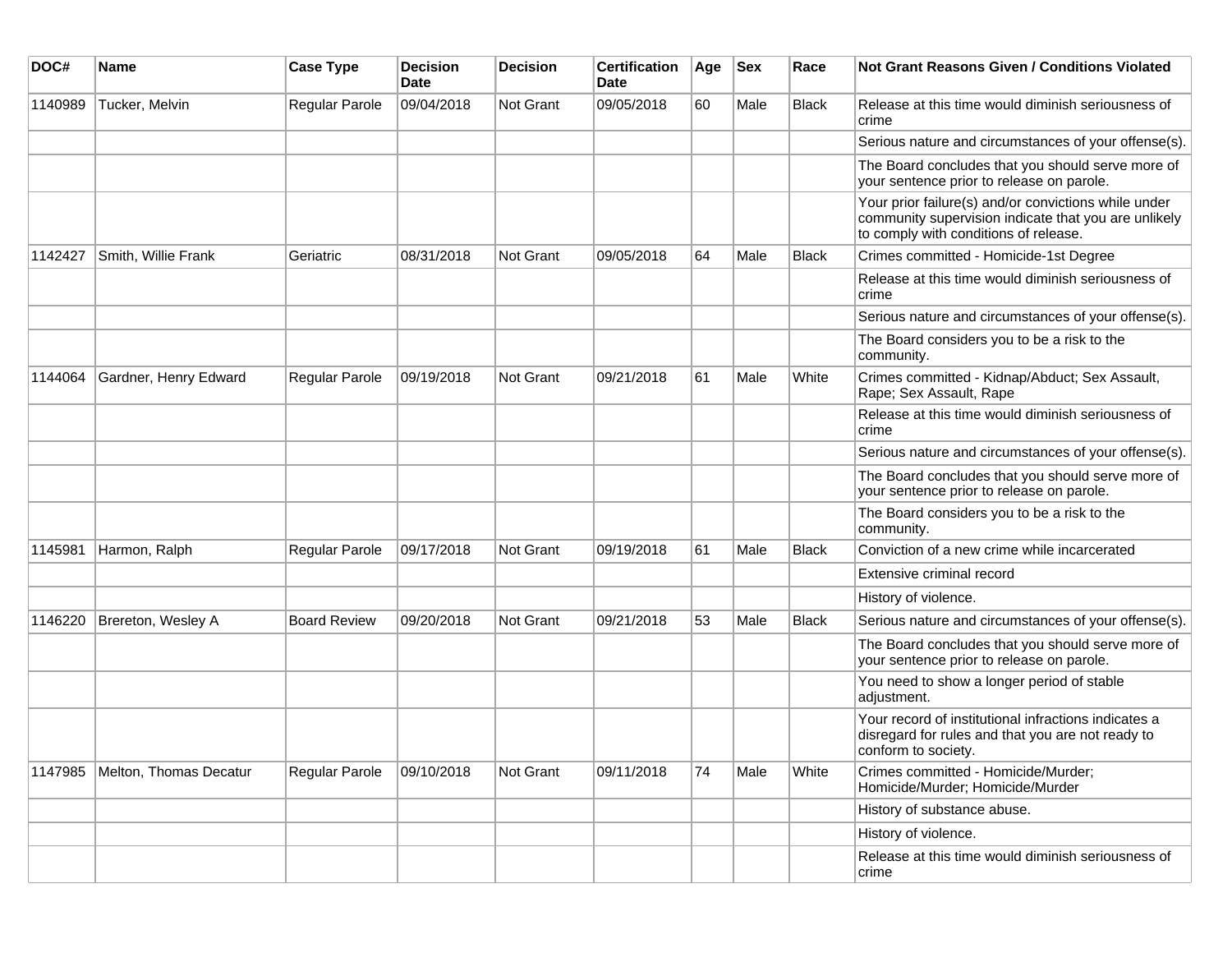| DOC#    | Name                   | <b>Case Type</b>      | <b>Decision</b><br><b>Date</b> | <b>Decision</b>  | <b>Certification</b><br>Date | Age | <b>Sex</b> | Race         | <b>Not Grant Reasons Given / Conditions Violated</b>                                             |
|---------|------------------------|-----------------------|--------------------------------|------------------|------------------------------|-----|------------|--------------|--------------------------------------------------------------------------------------------------|
| 1147985 | Melton, Thomas Decatur | Regular Parole        | 09/10/2018                     | Not Grant        | 09/11/2018                   | 74  | Male       | White        | Serious nature and circumstances of your offense(s).                                             |
|         |                        |                       |                                |                  |                              |     |            |              | The Board concludes that you should serve more of<br>your sentence prior to release on parole.   |
| 1148302 | Jones, Brian Levaughn  | <b>Regular Parole</b> | 09/05/2018                     | Not Grant        | 09/07/2018                   | 55  | Male       | <b>Black</b> | Crimes committed - Kidnap/Abduct; Kidnap/Abduct;<br>Kidnap/Abduct                                |
|         |                        |                       |                                |                  |                              |     |            |              | History of violence.                                                                             |
|         |                        |                       |                                |                  |                              |     |            |              | Release at this time would diminish seriousness of<br>crime                                      |
|         |                        |                       |                                |                  |                              |     |            |              | Serious nature and circumstances of your offense(s).                                             |
| 1152375 | Silva, Earl Lewis Sr.  | Geriatric             | 09/23/2018                     | Not Grant        | 09/24/2018                   | 65  | Male       | White        | Crimes committed - Sex Assault, Rape; Aggravated<br>Sexual Battery; Penetrate W/Inanimate Object |
|         |                        |                       |                                |                  |                              |     |            |              | Release at this time would diminish seriousness of<br>crime                                      |
|         |                        |                       |                                |                  |                              |     |            |              | Serious nature and circumstances of your offense(s).                                             |
|         |                        |                       |                                |                  |                              |     |            |              | The Board considers you to be a risk to the<br>community.                                        |
| 1152900 | Muhammad, Ahmaan       | Regular Parole        | 09/04/2018                     | <b>Not Grant</b> | 09/05/2018                   | 50  | Male       | <b>Black</b> | Release at this time would diminish seriousness of<br>crime                                      |
|         |                        |                       |                                |                  |                              |     |            |              | Serious nature and circumstances of your offense(s).                                             |
|         |                        |                       |                                |                  |                              |     |            |              | The Board concludes that you should serve more of<br>your sentence prior to release on parole.   |
| 1152939 | Francis, Douglas Leon  | Geriatric             | 09/26/2018                     | <b>Not Grant</b> | 09/28/2018                   | 67  | Male       | <b>Black</b> | History of violence.                                                                             |
|         |                        |                       |                                |                  |                              |     |            |              | Release at this time would diminish seriousness of<br>crime                                      |
|         |                        |                       |                                |                  |                              |     |            |              | Serious nature and circumstances of your offense(s).                                             |
|         |                        |                       |                                |                  |                              |     |            |              | The Board concludes that you should serve more of<br>your sentence prior to release on parole.   |
|         |                        |                       |                                |                  |                              |     |            |              | The Board considers you to be a risk to the<br>community.                                        |
| 1153488 | Jones, Ryan Harvey     | Regular Parole        | 09/23/2018                     | <b>Not Grant</b> | 09/26/2018                   | 49  | Male       | <b>Black</b> | Extensive criminal record                                                                        |
|         |                        |                       |                                |                  |                              |     |            |              | Release at this time would diminish seriousness of<br>crime                                      |
|         |                        |                       |                                |                  |                              |     |            |              | Serious nature and circumstances of your offense(s).                                             |
|         |                        |                       |                                |                  |                              |     |            |              | The Board concludes that you should serve more of<br>your sentence prior to release on parole.   |
|         |                        |                       |                                |                  |                              |     |            |              | The Board considers you to be a risk to the<br>community.                                        |
| 1154225 | Blain, Mark W          | Regular Parole        | 09/12/2018                     | Not Grant        | 09/19/2018                   | 56  | Male       | White        | Conviction of a new crime while incarcerated                                                     |
|         |                        |                       |                                |                  |                              |     |            |              | Extensive criminal record                                                                        |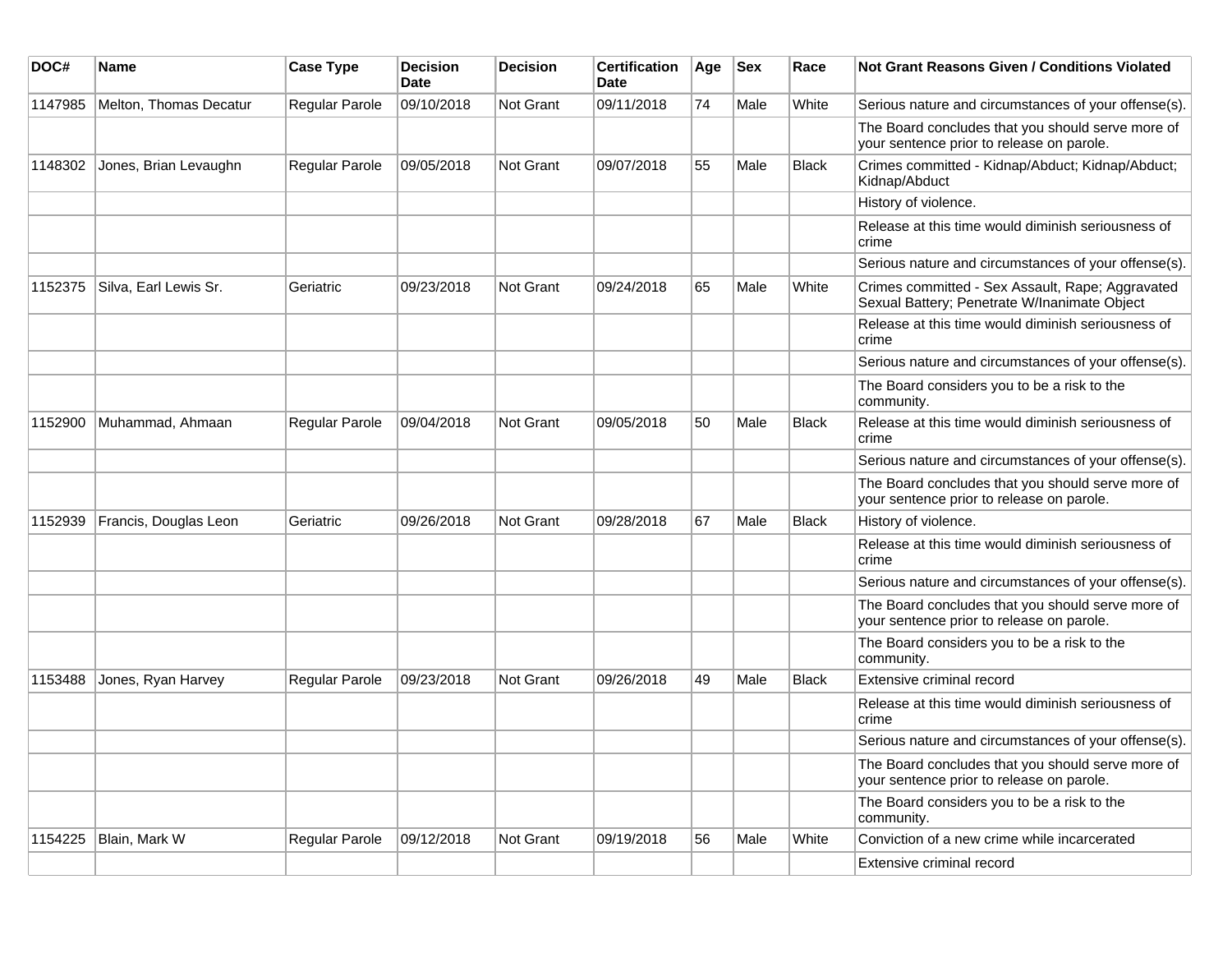| DOC#    | <b>Name</b>                   | <b>Case Type</b>      | <b>Decision</b><br>Date | <b>Decision</b> | <b>Certification</b><br>Date | Age | <b>Sex</b>   | Race  | Not Grant Reasons Given / Conditions Violated                                                            |
|---------|-------------------------------|-----------------------|-------------------------|-----------------|------------------------------|-----|--------------|-------|----------------------------------------------------------------------------------------------------------|
| 1154225 | Blain, Mark W                 | Regular Parole        | 09/12/2018              | Not Grant       | 09/19/2018                   | 56  | Male         | White | History of violence.                                                                                     |
|         |                               |                       |                         |                 |                              |     |              |       | Release at this time would diminish seriousness of<br>crime                                              |
|         |                               |                       |                         |                 |                              |     |              |       | Serious nature and circumstances of your offense(s).                                                     |
|         |                               |                       |                         |                 |                              |     |              |       | The Board concludes that you should serve more of<br>your sentence prior to release on parole.           |
| 1159569 | Quach, Khanh Cong             | <b>Regular Parole</b> | 09/20/2018              | Not Grant       | 09/21/2018                   | 51  | Male         | White | Crimes committed - Homicide-1st Degree; Use Of<br>Firearm In Felony; Possess Firearm-Felon               |
|         |                               |                       |                         |                 |                              |     |              |       | Release at this time would diminish seriousness of<br>crime                                              |
|         |                               |                       |                         |                 |                              |     |              |       | Serious nature and circumstances of your offense(s).                                                     |
|         |                               |                       |                         |                 |                              |     |              |       | The Board concludes that you should serve more of<br>your sentence prior to release on parole.           |
| 1159584 | Archie, Barbara Jo            | Regular Parole        | 09/04/2018              | Not Grant       | 09/05/2018                   | 52  | Female White |       | Crimes committed - Homicide-1st Degree                                                                   |
|         |                               |                       |                         |                 |                              |     |              |       | Release at this time would diminish seriousness of<br>crime                                              |
|         |                               |                       |                         |                 |                              |     |              |       | Serious nature and circumstances of your offense(s).                                                     |
| 1159896 | Slaughter, Louis E            | Regular Parole        | 09/05/2018              | Not Grant       | 09/07/2018                   | 69  | Male         | Black | Crimes committed - Abduct-No Ransom Or Asslt;<br>Abduct-No Ransom Or Asslt; Abduct-No Ransom Or<br>Assit |
|         |                               |                       |                         |                 |                              |     |              |       | Release at this time would diminish seriousness of<br>crime                                              |
|         |                               |                       |                         |                 |                              |     |              |       | Serious nature and circumstances of your offense(s).                                                     |
|         |                               |                       |                         |                 |                              |     |              |       | The Board concludes that you should serve more of<br>your sentence prior to release on parole.           |
| 1161021 | White, Jonathan Darryl        | <b>Regular Parole</b> | 09/16/2018              | Not Grant       | 09/21/2018                   | 59  | Male         | Black | Crimes committed - Kidnap/Abduct; Kidnap/Abduct;<br>Kidnap/Abduct                                        |
|         |                               |                       |                         |                 |                              |     |              |       | History of violence.                                                                                     |
|         |                               |                       |                         |                 |                              |     |              |       | Release at this time would diminish seriousness of<br>crime                                              |
|         |                               |                       |                         |                 |                              |     |              |       | Serious nature and circumstances of your offense(s).                                                     |
|         |                               |                       |                         |                 |                              |     |              |       | The Board considers you to be a risk to the<br>community.                                                |
|         | 1161111 Trent, Andrew Faggins | Geriatric             | 09/04/2018              | Not Grant       | 09/05/2018                   | 86  | Male         | Black | Crimes committed - Homicide-1st Degree; Use Of<br>Firearm In Felony                                      |
|         |                               |                       |                         |                 |                              |     |              |       | History of violence.                                                                                     |
|         |                               |                       |                         |                 |                              |     |              |       | Release at this time would diminish seriousness of<br>crime                                              |
|         |                               |                       |                         |                 |                              |     |              |       | Serious nature and circumstances of your offense(s).                                                     |
| 1163949 | Corcoran, John Bernard        | Geriatric             | 09/14/2018              | Not Grant       | 09/19/2018                   | 72  | Male         | White | History of violence.                                                                                     |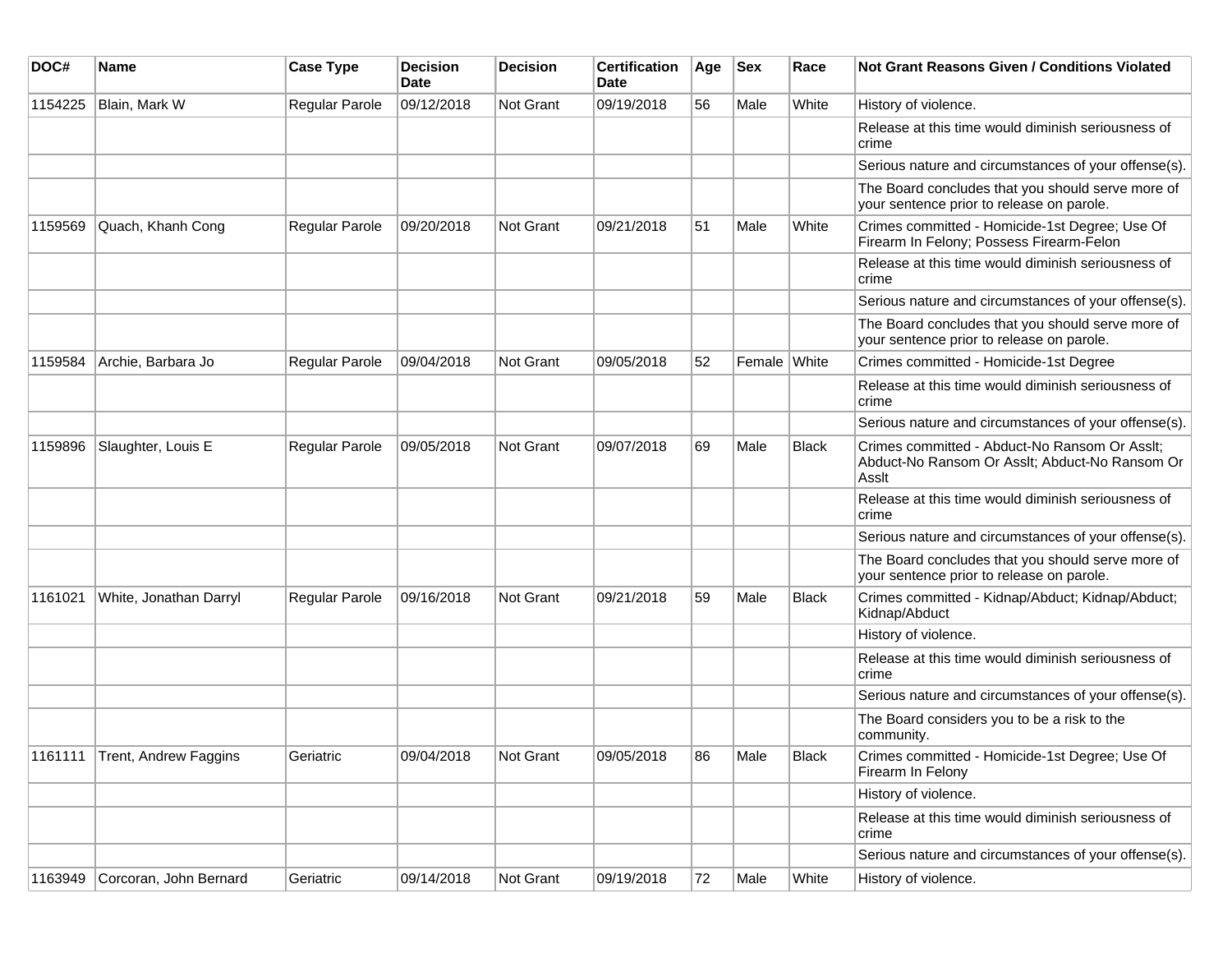| DOC#    | <b>Name</b>              | <b>Case Type</b> | <b>Decision</b><br><b>Date</b> | <b>Decision</b>  | <b>Certification</b><br><b>Date</b> | Age | <b>Sex</b> | Race         | <b>Not Grant Reasons Given / Conditions Violated</b>                                                                                                                |
|---------|--------------------------|------------------|--------------------------------|------------------|-------------------------------------|-----|------------|--------------|---------------------------------------------------------------------------------------------------------------------------------------------------------------------|
| 1163949 | Corcoran, John Bernard   | Geriatric        | 09/14/2018                     | Not Grant        | 09/19/2018                          | 72  | Male       | White        | Release at this time would diminish seriousness of<br>crime                                                                                                         |
|         |                          |                  |                                |                  |                                     |     |            |              | Serious nature and circumstances of your offense(s).                                                                                                                |
|         |                          |                  |                                |                  |                                     |     |            |              | The Board considers you to be a risk to the<br>community.                                                                                                           |
| 1166345 | Massey, Dennis Keith     | Geriatric        | 09/25/2018                     | Not Grant        | 09/27/2018                          | 72  | Male       | White        | Crimes committed - Abduction: Of Person W/ Intent<br>To Defile; (Attempted) Rape: Intercourse By<br>Force/Threat/Intimidation; Assault & Battery - Family<br>Member |
|         |                          |                  |                                |                  |                                     |     |            |              | History of substance abuse.                                                                                                                                         |
|         |                          |                  |                                |                  |                                     |     |            |              | History of violence.                                                                                                                                                |
|         |                          |                  |                                |                  |                                     |     |            |              | Release at this time would diminish seriousness of<br>crime                                                                                                         |
|         |                          |                  |                                |                  |                                     |     |            |              | The Board concludes that you should serve more of<br>your sentence prior to release on parole.                                                                      |
|         |                          |                  |                                |                  |                                     |     |            |              | The Board considers you to be a risk to the<br>community.                                                                                                           |
| 1166876 | Calloway, Donyae Marcell | Regular Parole   | 09/12/2018                     | Not Grant        | 09/19/2018                          | 40  | Male       | <b>Black</b> | Crimes committed - Malicious Wounding; Drugs:<br>Manufacture/Distribute Sch I, Ii, 2 Off; Drugs:<br>Manufacture/Distribute Sch I, Ii, 2 Off                         |
|         |                          |                  |                                |                  |                                     |     |            |              | Extensive criminal record                                                                                                                                           |
|         |                          |                  |                                |                  |                                     |     |            |              | Your prior failure(s) and/or convictions while under<br>community supervision indicate that you are unlikely<br>to comply with conditions of release.               |
| 1167958 | Traish, Khalid           | Regular Parole   | 09/25/2018                     | Not Grant        | 09/27/2018                          | 54  | Male       | White        | History of violence.                                                                                                                                                |
|         |                          |                  |                                |                  |                                     |     |            |              | Release at this time would diminish seriousness of<br>crime                                                                                                         |
|         |                          |                  |                                |                  |                                     |     |            |              | Serious nature and circumstances of your offense(s).                                                                                                                |
|         |                          |                  |                                |                  |                                     |     |            |              | The Board considers you to be a risk to the<br>community.                                                                                                           |
| 1169091 | Kinnard, Darryl Ponce    | Geriatric        | 09/04/2018                     | <b>Not Grant</b> | 09/05/2018                          | 61  | Male       | <b>Black</b> | Extensive criminal record                                                                                                                                           |
|         |                          |                  |                                |                  |                                     |     |            |              | History of substance abuse.                                                                                                                                         |
|         |                          |                  |                                |                  |                                     |     |            |              | Release at this time would diminish seriousness of<br>crime                                                                                                         |
|         |                          |                  |                                |                  |                                     |     |            |              | Serious nature and circumstances of your offense(s).                                                                                                                |
|         |                          |                  |                                |                  |                                     |     |            |              | The Board concludes that you should serve more of<br>your sentence prior to release on parole.                                                                      |
|         |                          |                  |                                |                  |                                     |     |            |              | Your prior failure(s) and/or convictions while under<br>community supervision indicate that you are unlikely<br>to comply with conditions of release.               |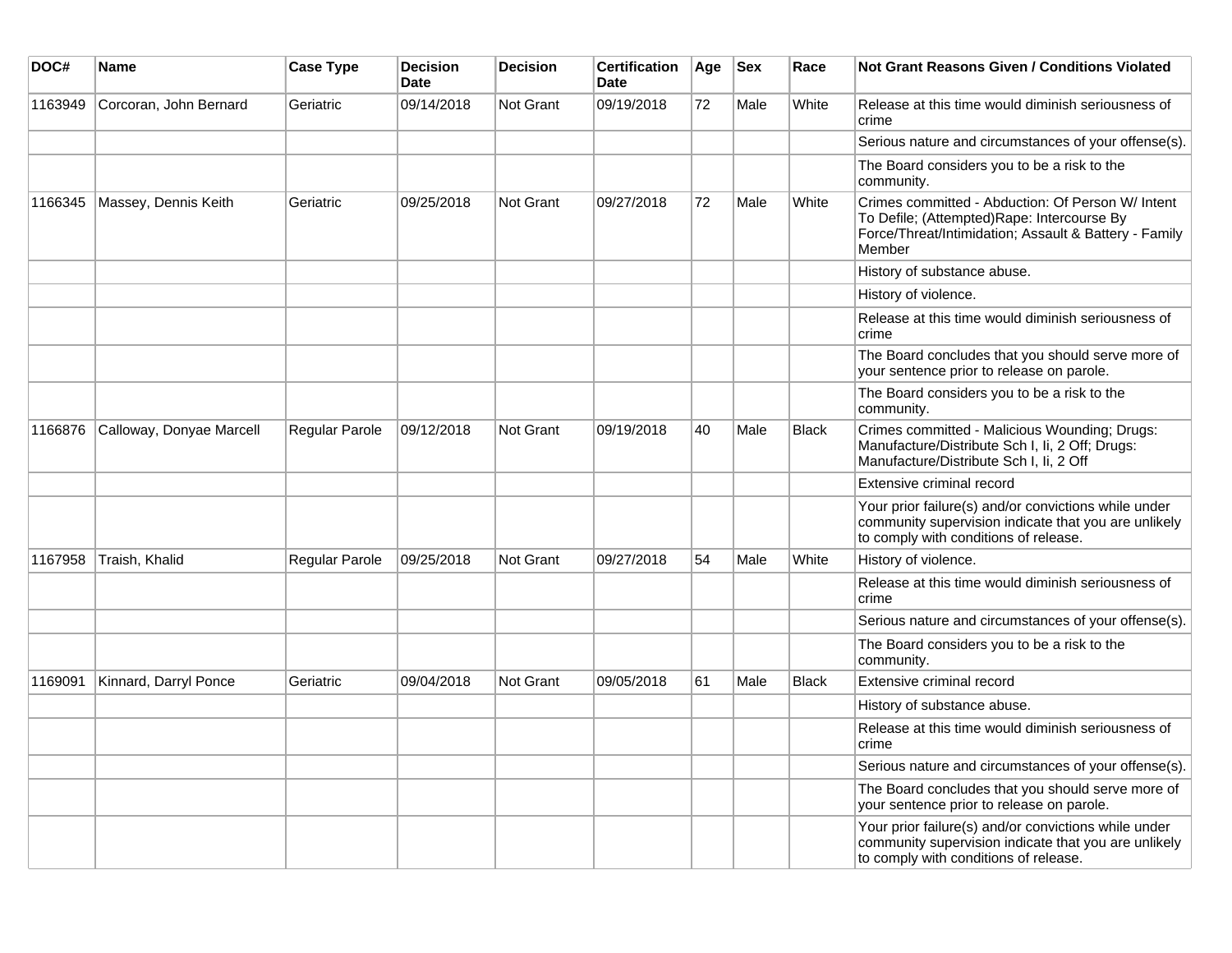| DOC#    | <b>Name</b>                | <b>Case Type</b> | <b>Decision</b><br><b>Date</b> | <b>Decision</b> | <b>Certification</b><br>Date | Age | <b>Sex</b> | Race  | <b>Not Grant Reasons Given / Conditions Violated</b>                                                                                                  |
|---------|----------------------------|------------------|--------------------------------|-----------------|------------------------------|-----|------------|-------|-------------------------------------------------------------------------------------------------------------------------------------------------------|
| 1169091 | Kinnard, Darryl Ponce      | Geriatric        | 09/04/2018                     | Not Grant       | 09/05/2018                   | 61  | Male       | Black | Your record indicates a serious disregard for the<br>property rights of others.                                                                       |
| 1169797 | Clouston, Paul H           | Regular Parole   | 09/12/2018                     | Not Grant       | 09/19/2018                   | 88  | Male       | White | Crimes committed - Kidnap/Abduct; Aggravated<br>Sexual Battery; Indecent Liberties                                                                    |
|         |                            |                  |                                |                 |                              |     |            |       | Release at this time would diminish seriousness of<br>crime                                                                                           |
|         |                            |                  |                                |                 |                              |     |            |       | Serious nature and circumstances of your offense(s).                                                                                                  |
|         |                            |                  |                                |                 |                              |     |            |       | The Board concludes that you should serve more of<br>your sentence prior to release on parole.                                                        |
|         |                            |                  |                                |                 |                              |     |            |       | The Board considers you to be a risk to the<br>community.                                                                                             |
|         |                            |                  |                                |                 |                              |     |            |       | Your prior failure(s) and/or convictions while under<br>community supervision indicate that you are unlikely<br>to comply with conditions of release. |
| 1170068 | Vanegas, Jose Luis         | Regular Parole   | 09/10/2018                     | Not Grant       | 09/11/2018                   | 57  | Male       | White | Crimes committed - Homicide/Murder;<br>Kidnap/Abduct; Sex Assault, Rape                                                                               |
|         |                            |                  |                                |                 |                              |     |            |       | Extensive criminal record                                                                                                                             |
|         |                            |                  |                                |                 |                              |     |            |       | Serious nature and circumstances of your offense(s).                                                                                                  |
|         |                            |                  |                                |                 |                              |     |            |       | The Board considers you to be a risk to the<br>community.                                                                                             |
| 1170951 | Dozier, Tazewell S         | Regular Parole   | 09/13/2018                     | Not Grant       | 09/19/2018                   | 75  | Male       | White | Crimes committed - Homicide-1st Degree; Use Of<br>Firearm In Felony                                                                                   |
|         |                            |                  |                                |                 |                              |     |            |       | History of substance abuse.                                                                                                                           |
|         |                            |                  |                                |                 |                              |     |            |       | Release at this time would diminish seriousness of<br>crime                                                                                           |
|         |                            |                  |                                |                 |                              |     |            |       | Serious nature and circumstances of your offense(s).                                                                                                  |
|         |                            |                  |                                |                 |                              |     |            |       | The Board concludes that you should serve more of<br>your sentence prior to release on parole.                                                        |
| 1171945 | Gilbert, Reginald John Jr. | Regular Parole   | 09/16/2018                     | Not Grant       | 09/19/2018                   | 53  | Male       | White | History of substance abuse.                                                                                                                           |
|         |                            |                  |                                |                 |                              |     |            |       | Release at this time would diminish seriousness of<br>crime                                                                                           |
|         |                            |                  |                                |                 |                              |     |            |       | Serious nature and circumstances of your offense(s).                                                                                                  |
|         |                            |                  |                                |                 |                              |     |            |       | The Board concludes that you should serve more of<br>your sentence prior to release on parole.                                                        |
| 1172798 | Pascoe, Lewis Elmer Jr.    | Regular Parole   | 09/11/2018                     | Not Grant       | 09/19/2018                   | 74  | Male       | White | Crimes committed - Sex Assault, Rape; Sex Assault,<br>Rape; Penetrate W/Inanimate Object                                                              |
|         |                            |                  |                                |                 |                              |     |            |       | Release at this time would diminish seriousness of<br>crime                                                                                           |
|         |                            |                  |                                |                 |                              |     |            |       | Serious nature and circumstances of your offense(s).                                                                                                  |
|         |                            |                  |                                |                 |                              |     |            |       | The Board concludes that you should serve more of<br>your sentence prior to release on parole.                                                        |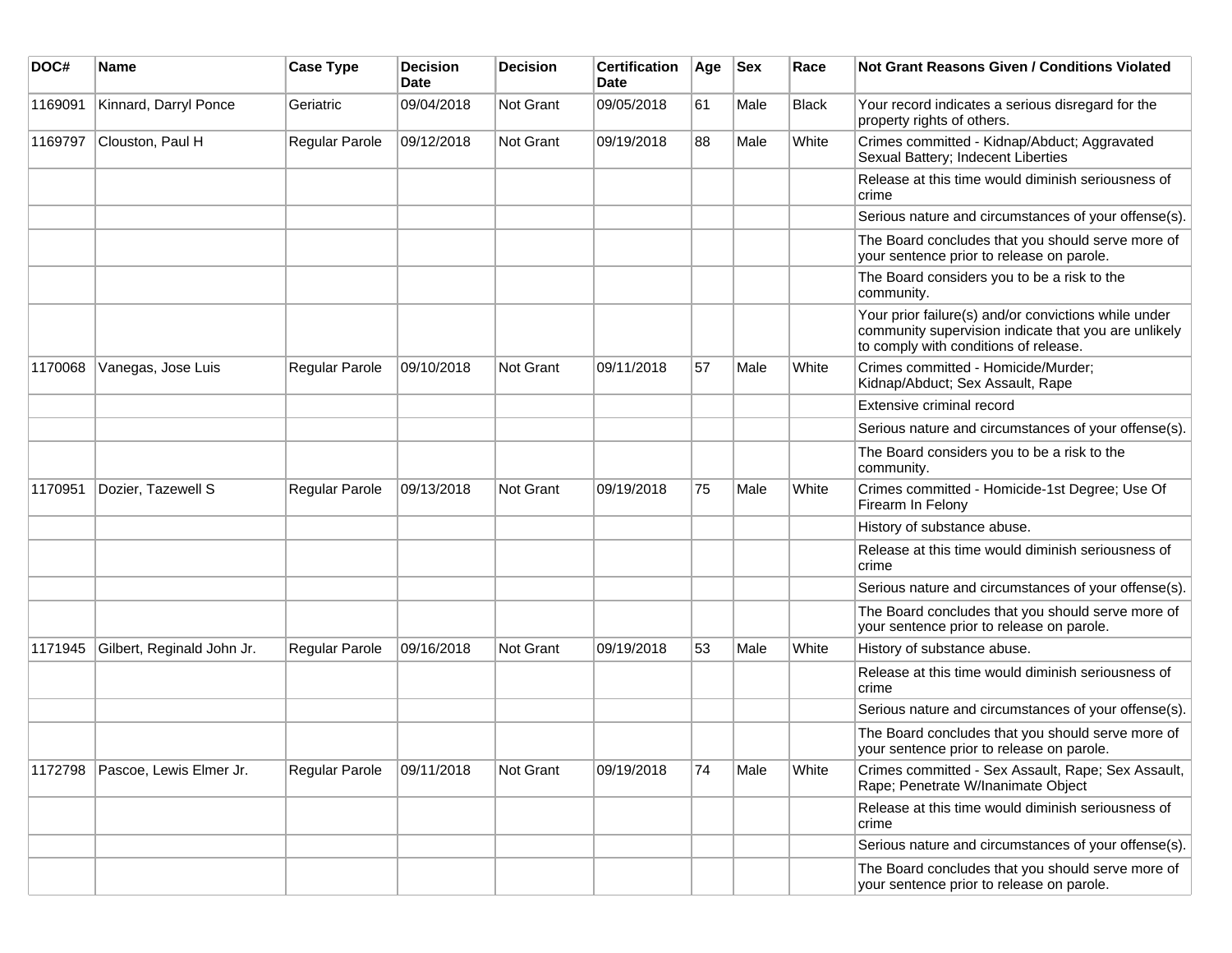| DOC#    | Name                       | <b>Case Type</b>      | <b>Decision</b><br><b>Date</b> | <b>Decision</b>  | <b>Certification</b><br>Date | Age | <b>Sex</b> | Race         | Not Grant Reasons Given / Conditions Violated                                                                                                         |
|---------|----------------------------|-----------------------|--------------------------------|------------------|------------------------------|-----|------------|--------------|-------------------------------------------------------------------------------------------------------------------------------------------------------|
| 1172798 | Pascoe, Lewis Elmer Jr.    | Regular Parole        | 09/11/2018                     | Not Grant        | 09/19/2018                   | 74  | Male       | White        | The Board considers you to be a risk to the<br>community.                                                                                             |
| 1173014 | Wheeler, Christopher Shawn | Regular Parole        | 09/25/2018                     | Not Grant        | 09/26/2018                   | 39  | Male       | White        | Crimes committed - Homicide-2Nd-Degree; Use Of<br>Firearm In Felony                                                                                   |
|         |                            |                       |                                |                  |                              |     |            |              | Release at this time would diminish seriousness of<br>crime                                                                                           |
|         |                            |                       |                                |                  |                              |     |            |              | Serious nature and circumstances of your offense(s).                                                                                                  |
|         |                            |                       |                                |                  |                              |     |            |              | The Board considers you to be a risk to the<br>community.                                                                                             |
| 1173736 | Broadnax, Anthony George   | <b>Regular Parole</b> | 09/15/2018                     | Not Grant        | 09/20/2018                   | 54  | Male       | <b>Black</b> | Release at this time would diminish seriousness of<br>crime                                                                                           |
|         |                            |                       |                                |                  |                              |     |            |              | The Board concludes that you should serve more of<br>your sentence prior to release on parole.                                                        |
|         |                            |                       |                                |                  |                              |     |            |              | The Board considers you to be a risk to the<br>community.                                                                                             |
| 1176027 | Taylor, Benny Lee          | Regular Parole        | 09/13/2018                     | Not Grant        | 09/19/2018                   | 61  | Male       | White        | Release at this time would diminish seriousness of<br>crime                                                                                           |
|         |                            |                       |                                |                  |                              |     |            |              | Serious nature and circumstances of your offense(s).                                                                                                  |
|         |                            |                       |                                |                  |                              |     |            |              | The Board concludes that you should serve more of<br>your sentence prior to release on parole.                                                        |
|         |                            |                       |                                |                  |                              |     |            |              | Your prior failure(s) and/or convictions while under<br>community supervision indicate that you are unlikely<br>to comply with conditions of release. |
| 1177041 | Steele, Matthew R          | Regular Parole        | 09/04/2018                     | Not Grant        | 09/05/2018                   | 43  | Male       | White        | Considering your offense and your institutional<br>records, the Board concludes that you should serve<br>more of your sentence before being paroled.  |
|         |                            |                       |                                |                  |                              |     |            |              | Crimes committed - Homicide-1st Degree; Violating<br>Prison Rules; Use Of Firearm In Felony                                                           |
|         |                            |                       |                                |                  |                              |     |            |              | Release at this time would diminish seriousness of<br>crime                                                                                           |
|         |                            |                       |                                |                  |                              |     |            |              | Your prior failure(s) and/or convictions while under<br>community supervision indicate that you are unlikely<br>to comply with conditions of release. |
| 1178091 | Dukes, Louis Jefferso Jr.  | Regular Parole        | 09/14/2018                     | <b>Not Grant</b> | 09/19/2018                   | 46  | Male       | <b>Black</b> | Crimes committed - Homicide/Murder; Larc-Grand;<br>Use Of Firearm In Felony                                                                           |
|         |                            |                       |                                |                  |                              |     |            |              | Release at this time would diminish seriousness of<br>crime                                                                                           |
|         |                            |                       |                                |                  |                              |     |            |              | Serious nature and circumstances of your offense(s).                                                                                                  |
| 1179121 | Jones, William Leo         | Regular Parole        | 09/25/2018                     | Not Grant        | 09/27/2018                   | 50  | Male       | Black        | Crimes committed - Homicide-1st Degree; Malicious<br>Wounding; Malicious Wounding                                                                     |
|         |                            |                       |                                |                  |                              |     |            |              | Extensive criminal record                                                                                                                             |
|         |                            |                       |                                |                  |                              |     |            |              | History of violence.                                                                                                                                  |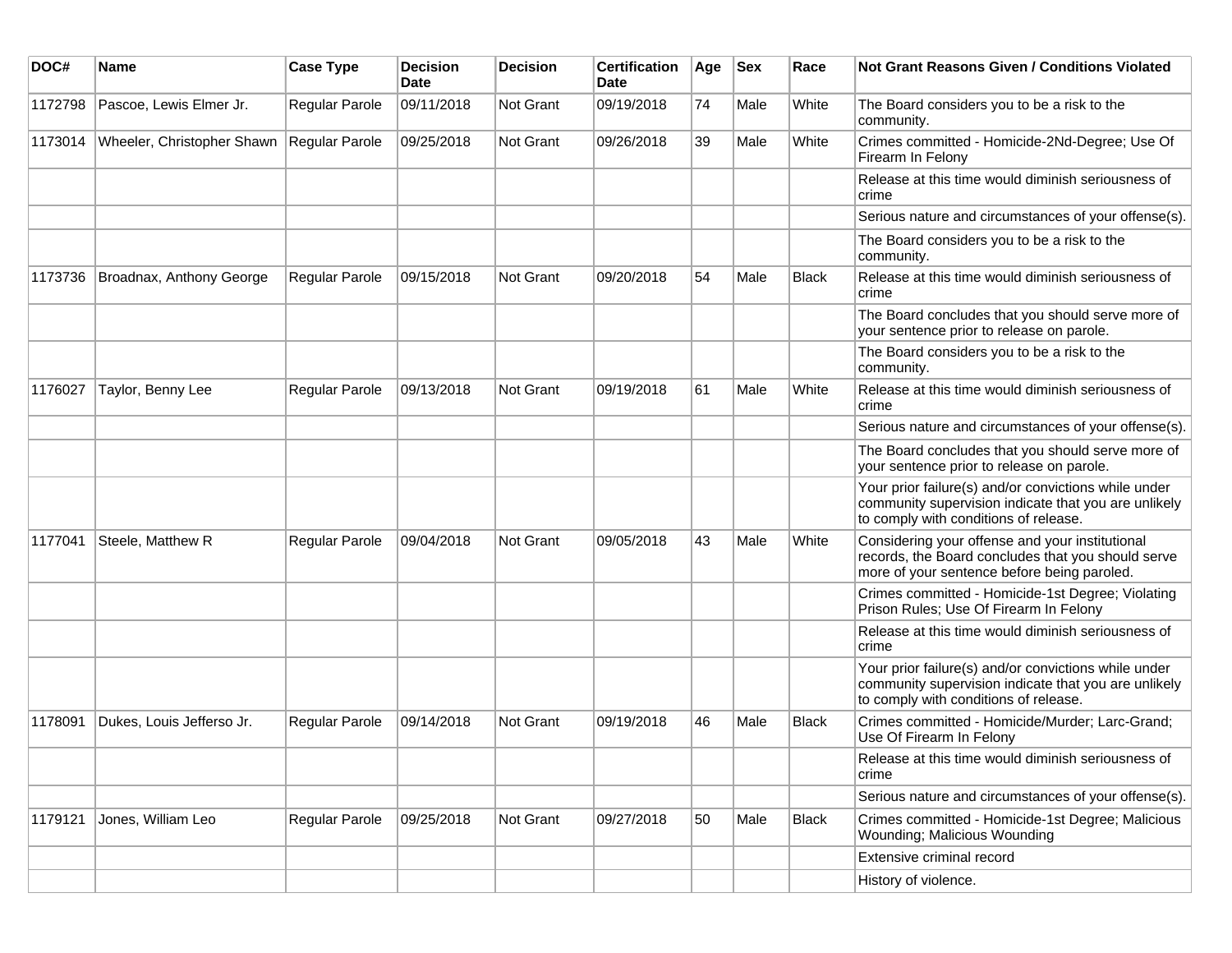| DOC#    | Name                   | <b>Case Type</b>      | <b>Decision</b><br>Date | <b>Decision</b>  | <b>Certification</b><br>Date | Age | <b>Sex</b>   | Race  | Not Grant Reasons Given / Conditions Violated                                                                                                                              |
|---------|------------------------|-----------------------|-------------------------|------------------|------------------------------|-----|--------------|-------|----------------------------------------------------------------------------------------------------------------------------------------------------------------------------|
| 1179121 | Jones, William Leo     | Regular Parole        | 09/25/2018              | Not Grant        | 09/27/2018                   | 50  | Male         | Black | Release at this time would diminish seriousness of<br>crime                                                                                                                |
|         |                        |                       |                         |                  |                              |     |              |       | Serious nature and circumstances of your offense(s).                                                                                                                       |
|         |                        |                       |                         |                  |                              |     |              |       | The Board concludes that you should serve more of<br>your sentence prior to release on parole.                                                                             |
|         |                        |                       |                         |                  |                              |     |              |       | Your prior failure(s) and/or convictions while under<br>community supervision indicate that you are unlikely<br>to comply with conditions of release.                      |
| 1181647 | Inman, Robert Eugene   | Regular Parole        | 09/05/2018              | <b>Not Grant</b> | 09/07/2018                   | 58  | Male         | White | No Interest in Parole                                                                                                                                                      |
| 1182129 | Blount, James Edward   | <b>Regular Parole</b> | 09/08/2018              | <b>Not Grant</b> | 09/11/2018                   | 68  | Male         | Black | Extensive criminal record                                                                                                                                                  |
|         |                        |                       |                         |                  |                              |     |              |       | History of substance abuse.                                                                                                                                                |
|         |                        |                       |                         |                  |                              |     |              |       | History of violence.                                                                                                                                                       |
|         |                        |                       |                         |                  |                              |     |              |       | Serious nature and circumstances of your offense(s).                                                                                                                       |
|         |                        |                       |                         |                  |                              |     |              |       | The Board concludes that you should serve more of<br>your sentence prior to release on parole.                                                                             |
|         |                        |                       |                         |                  |                              |     |              |       | Your prior failure(s) and/or convictions while under<br>community supervision indicate that you are unlikely<br>to comply with conditions of release.                      |
| 1185478 | Smith, Harry Jr.       | Geriatric             | 09/25/2018              | <b>Not Grant</b> | 09/26/2018                   | 67  | Male         | Black | Release at this time would diminish seriousness of<br>crime                                                                                                                |
|         |                        |                       |                         |                  |                              |     |              |       | Serious nature and circumstances of your offense(s).                                                                                                                       |
| 1195177 | Roper, Donald H        | Regular Parole        | 09/04/2018              | Not Grant        | 09/05/2018                   | 52  | Male         | Black | Release at this time would diminish seriousness of<br>crime                                                                                                                |
|         |                        |                       |                         |                  |                              |     |              |       | Serious nature and circumstances of your offense(s).                                                                                                                       |
|         |                        |                       |                         |                  |                              |     |              |       | The Board concludes that you should serve more of<br>your sentence prior to release on parole.                                                                             |
| 1197563 | Jacob, Curumulathu     | Geriatric             | 09/05/2018              | Not Grant        | 09/07/2018                   | 63  | Male         | White | Crimes committed - Rape: Intercourse By<br>Force/Threat/Intimidation; Rape: Intercourse By<br>Force/Threat/Intimidation; Rape: Intercourse By<br>Force/Threat/Intimidation |
|         |                        |                       |                         |                  |                              |     |              |       | Release at this time would diminish seriousness of<br>crime                                                                                                                |
|         |                        |                       |                         |                  |                              |     |              |       | Serious nature and circumstances of your offense(s).                                                                                                                       |
|         |                        |                       |                         |                  |                              |     |              |       | The Board considers you to be a risk to the<br>community.                                                                                                                  |
| 1391792 | Garnes, Margaret Mason | Geriatric             | 09/10/2018              | Not Grant        | 09/11/2018                   | 70  | Female White |       | Crimes committed - Murder: 2nd Degree; Firearm:<br>Use In Commission Of Felony, 1st Off                                                                                    |
|         |                        |                       |                         |                  |                              |     |              |       | Release at this time would diminish seriousness of<br>crime                                                                                                                |
|         |                        |                       |                         |                  |                              |     |              |       | Serious nature and circumstances of your offense(s).                                                                                                                       |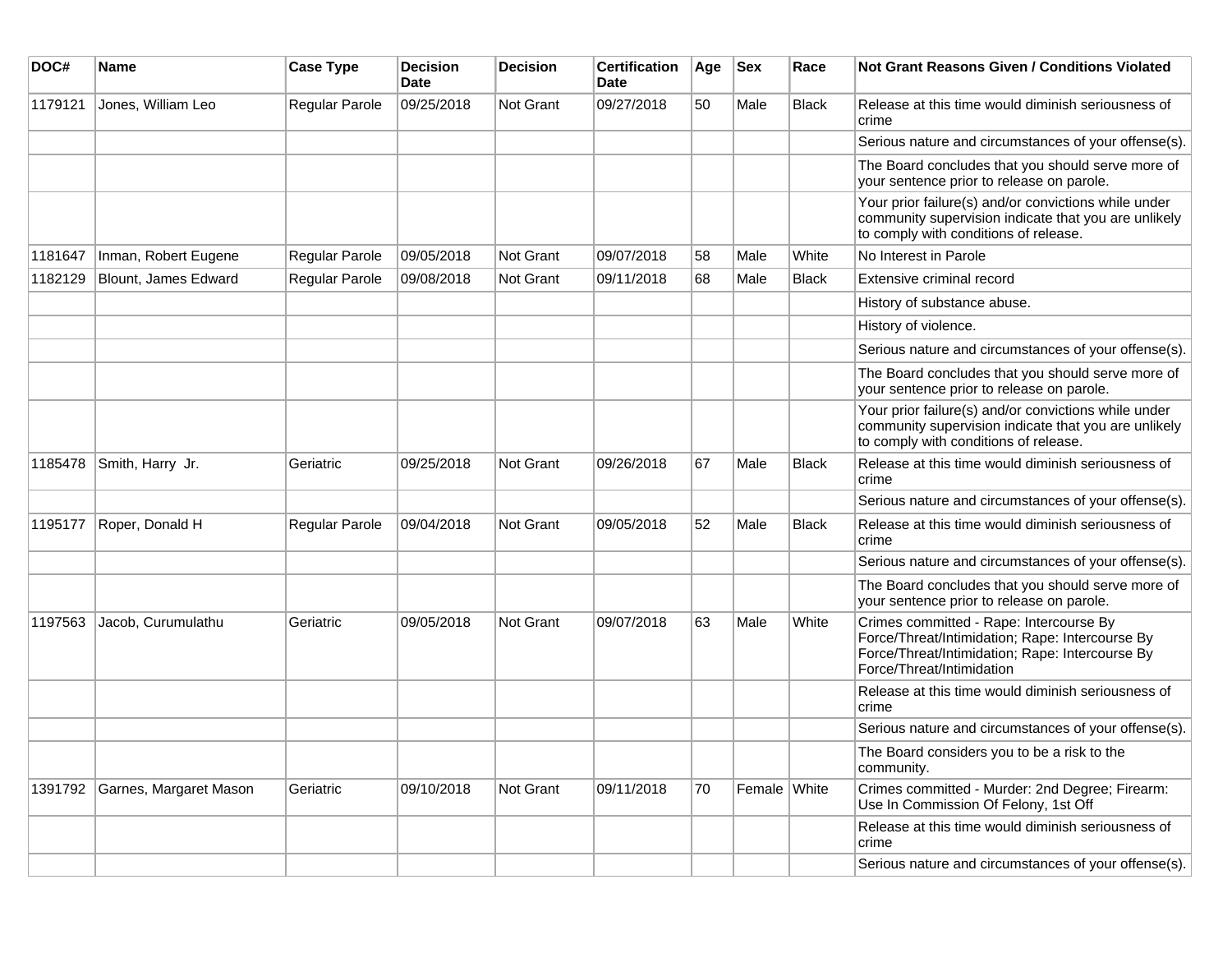| DOC#    | <b>Name</b>               | <b>Case Type</b> | <b>Decision</b><br><b>Date</b> | <b>Decision</b> | <b>Certification</b><br><b>Date</b> | Age | <b>Sex</b>   | Race         | <b>Not Grant Reasons Given / Conditions Violated</b>                                                                                                              |
|---------|---------------------------|------------------|--------------------------------|-----------------|-------------------------------------|-----|--------------|--------------|-------------------------------------------------------------------------------------------------------------------------------------------------------------------|
| 1391792 | Garnes, Margaret Mason    | Geriatric        | 09/10/2018                     | Not Grant       | 09/11/2018                          | 70  | Female White |              | The Board concludes that you should serve more of<br>your sentence prior to release on parole.                                                                    |
| 1416322 | Jarrett, Paul Daniel      | Geriatric        | 09/26/2018                     | Not Grant       | 09/27/2018                          | 81  | Male         | White        | Crimes committed - Murder: 1st Degree; Malicious<br>Wounding; Firearm: Use In Commission Of Felony,<br>2Nd+ Off                                                   |
|         |                           |                  |                                |                 |                                     |     |              |              | Release at this time would diminish seriousness of<br>crime                                                                                                       |
|         |                           |                  |                                |                 |                                     |     |              |              | Serious nature and circumstances of your offense(s).                                                                                                              |
|         |                           |                  |                                |                 |                                     |     |              |              | The Board considers you to be a risk to the<br>community.                                                                                                         |
| 1419815 | McKenney, William Henry   | Geriatric        | 09/20/2018                     | Not Grant       | 09/24/2018                          | 73  | Male         | White        | Crimes committed - Aggravated Sexual Battery:<br>Victim <13 Yrs; Object Sexual Penetration: Victim<br><13 Yrs; Aggravated Sexual Battery: Victim <13 Yrs          |
|         |                           |                  |                                |                 |                                     |     |              |              | Release at this time would diminish seriousness of<br>crime                                                                                                       |
|         |                           |                  |                                |                 |                                     |     |              |              | The Board concludes that you should serve more of<br>your sentence prior to release on parole.                                                                    |
| 1437496 | Washington, Ernest Donald | Geriatric        | 09/11/2018                     | Not Grant       | 09/19/2018                          | 69  | Male         | <b>Black</b> | Crimes committed - (Attempted)Indecent Liberties:<br>W/Child <15Y; (Attempted)Indecent Liberties:<br>W/Child <15Y; (Attempted)Indecent Liberties:<br>W/Child <15Y |
|         |                           |                  |                                |                 |                                     |     |              |              | Release at this time would diminish seriousness of<br>crime                                                                                                       |
|         |                           |                  |                                |                 |                                     |     |              |              | Serious nature and circumstances of your offense(s).                                                                                                              |
|         |                           |                  |                                |                 |                                     |     |              |              | The Board concludes that you should serve more of<br>your sentence prior to release on parole.                                                                    |
|         |                           |                  |                                |                 |                                     |     |              |              | The Board considers you to be a risk to the<br>community.                                                                                                         |
| 1443212 | Newbill, Rufus Clark      | Geriatric        | 09/15/2018                     | Not Grant       | 09/19/2018                          | 70  | Male         | Black        | Release at this time would diminish seriousness of<br>crime                                                                                                       |
|         |                           |                  |                                |                 |                                     |     |              |              | Serious nature and circumstances of your offense(s).                                                                                                              |
|         |                           |                  |                                |                 |                                     |     |              |              | The Board concludes that you should serve more of<br>your sentence prior to release on parole.                                                                    |
|         |                           |                  |                                |                 |                                     |     |              |              | The Board considers you to be a risk to the<br>community.                                                                                                         |
|         | 1454206   Rios, Alipio    | Geriatric        | 09/13/2018                     | Not Grant       | 09/19/2018                          | 66  | Male         | White        | Crimes committed - Aggravated Sexual Battery:<br>Victim <13 Yrs; Aggravated Sexual Battery: Victim<br>$<$ 13 Yrs                                                  |
|         |                           |                  |                                |                 |                                     |     |              |              | Release at this time would diminish seriousness of<br>crime                                                                                                       |
|         |                           |                  |                                |                 |                                     |     |              |              | The Board considers you to be a risk to the<br>community.                                                                                                         |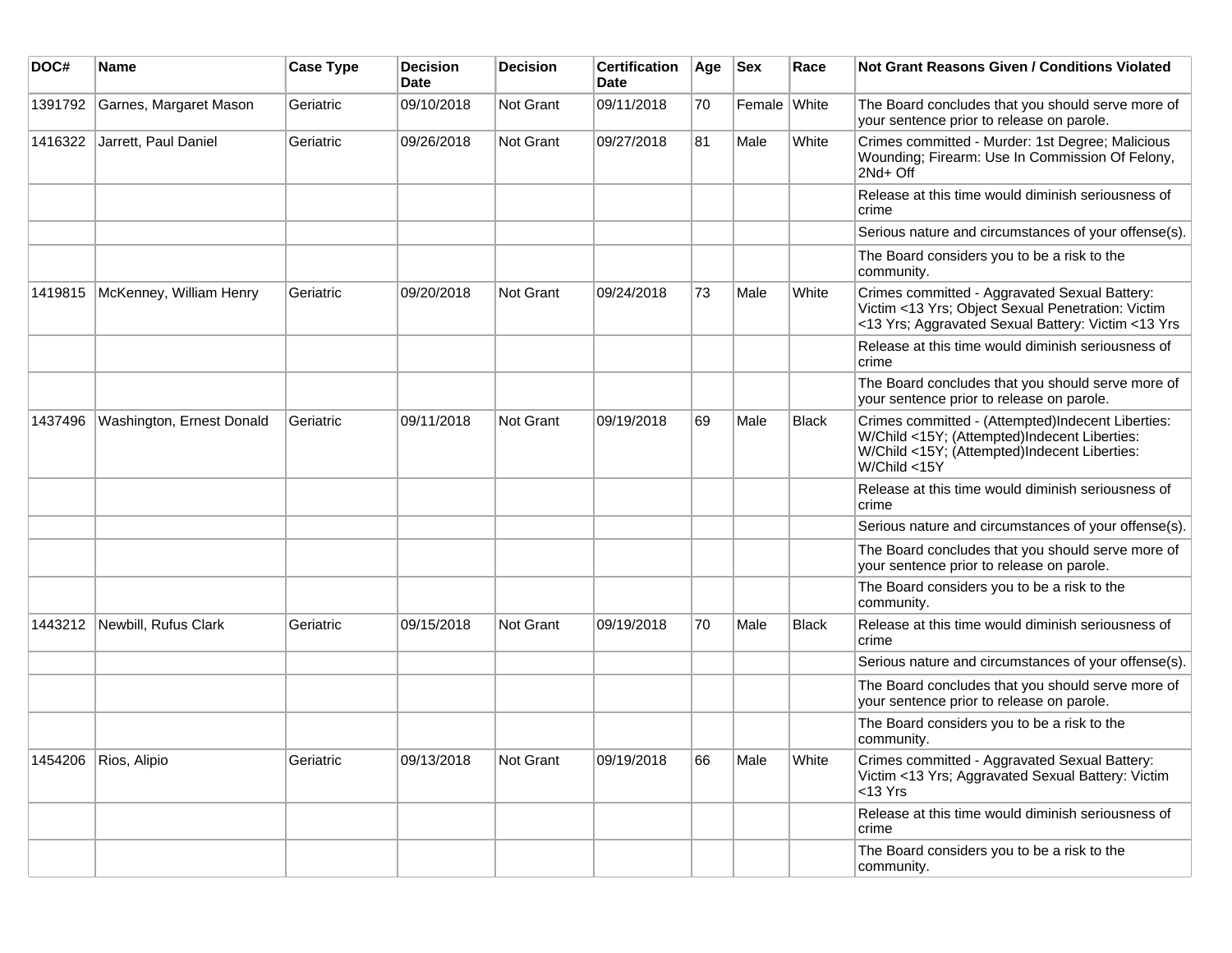| DOC#    | Name                           | <b>Case Type</b>    | <b>Decision</b><br><b>Date</b> | <b>Decision</b> | <b>Certification</b><br><b>Date</b> | Age | <b>Sex</b> | Race         | <b>Not Grant Reasons Given / Conditions Violated</b>                                                                                                                            |
|---------|--------------------------------|---------------------|--------------------------------|-----------------|-------------------------------------|-----|------------|--------------|---------------------------------------------------------------------------------------------------------------------------------------------------------------------------------|
| 1458663 | Pinson, Odarius Trevard        | <b>Board Review</b> | 09/09/2018                     | Not Grant       | 09/11/2018                          | 27  | Male       | <b>Black</b> | Crimes committed - Burglary: Enter House To<br>Commit Larceny/A&B/Etc; Burglary: Enter House To<br>Commit Larceny/A&B/Etc; Stolen Property:W/ Intent<br>To Sell, Larceny>=\$200 |
|         |                                |                     |                                |                 |                                     |     |            |              | Extensive criminal record                                                                                                                                                       |
|         |                                |                     |                                |                 |                                     |     |            |              | The Board concludes that you should serve more of<br>your sentence prior to release on parole.                                                                                  |
|         |                                |                     |                                |                 |                                     |     |            |              | Your prior failure(s) and/or convictions while under<br>community supervision indicate that you are unlikely<br>to comply with conditions of release.                           |
| 1462536 | <b>Walker, Phillip Charles</b> | Geriatric           | 09/10/2018                     | Not Grant       | 09/11/2018                          | 72  | Male       | White        | Crimes committed - Aggravated Sexual Battery:<br>Victim <13 Yrs; Aggravated Sexual Battery: Victim<br><13 Yrs; Aggravated Sexual Battery: Victim <13 Yrs                        |
|         |                                |                     |                                |                 |                                     |     |            |              | Release at this time would diminish seriousness of<br>crime                                                                                                                     |
|         |                                |                     |                                |                 |                                     |     |            |              | Serious nature and circumstances of your offense(s).                                                                                                                            |
|         |                                |                     |                                |                 |                                     |     |            |              | The Board concludes that you should serve more of<br>your sentence prior to release on parole.                                                                                  |
|         |                                |                     |                                |                 |                                     |     |            |              | The Board considers you to be a risk to the<br>community.                                                                                                                       |
| 1467087 | Zottoli. Edward Vincent        | Geriatric           | 09/07/2018                     | Not Grant       | 09/11/2018                          | 67  | Male       | White        | Crimes committed - Carnal Know: Of Child 13-14Y:<br>W/O Force; Carnal Know: Of Child 13-14Y: W/O<br>Force                                                                       |
|         |                                |                     |                                |                 |                                     |     |            |              | Release at this time would diminish seriousness of<br>crime                                                                                                                     |
|         |                                |                     |                                |                 |                                     |     |            |              | Serious nature and circumstances of your offense(s).                                                                                                                            |
|         |                                |                     |                                |                 |                                     |     |            |              | The Board concludes that you should serve more of<br>your sentence prior to release on parole.                                                                                  |
|         |                                |                     |                                |                 |                                     |     |            |              | The Board considers you to be a risk to the<br>community.                                                                                                                       |
| 1472109 | Rogers, Jimmie Will            | Geriatric           | 09/13/2018                     | Not Grant       | 09/19/2018                          | 83  | Male       | White        | Crimes committed - Aggravated Sexual Battery:<br>Victim <13 Yrs; Aggravated Sexual Battery: Victim<br><13 Yrs                                                                   |
|         |                                |                     |                                |                 |                                     |     |            |              | Release at this time would diminish seriousness of<br>crime                                                                                                                     |
|         |                                |                     |                                |                 |                                     |     |            |              | Serious nature and circumstances of your offense(s).                                                                                                                            |
| 1513791 | Taylor, Masel Lee              | Geriatric           | 08/31/2018                     | Not Grant       | 09/05/2018                          | 65  | Male       | White        | Release at this time would diminish seriousness of<br>crime                                                                                                                     |
|         |                                |                     |                                |                 |                                     |     |            |              | Serious nature and circumstances of your offense(s).                                                                                                                            |
|         |                                |                     |                                |                 |                                     |     |            |              | The Board considers you to be a risk to the<br>community.                                                                                                                       |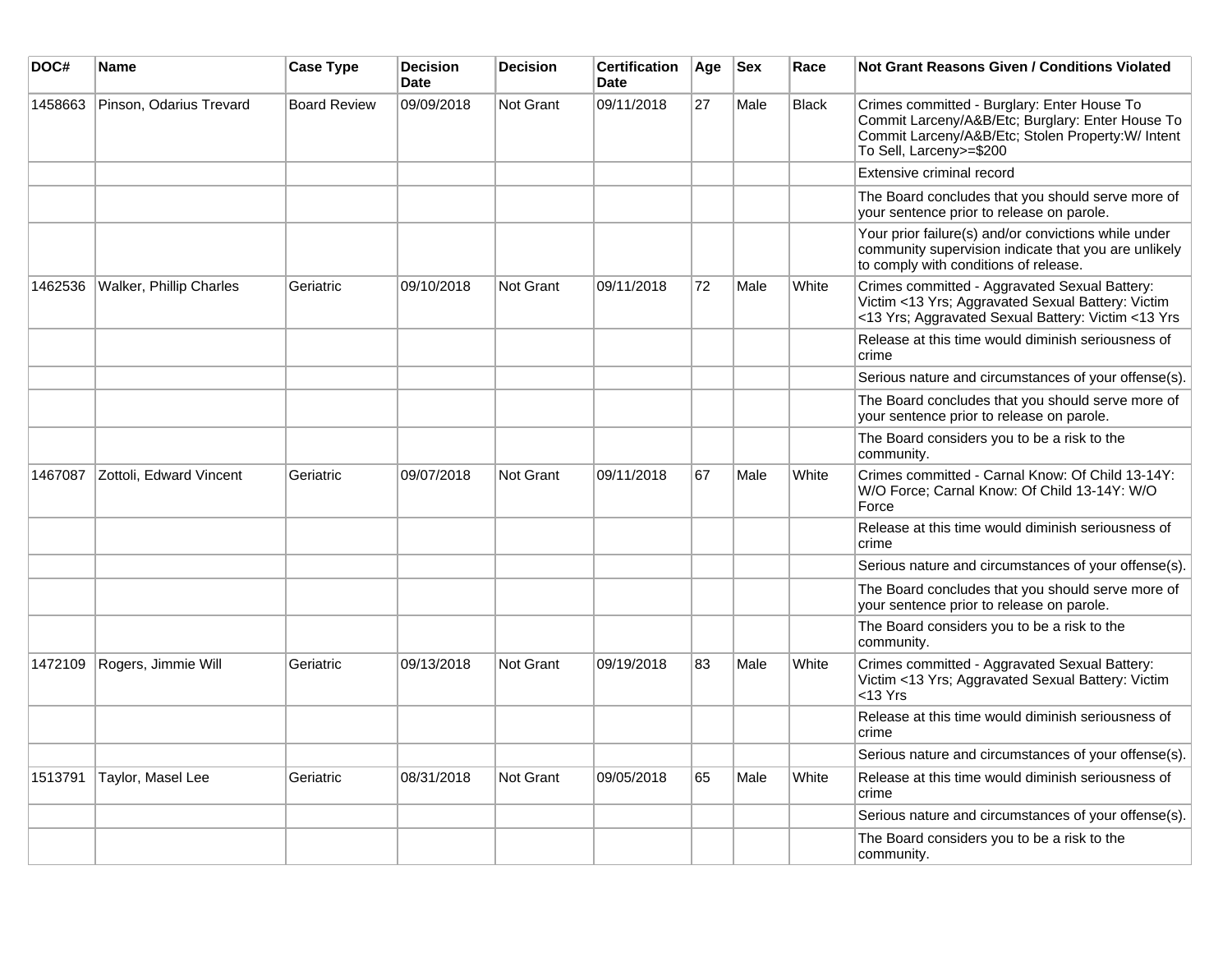| DOC#    | Name                              | <b>Case Type</b>      | <b>Decision</b><br>Date | <b>Decision</b> | <b>Certification</b><br>Date | Age | <b>Sex</b> | Race         | <b>Not Grant Reasons Given / Conditions Violated</b>                                                                                                        |
|---------|-----------------------------------|-----------------------|-------------------------|-----------------|------------------------------|-----|------------|--------------|-------------------------------------------------------------------------------------------------------------------------------------------------------------|
| 1641881 | Elliott, Montell Ray              | Regular Parole        | 09/23/2018              | Not Grant       | 09/24/2018                   | 22  | Male       | <b>Black</b> | Release at this time would diminish seriousness of<br>crime                                                                                                 |
|         |                                   |                       |                         |                 |                              |     |            |              | Serious nature and circumstances of your offense(s).                                                                                                        |
|         |                                   |                       |                         |                 |                              |     |            |              | The Board concludes that you should serve more of<br>your sentence prior to release on parole.                                                              |
|         |                                   |                       |                         |                 |                              |     |            |              | You need further participation in institutional work<br>and/or educational programs to indicate your positive<br>progression towards re-entry into society. |
| 1655912 | Brown, Colin Alexander            | Regular Parole        | 09/01/2018              | Not Grant       | 09/05/2018                   | 23  | Male       | <b>Black</b> | Crimes committed - Steal Property \$5 or more from<br>Person (Pick Pocket)                                                                                  |
|         |                                   |                       |                         |                 |                              |     |            |              | Release at this time would diminish seriousness of<br>crime                                                                                                 |
|         |                                   |                       |                         |                 |                              |     |            |              | Serious nature and circumstances of your offense(s).                                                                                                        |
|         |                                   |                       |                         |                 |                              |     |            |              | The Board concludes that you should serve more of<br>your sentence prior to release on parole.                                                              |
|         |                                   |                       |                         |                 |                              |     |            |              | You need further participation in institutional work<br>and/or educational programs to indicate your positive<br>progression towards re-entry into society. |
| 1800284 | Hamlett, Andrew Christian         | <b>Regular Parole</b> | 09/04/2018              | Not Grant       | 09/05/2018                   | 18  | Male       | White        | Release at this time would diminish seriousness of<br>crime                                                                                                 |
|         |                                   |                       |                         |                 |                              |     |            |              | Serious nature and circumstances of your offense(s).                                                                                                        |
|         |                                   |                       |                         |                 |                              |     |            |              | The Board concludes that you should serve more of<br>your sentence prior to release on parole.                                                              |
|         |                                   |                       |                         |                 |                              |     |            |              | You need further participation in institutional work<br>and/or educational programs to indicate your positive<br>progression towards re-entry into society. |
| 1803914 | Terry, Keeshaun Rhyshand          | <b>Regular Parole</b> | 09/12/2018              | Not Grant       | 09/19/2018                   | 22  | Male       | Black        | Release at this time would diminish seriousness of<br>crime                                                                                                 |
|         |                                   |                       |                         |                 |                              |     |            |              | Serious nature and circumstances of your offense(s).                                                                                                        |
|         |                                   |                       |                         |                 |                              |     |            |              | The Board concludes that you should serve more of<br>your sentence prior to release on parole.                                                              |
|         |                                   |                       |                         |                 |                              |     |            |              | The Board considers you to be a risk to the<br>community.                                                                                                   |
|         |                                   |                       |                         |                 |                              |     |            |              | You need further participation in institutional work<br>and/or educational programs to indicate your positive<br>progression towards re-entry into society. |
| 1815619 | Adams, Christopher Billy<br>Wayne | Regular Parole        | 09/05/2018              | Not Grant       | 09/07/2018                   | 23  | Male       | White        | Extensive criminal record                                                                                                                                   |
|         |                                   |                       |                         |                 |                              |     |            |              | Release at this time would diminish seriousness of<br>crime                                                                                                 |
|         |                                   |                       |                         |                 |                              |     |            |              | Serious nature and circumstances of your offense(s).                                                                                                        |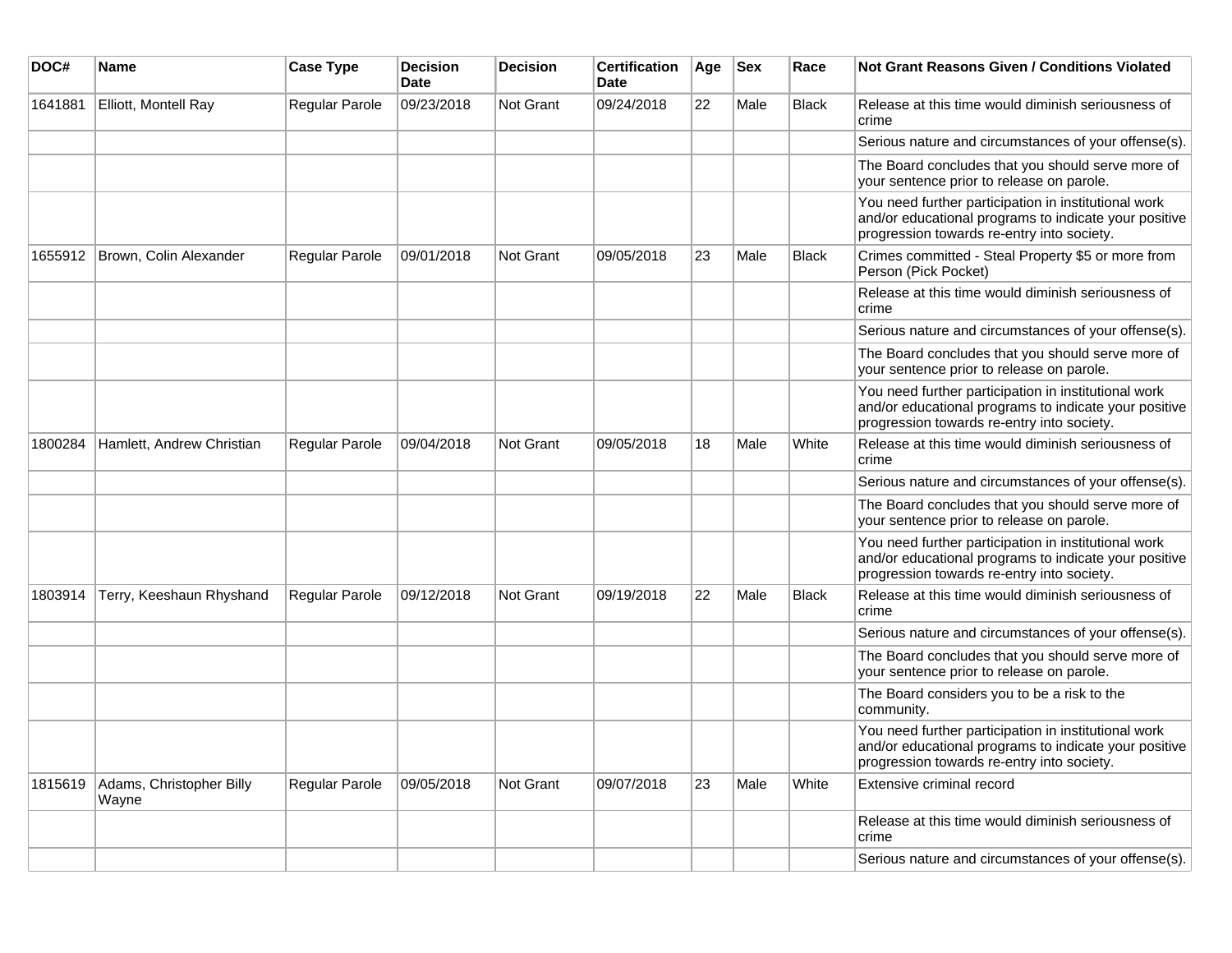| DOC#    | Name                     | <b>Case Type</b>      | <b>Decision</b><br><b>Date</b> | <b>Decision</b>  | <b>Certification</b><br><b>Date</b> | Age | <b>Sex</b> | Race         | <b>Not Grant Reasons Given / Conditions Violated</b>                                                                                                        |
|---------|--------------------------|-----------------------|--------------------------------|------------------|-------------------------------------|-----|------------|--------------|-------------------------------------------------------------------------------------------------------------------------------------------------------------|
| 1840800 | McCullers, Dequane Aquil | <b>Regular Parole</b> | 09/25/2018                     | <b>Not Grant</b> | 09/27/2018                          | 20  | Male       | <b>Black</b> | Crimes committed - Robbery: Street W/ Use Of Gun<br>Or Simulated Gun; Robbery: Street W/ Use Of Gun<br>Or Simulated Gun                                     |
|         |                          |                       |                                |                  |                                     |     |            |              | Release at this time would diminish seriousness of<br>crime                                                                                                 |
|         |                          |                       |                                |                  |                                     |     |            |              | The Board concludes that you should serve more of<br>your sentence prior to release on parole.                                                              |
|         |                          |                       |                                |                  |                                     |     |            |              | The Board considers you to be a risk to the<br>community.                                                                                                   |
|         |                          |                       |                                |                  |                                     |     |            |              | You need further participation in institutional work<br>and/or educational programs to indicate your positive<br>progression towards re-entry into society. |
| 1843809 | Johnson, Malik Javon     | Regular Parole        | 09/04/2018                     | Not Grant        | 09/05/2018                          | 20  | Male       | <b>Black</b> | Release at this time would diminish seriousness of<br>crime                                                                                                 |
|         |                          |                       |                                |                  |                                     |     |            |              | The Board concludes that you should serve more of<br>your sentence prior to release on parole.                                                              |
|         |                          |                       |                                |                  |                                     |     |            |              | The Board considers you to be a risk to the<br>community.                                                                                                   |
|         |                          |                       |                                |                  |                                     |     |            |              | You need further participation in institutional work<br>and/or educational programs to indicate your positive<br>progression towards re-entry into society. |
|         |                          |                       |                                |                  |                                     |     |            |              | Your prior failure(s) and/or convictions while under<br>community supervision indicate that you are unlikely<br>to comply with conditions of release.       |
|         |                          |                       |                                |                  |                                     |     |            |              | Your record indicates a serious disregard for the<br>property rights of others.                                                                             |
|         |                          |                       |                                |                  |                                     |     |            |              | Your record of institutional infractions indicates a<br>disregard for rules and that you are not ready to<br>conform to society.                            |
| 1855481 | Vaughan, Jermaine Daquan | Regular Parole        | 09/19/2018                     | <b>Not Grant</b> | 09/20/2018                          | 20  | Male       | <b>Black</b> | Crimes committed - Robbery: Residence;<br>Firearm/Etc: Pointing/Brandishing                                                                                 |
|         |                          |                       |                                |                  |                                     |     |            |              | The Board concludes that you should serve more of<br>your sentence prior to release on parole.                                                              |
|         |                          |                       |                                |                  |                                     |     |            |              | You need further participation in institutional work<br>and/or educational programs to indicate your positive<br>progression towards re-entry into society. |
|         |                          |                       |                                |                  |                                     |     |            |              | Your record of institutional infractions indicates a<br>disregard for rules and that you are not ready to<br>conform to society.                            |
| 1862649 | Shelton, Jashawn Demarco | Regular Parole        | 09/05/2018                     | <b>Not Grant</b> | 09/07/2018                          | 21  | Male       | <b>Black</b> | Other                                                                                                                                                       |
|         |                          |                       |                                |                  |                                     |     |            |              | Serious nature and circumstances of your offense(s).                                                                                                        |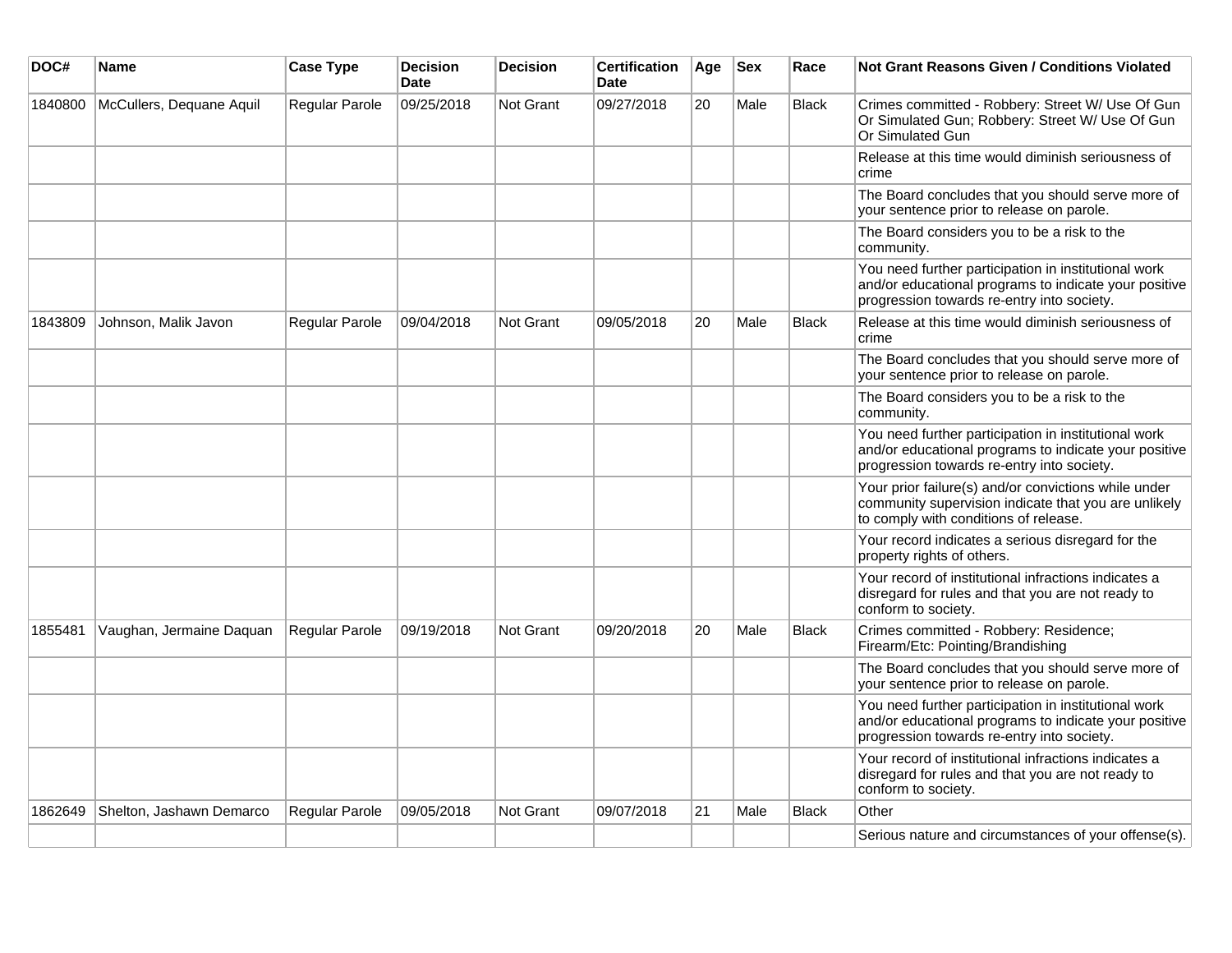| DOC#    | <b>Name</b>               | <b>Case Type</b>      | <b>Decision</b><br><b>Date</b> | <b>Decision</b> | <b>Certification</b><br>Date | Age | <b>Sex</b> | Race         | Not Grant Reasons Given / Conditions Violated                                                                                                               |
|---------|---------------------------|-----------------------|--------------------------------|-----------------|------------------------------|-----|------------|--------------|-------------------------------------------------------------------------------------------------------------------------------------------------------------|
| 1862649 | Shelton, Jashawn Demarco  | Regular Parole        | 09/05/2018                     | Not Grant       | 09/07/2018                   | 21  | Male       | <b>Black</b> | You need further participation in institutional work<br>and/or educational programs to indicate your positive<br>progression towards re-entry into society. |
|         |                           |                       |                                |                 |                              |     |            |              | You need to show a longer period of stable<br>adjustment.                                                                                                   |
| 1862832 | Christian, Lars Shenadoah | Regular Parole        | 09/04/2018                     | Not Grant       | 09/05/2018                   | 20  | Male       | White        | Crimes committed - Robbery: Business;<br>Unauthorized Use: Animal/Vehicle/Etc,Larceny<200;<br>Law Enf Command: Disregard Or Elude, Endanger                 |
|         |                           |                       |                                |                 |                              |     |            |              | Serious nature and circumstances of your offense(s).                                                                                                        |
|         |                           |                       |                                |                 |                              |     |            |              | The Board considers you to be a risk to the<br>community.                                                                                                   |
|         |                           |                       |                                |                 |                              |     |            |              | You need further participation in institutional work<br>and/or educational programs to indicate your positive<br>progression towards re-entry into society. |
| 1881686 | Richardson, Kemon Micare  | Regular Parole        | 09/13/2018                     | Not Grant       | 09/19/2018                   | 19  | Male       | <b>Black</b> | Release at this time would diminish seriousness of<br>crime                                                                                                 |
|         |                           |                       |                                |                 |                              |     |            |              | You need further participation in institutional work<br>and/or educational programs to indicate your positive<br>progression towards re-entry into society. |
|         |                           |                       |                                |                 |                              |     |            |              | You need to show a longer period of stable<br>adjustment.                                                                                                   |
| 1881756 | Brooks, Alyjah Evan       | <b>Regular Parole</b> | 09/04/2018                     | Not Grant       | 09/05/2018                   | 19  | Male       | White        | Release at this time would diminish seriousness of<br>crime                                                                                                 |
|         |                           |                       |                                |                 |                              |     |            |              | Serious nature and circumstances of your offense(s).                                                                                                        |
|         |                           |                       |                                |                 |                              |     |            |              | The Board concludes that you should serve more of<br>your sentence prior to release on parole.                                                              |
|         |                           |                       |                                |                 |                              |     |            |              | The Board considers you to be a risk to the<br>community.                                                                                                   |
|         |                           |                       |                                |                 |                              |     |            |              | You need further participation in institutional work<br>and/or educational programs to indicate your positive<br>progression towards re-entry into society. |
| 1886719 | Brander, Camren Mathew    | <b>Regular Parole</b> | 09/06/2018                     | Not Grant       | 09/07/2018                   | 22  | Male       | White        | Release at this time would diminish seriousness of<br>crime                                                                                                 |
|         |                           |                       |                                |                 |                              |     |            |              | The Board concludes that you should serve more of<br>your sentence prior to release on parole.                                                              |
|         |                           |                       |                                |                 |                              |     |            |              | The Board considers you to be a risk to the<br>community.                                                                                                   |
|         |                           |                       |                                |                 |                              |     |            |              | You need further participation in institutional work<br>and/or educational programs to indicate your positive<br>progression towards re-entry into society. |
| 1886944 | Scott, Robert Lee Jr.     | Regular Parole        | 09/08/2018                     | Not Grant       | 09/11/2018                   | 19  | Male       | Black        | Crimes committed - Grand Larceny: >=\$200 Not<br>From A Person; Grand Larceny: >=\$200 Not From A<br>Person                                                 |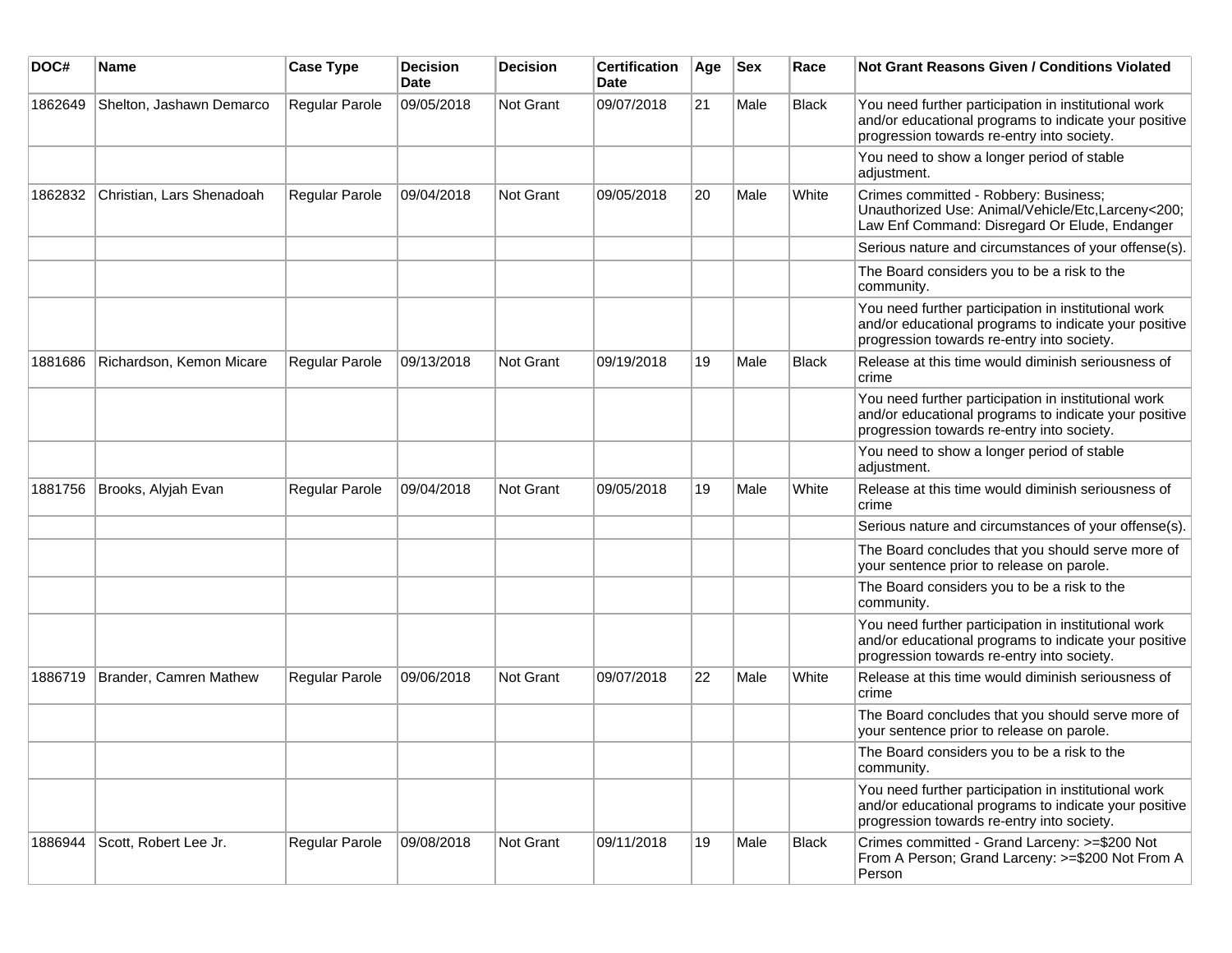| DOC#    | <b>Name</b>                 | <b>Case Type</b>     | <b>Decision</b><br>Date | <b>Decision</b>  | <b>Certification</b><br>Date | Age | <b>Sex</b> | Race         | <b>Not Grant Reasons Given / Conditions Violated</b>                                                                                                                                                     |
|---------|-----------------------------|----------------------|-------------------------|------------------|------------------------------|-----|------------|--------------|----------------------------------------------------------------------------------------------------------------------------------------------------------------------------------------------------------|
| 1886944 | Scott, Robert Lee Jr.       | Regular Parole       | 09/08/2018              | <b>Not Grant</b> | 09/11/2018                   | 19  | Male       | Black        | Release at this time would diminish seriousness of<br>crime                                                                                                                                              |
|         |                             |                      |                         |                  |                              |     |            |              | Serious nature and circumstances of your offense(s).                                                                                                                                                     |
|         |                             |                      |                         |                  |                              |     |            |              | The Board concludes that you should serve more of<br>your sentence prior to release on parole.                                                                                                           |
|         |                             |                      |                         |                  |                              |     |            |              | The Board considers you to be a risk to the<br>community.                                                                                                                                                |
|         |                             |                      |                         |                  |                              |     |            |              | You need further participation in institutional work<br>and/or educational programs to indicate your positive<br>progression towards re-entry into society.                                              |
|         |                             |                      |                         |                  |                              |     |            |              | Your record of institutional infractions indicates a<br>disregard for rules and that you are not ready to<br>conform to society.                                                                         |
| 1892152 | Donigan, Demetrius Jerome   | Regular Parole       | 09/10/2018              | Not Grant        | 09/11/2018                   | 19  | Male       | <b>Black</b> | Release at this time would diminish seriousness of<br>crime                                                                                                                                              |
|         |                             |                      |                         |                  |                              |     |            |              | You need further participation in institutional work<br>and/or educational programs to indicate your positive<br>progression towards re-entry into society.                                              |
|         |                             |                      |                         |                  |                              |     |            |              | You need to show a longer period of stable<br>adjustment.                                                                                                                                                |
| 1025952 | Hargraves, Cory Douglas     | Violation<br>Hearing | 09/23/2018              | Revoke           | 09/25/2018                   | 48  | Male       | <b>Black</b> |                                                                                                                                                                                                          |
|         |                             |                      |                         |                  |                              |     |            |              | 06. I will follow the Probation and Parole Officer's<br>instructions and will be truthful, cooperative, and<br>report as instructed.                                                                     |
| 1051761 | Hoiness, Michael Joseph Jr. | Violation<br>Hearing | 09/12/2018              | Revoke           | 09/14/2018                   | 46  | Male       | White        | 06. I will follow the Probation and Parole Officer's<br>instructions and will be truthful, cooperative, and<br>report as instructed.                                                                     |
|         |                             |                      |                         |                  |                              |     |            |              | 08. I will not unlawfully use, possess or distribute<br>controlled substances or related paraphernalia.                                                                                                  |
| 1103232 | Harrell, Charles Edward     | Violation<br>Hearing | 09/04/2018              | Revoke           | 09/05/2018                   | 38  | Male       | <b>Black</b> |                                                                                                                                                                                                          |
|         |                             |                      |                         |                  |                              |     |            |              | 04. I will report in person or by telephone to the<br>Probation and Parole office listed below within three<br>working days of my release from incarceration, and<br>as otherwise instructed thereafter. |
|         |                             |                      |                         |                  |                              |     |            |              | 06. I will follow the Probation and Parole Officer's<br>instructions and will be truthful, cooperative, and<br>report as instructed.                                                                     |
|         |                             |                      |                         |                  |                              |     |            |              | 08. I will not unlawfully use, possess or distribute<br>controlled substances or related paraphernalia.                                                                                                  |
| 1319156 | Morris, Michael Wayne       | Violation<br>Hearing | 09/13/2018              | Revoke           | 09/21/2018                   | 35  | Male       | White        |                                                                                                                                                                                                          |